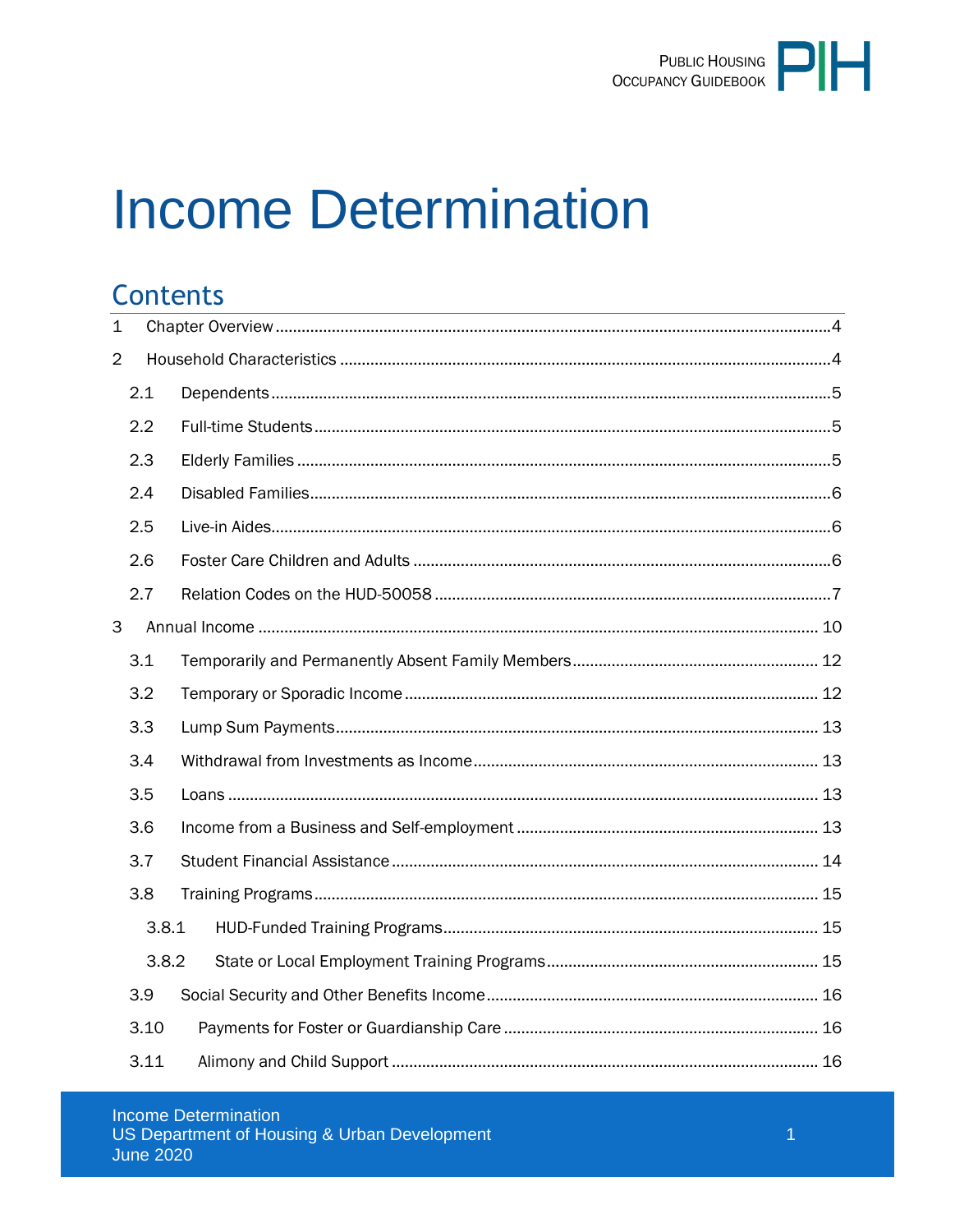# PUBLIC HOUSING

|   | 3.12  |        |  |
|---|-------|--------|--|
|   | 3.13  |        |  |
|   |       | 3.13.1 |  |
|   |       | 3.13.2 |  |
| 4 |       |        |  |
| 5 |       |        |  |
|   | 5.1   |        |  |
|   | 5.1.1 |        |  |
|   | 5.1.2 |        |  |
|   | 5.2   |        |  |
|   | 5.3   |        |  |
|   | 5.4   |        |  |
|   | 5.5   |        |  |
|   | 5.6   |        |  |
| 6 |       |        |  |
|   | 6.1   |        |  |
|   | 6.2   |        |  |
|   | 6.3   |        |  |
|   | 6.4   |        |  |
|   | 6.5   |        |  |
|   | 6.6   |        |  |
| 7 |       |        |  |
| 8 |       |        |  |
|   | 8.1   |        |  |
|   | 8.2   |        |  |
|   | 8.2.1 |        |  |
|   | 8.2.2 |        |  |
|   | 8.3   |        |  |
|   | 8.4   |        |  |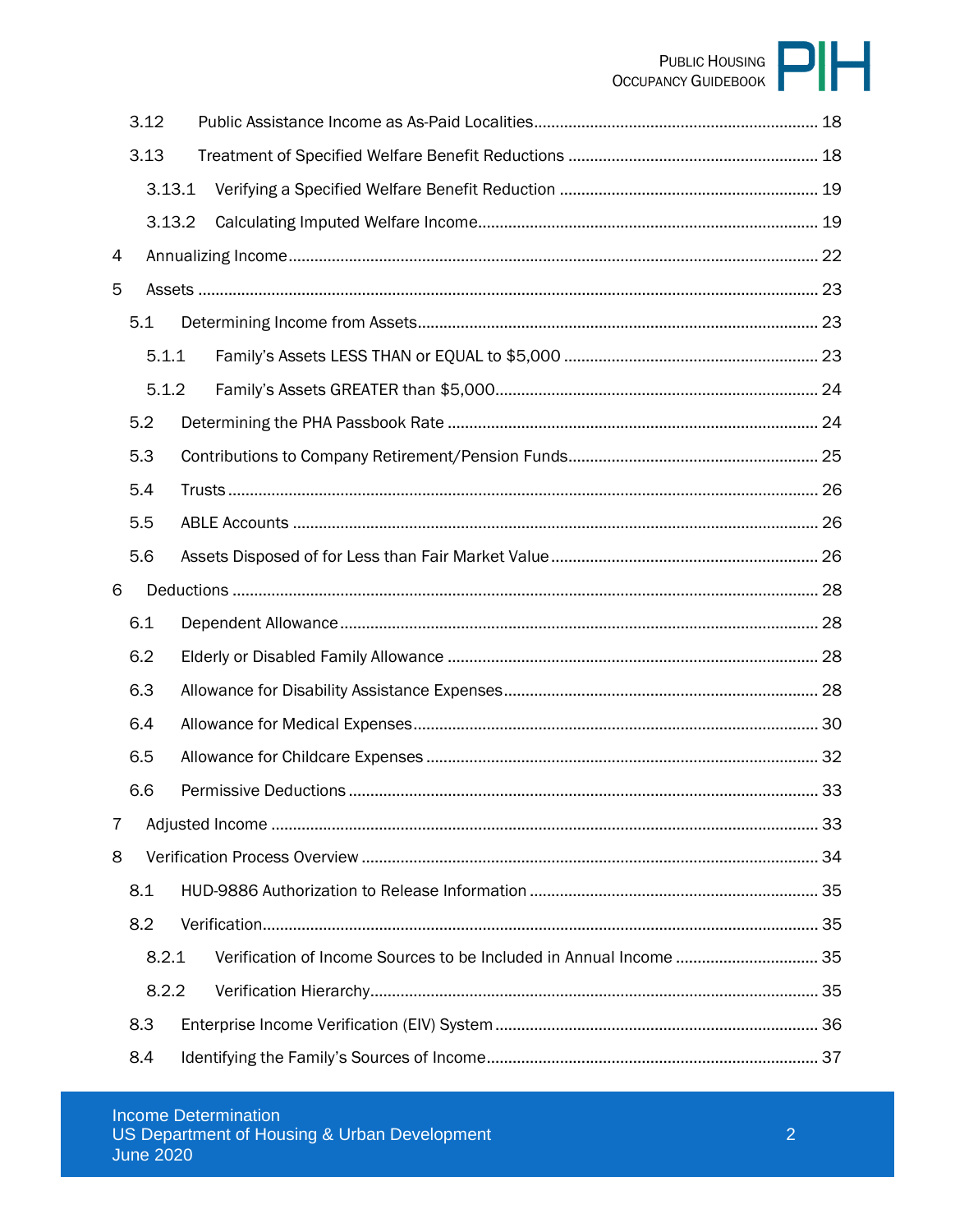# PUBLIC HOUSING OCCUPANCY GUIDEBOOK

| 8.4.1 |                                                                                   |  |  |  |  |
|-------|-----------------------------------------------------------------------------------|--|--|--|--|
| 8.4.2 |                                                                                   |  |  |  |  |
| 8.4.3 |                                                                                   |  |  |  |  |
| 8.4.4 | Identifying Underreported Income: Earned income sources that were reported by the |  |  |  |  |
| 8.4.5 | Identifying Underreported Income: Income sources that appear in EIV that were not |  |  |  |  |
| 8.4.6 |                                                                                   |  |  |  |  |
| 8.4.7 |                                                                                   |  |  |  |  |
|       |                                                                                   |  |  |  |  |
|       |                                                                                   |  |  |  |  |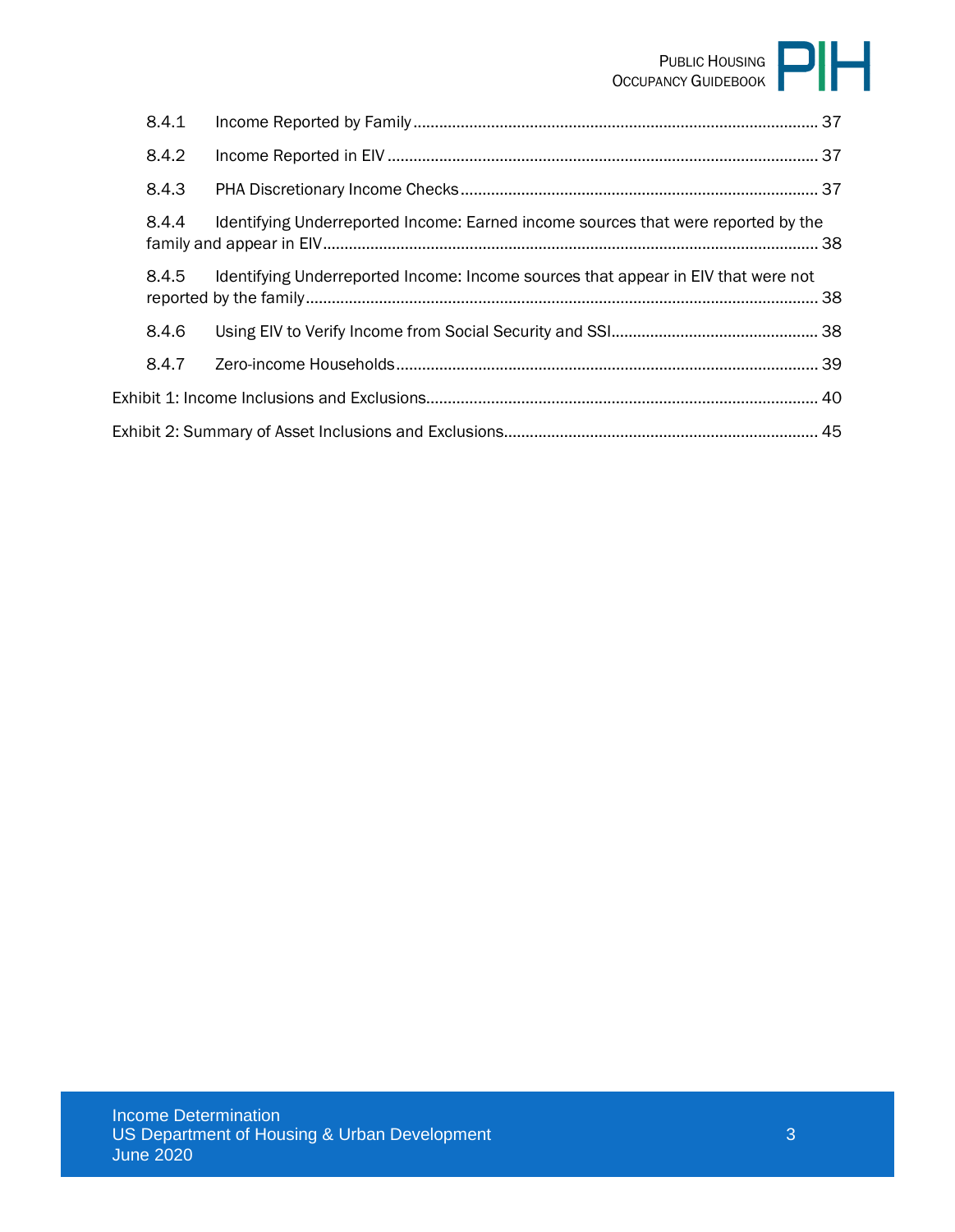# <span id="page-3-0"></span>1 Chapter Overview

This chapter outlines the U.S. Department of Housing and Urban Development's (HUD) income determination requirements for participation in the Public Housing (PH) program and provides guidance to Public Housing Authorities (PHAs) in how to determine income.1 This chapter will:

- Define annual income and provide guidance on sources of income and assets;
- Define adjusted income and provide guidance on specific adjusted income components; and
- Provide guidance on the use of Enterprise Income Verification (EIV)<sup>2</sup> and determining the proper amounts to enter on the Form HUD-50058 (HUD-50058).

Although this chapter covers HUD requirements and provides examples of the types of income to be included and excluded as well as the verification hierarchy, PHAs retain some flexibility in establishing local policies and procedures related to income verification and total tenant payment (TTP) calculations. For unique scenarios, it is important to remember the general rules of income determination:

- Determine the best possible estimate of adjusted income for the coming year based on the information available; and
- <span id="page-3-1"></span>Document decisions, calculations, and the information used for verification in the tenant file.

# 2 Household Characteristics

Household characteristics are important for determining annual and adjusted income, including the types of income included in the calculation, and the applicable deductions. PHAs must ensure that household characteristics are entered properly in their system of record and, subsequently, on the HUD-50058. Systems of record often assign certain calculations automatically based on the characteristics entered, so it is very important that these be entered accurately. This section summarizes certain household characteristics and the impact on annual and adjusted income.

<sup>1</sup> Please note that Moving to Work (MTW) PHAs may have flexibilities pertaining to income determination. The MTW Office should be consulted regarding MTW PHAs.

<sup>&</sup>lt;sup>2</sup> EIV is a comprehensive on-line system used for determination and verification of income and resident information which PHAs must in determining rental subsidy.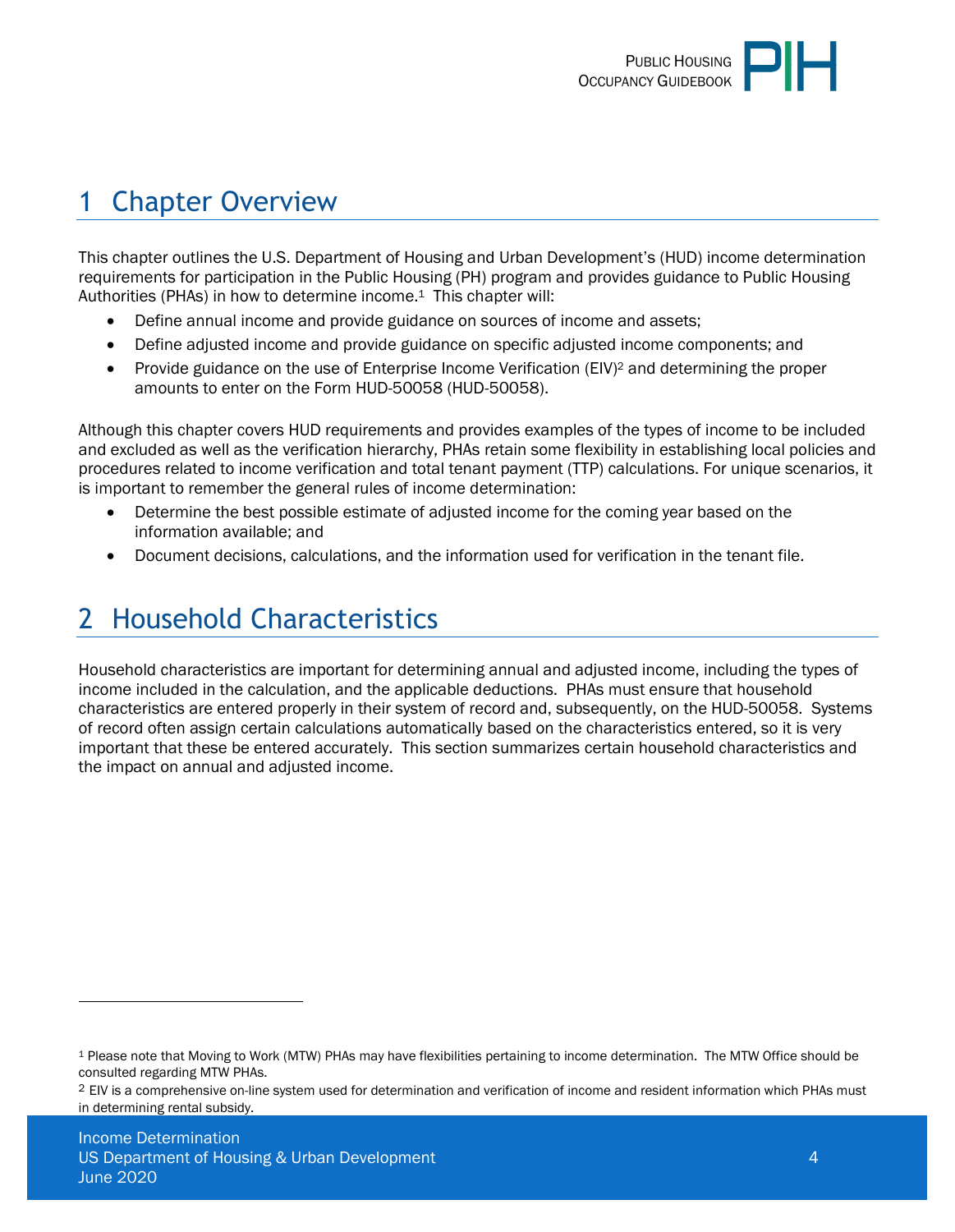# <span id="page-4-0"></span>2.1 Dependents

A dependent is a family member (except foster children and foster adults) who is either under the age of 18, a person with a disability, or a full-time student.3 The family head of household, co-head or spouse cannot be a dependent.<sup>4</sup>

- The family will receive a \$480 deduction for each dependent.<sup>5</sup>
- The income of family members under age 18 (including foster children) is excluded from annual income.<sup>6</sup>

# <span id="page-4-1"></span>2.2 Full-time Students

A family member is considered a full-time student if he or she is attending school or vocational training on a full-time basis.<sup>7</sup> Full-time status is usually defined by the educational or vocational institution. Therefore, verification with the institution that the family member is enrolled full-time is required. Family members, other than the head, co-head, or spouse, who are age 18 or over and are full-time students are considered dependents.

- The family will receive a \$480 deduction for each dependent.<sup>8</sup>
- If a full-time student other than the head, co-head, or spouse receives earned income, any earned income above \$480 annually will be excluded from annual income.<sup>9</sup>
	- o If the head, co-head, or spouse is a full-time student and receives earned income, the full amount of their earned income will be included in annual income.
	- o For any student receiving financial assistance paid to the student or educational institution, including the head, co-head, or spouse, the full amount of assistance is excluded from annual income.<sup>10</sup>

# <span id="page-4-2"></span>2.3 Elderly Families

Elderly families are families in which the head, co-head, or spouse is 62 years or older. An elderly family may include one or more persons age 62 or older living with a live-in aide.  $11$ 

- Elderly families receive a \$400 deduction from annual income.<sup>12</sup>
- Elderly families may receive a deduction for unreimbursed medical expenses equal to the amount by which the expenses exceed 3% of the family's annual income.<sup>13</sup>

 24 CFR § 5.603(b) 24 CFR § 5.603(b) 24 CFR § 5.611(a)(1) 24 CFR § 5.609(c)(1) 24 CFR § 5.603(b) 24 CFR §§ 5.603(b), 5.611(a)(1) 24 CFR § 5.609(c)(11) 24 CFR § 5.609(c)(6) 24 CFR § 5.403 24 CFR § 5.611(a)(2) 24 CFR § 5.611(a)(3)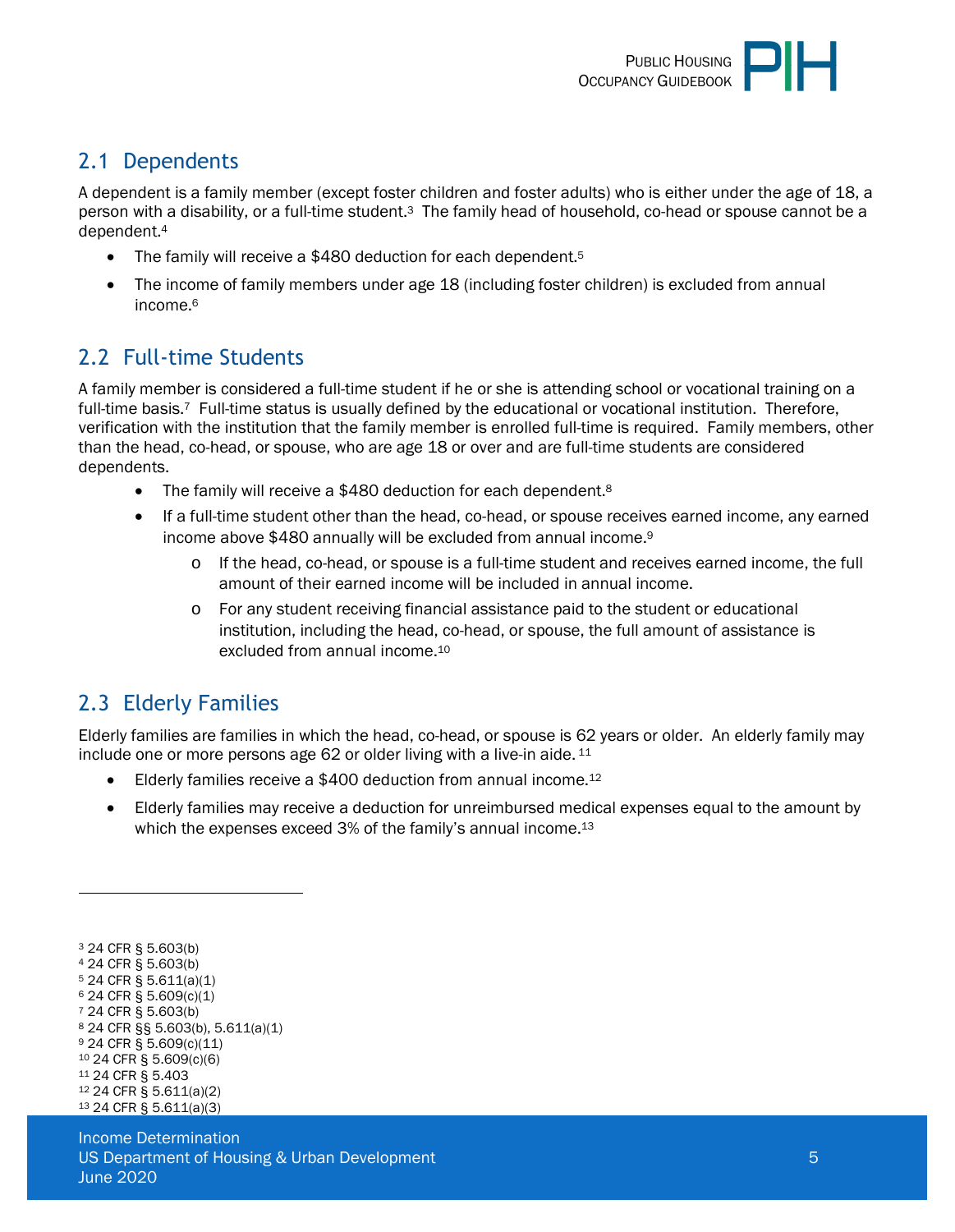

# <span id="page-5-0"></span>2.4 Disabled Families

Disabled families are families in which the head, co-head, spouse, or sole member is a person with a disability.14 To be eligible for certain deductions, the family member's disability status must be verified.<sup>15</sup>

- Disabled families receive a \$400 deduction from annual income.
- Disabled families may receive a deduction for the sum of the following in excess of 3% of annual income
	- o unreimbursed medical expenses,
	- o unreimbursed reasonable attendant care and auxiliary apparatus expenses for each member with a disability when necessary to enable any family member to be employed *if*
		- the deduction is less than the earned income of family members 18 and over who are able to work because of the attendant care or apparatus.
- Disabled families receive a \$480 deduction for each dependent.<sup>16</sup>

## <span id="page-5-1"></span>2.5 Live-in Aides

Elderly, near-elderly and disabled households may be eligible to have a live-in aide as a reasonable accommodation.17 A live-in aide is a person who lives with one or more elderly persons, near-elderly persons, or persons with a disability, and who: (1) is determined by the PHA to be essential to the care and well-being of the person(s); (2) is not financially responsible for paying bills for or sharing resources to support the tenant; and (3) would not be living in the unit except to provide necessary supportive services.18 The live-in aide as well as their children are coded as "L" on the HUD-50058. The live-in aide and the live-in aide's family residing in the unit are considered household members but not family members.19 The live-in aide must be coded properly on the HUD-50058 to ensure that their income and characteristics are not displayed on the tenant family's EIV Income Report.<sup>20</sup>

 The live-in aide's income is not included in annual income and the household is not eligible for any deductions based on the live-in aide's characteristics.<sup>21</sup>

# <span id="page-5-2"></span>2.6 Foster Care Children and Adults

Participant families may host foster care children or adults under an official State foster care program. Generally, a foster care child is a member of the household who is under 18 years of age or a member who is 18 years or older, a full-time student, and under the parental control and responsibility of someone other than

- <sup>16</sup> 24 CFR § 5.611(a)
- <sup>17</sup> 24 CFR § 5.403

<sup>18</sup> 24 CFR § 5.403

<sup>20</sup> Form HUD-50058 21 24 CFR § 5.609(c)(5)

Income Determination US Department of Housing & Urban Development 6 and 6 and 6 and 6 and 6 and 6 and 6 and 6 and 6 and 6 and 6 and 6 and 6 and 6 and 6 and 6 and 6 and 6 and 6 and 6 and 6 and 6 and 6 and 6 and 6 and 6 and 6 and 6 and 6 and 6 a June 2020

<sup>14</sup> 24 CFR § 5.403

<sup>15</sup> 24 CFR § 5.611(a); If the disability is obvious, readily apparent or already known, the PHA cannot require verification of the disability. If the disability is not apparent or is not already known to the PHA, the PHA may verify that the person has a disability but must request only information that is necessary to make the determination. The PHA must not inquire about the nature or extent of any disability.

<sup>&</sup>lt;sup>19</sup> The household includes everyone who lives in the unit. Household members are used to determine unit size. The family includes all household members except live-in aides and foster children and foster adults. Family members are used to calculate subsidies and payments.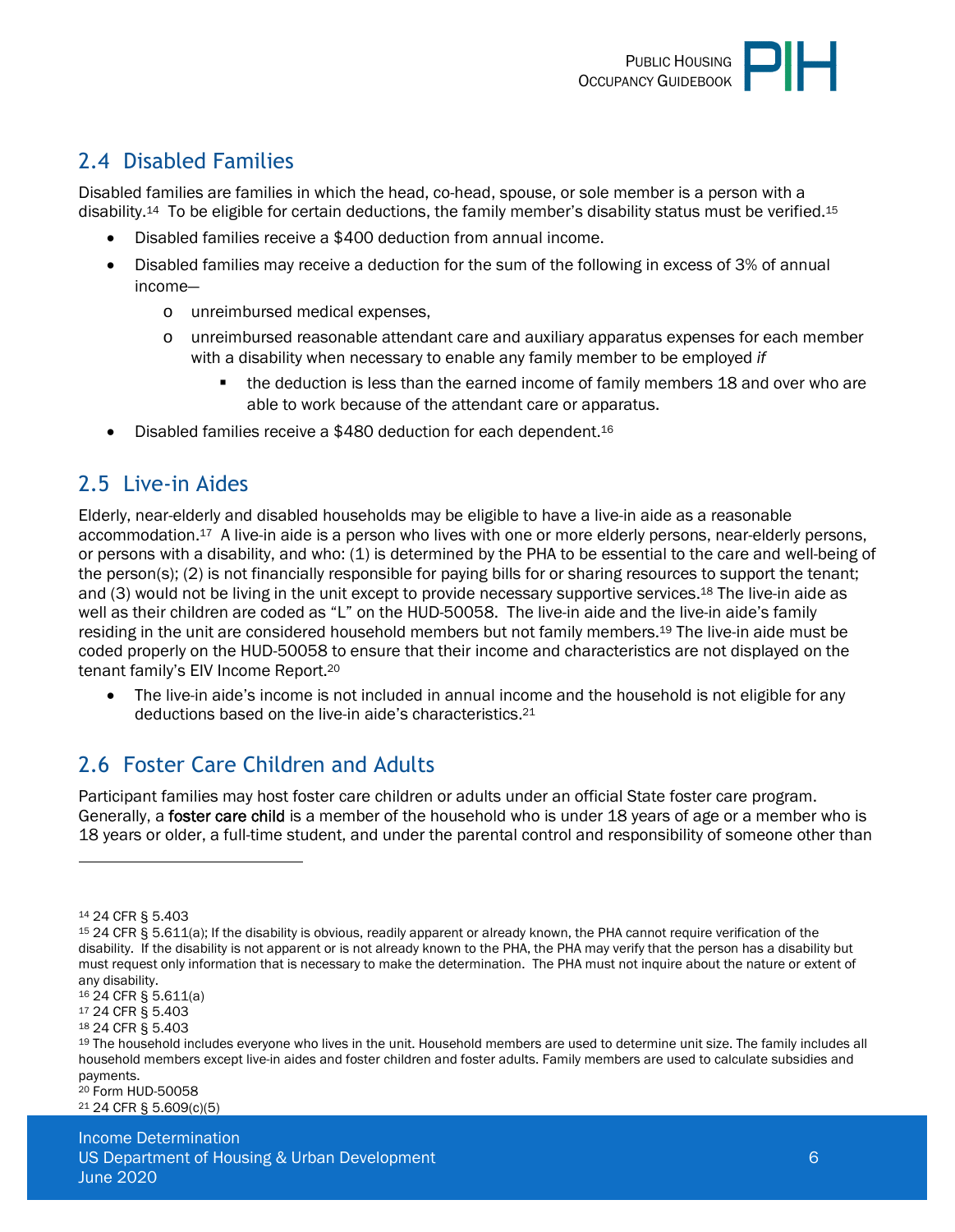

his or her mother or father due to placement by a State agency. A foster care adult is a member of the household (usually a person with a disability, unrelated to the tenant family, who is unable to live alone) who is 18 years of age or older and for whom the family provides necessary shelter, care, and protection.<sup>22</sup>

Family members cannot be considered foster care children or adults unless they are participating in an official State foster care program. Foster care children and adults are considered household members but not family members, therefore they are not considered dependents and the family would not qualify for deductions.<sup>23</sup> They also do not contribute income to or have rights to the unit as a remaining family member. Foster care children and adults must be indicated properly on the HUD-50058 to ensure that their income and characteristics are not displayed on the family's EIV Income Report.<sup>24</sup>

- Income received for the care of foster children or adults is not included in income.<sup>25</sup>
- Income from employment of foster care children is not included in annual income.<sup>26</sup>

Foster children and adults are not considered dependents and their disability and medical expenses cannot be deducted from annual income.<sup>27</sup>

# <span id="page-6-0"></span>2.7 Relation Codes on the HUD-50058

Certain household characteristics are coded on line 3h under "relation code" of the Form HUD-50058, which is a module of HUD's Inventory Management System/PIH Information Center (IMS/PIC). The relation codes must be entered accurately since a household member's relation or characteristics may affect the family's adjusted income as described in the sections above.<sup>28</sup>

The table below provides information about each relation code, including the definition of the code, the effect on annual income, and the effect on expenses and deductions. Some private market systems of record assist PHA staff by automatically applying certain deductions or excluding income from certain family members based on their characteristics, however, none of this happens automatically in IMS/PIC.

 24 CFR § 5.609(c)(2) 24 CFR § 5.603(b) Form HUD-50058 24 CFR § 5.609(c)(2) 24 CFR § 5.609(c)(1) 24 CFR § 5.603(b) Form HUD-50058 Instruction Booklet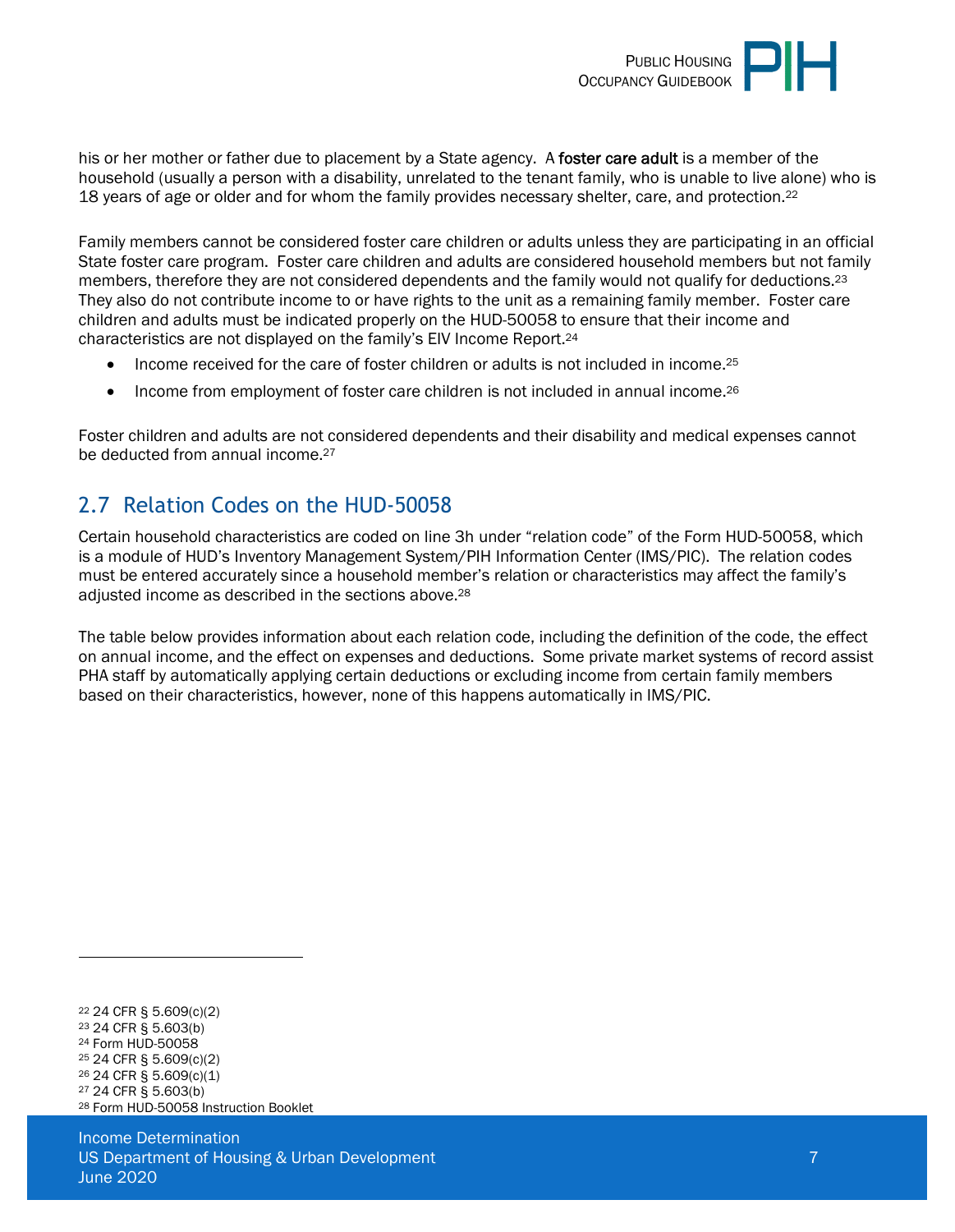| <b>Relation Code</b> |                                                               | Definition <sup>29</sup>                                                                                                                                                                                                                                                                                                                                      | <b>Effect on Annual</b><br>Income <sup>30</sup>                                                                | Applicable<br>Deductions <sup>31</sup>                                                                                                                                                     |  |
|----------------------|---------------------------------------------------------------|---------------------------------------------------------------------------------------------------------------------------------------------------------------------------------------------------------------------------------------------------------------------------------------------------------------------------------------------------------------|----------------------------------------------------------------------------------------------------------------|--------------------------------------------------------------------------------------------------------------------------------------------------------------------------------------------|--|
|                      |                                                               | Household members that are considered family members                                                                                                                                                                                                                                                                                                          |                                                                                                                |                                                                                                                                                                                            |  |
| H                    | <b>Head of</b><br>household<br>(HOH)                          | The one adult member of the<br>household, designated by the family or<br>by PHA policy as the head of<br>household, who is wholly or partly<br>responsible for rent payment.                                                                                                                                                                                  | All of this person's<br>income must be<br>counted, unless the<br>source of income is<br>specifically excluded. | If the HOH (or the co-<br>head or spouse) is<br>elderly or a person<br>with disabilities, the<br>family will be                                                                            |  |
| ${\mathsf S}$        | Spouse                                                        | The marriage partner of the HOH.                                                                                                                                                                                                                                                                                                                              |                                                                                                                | considered an Elderly<br>or Disabled Family                                                                                                                                                |  |
| K                    | Co-head                                                       | An individual in the household who is<br>equally responsible for the lease with<br>the HOH. Indicate either a spouse or a<br>co-head, but not both. A co-head never<br>qualifies as a dependent. However, a<br>co-head may be under 18 years old if<br>declared an "emancipated minor," as<br>many States will allow an emancipated<br>minor to sign a lease. |                                                                                                                | and must receive a<br>\$400 deduction from<br>annual income. An<br>Elderly/Disabled<br>family is also eligible<br>to deduct medical<br>and/or attendant care<br>expenses as<br>applicable. |  |
| $\mathsf{A}$         | Other adult                                                   | A member of the household (excludes<br>foster adults), other than the head or<br>spouse or co-head, who is 18 years of<br>age or older on the effective date of<br>action (line 2b), regardless of disability<br>status.                                                                                                                                      | All of this person's<br>income must be<br>counted, unless the<br>source of income is<br>specifically excluded. | If a member marked<br>as other adult is a<br>person with<br>disabilities, the<br>member will be<br>considered a<br>dependent.                                                              |  |
| E                    | <b>Full-time</b><br>student 18<br>years of<br>age or<br>older | A member of the household, other than<br>the head, spouse or co-head, or foster<br>child or adult, 18 years of age or older<br>on the effective date of action (line 2b)<br>who carries a subject load considered<br>full-time for students under the<br>standards and practices of the<br>educational institution attended.                                  | Earned income is<br>counted up to \$480.                                                                       | Considered<br>dependents and the<br>family will receive a<br>\$480 deduction for<br>each dependent.                                                                                        |  |
| Y                    | Other<br>youth<br>under 18<br>years of<br>age                 | A member of the household (regardless<br>of disability status), who is under 18<br>years of age on the effective date of<br>action (line 2b) and is not a foster<br>child.                                                                                                                                                                                    | Earned income is not<br>counted. Benefit<br>income received by<br>or on behalf of<br>children is counted.      | Considered<br>dependents and the<br>family will receive a<br>\$480 deduction for<br>each dependent.                                                                                        |  |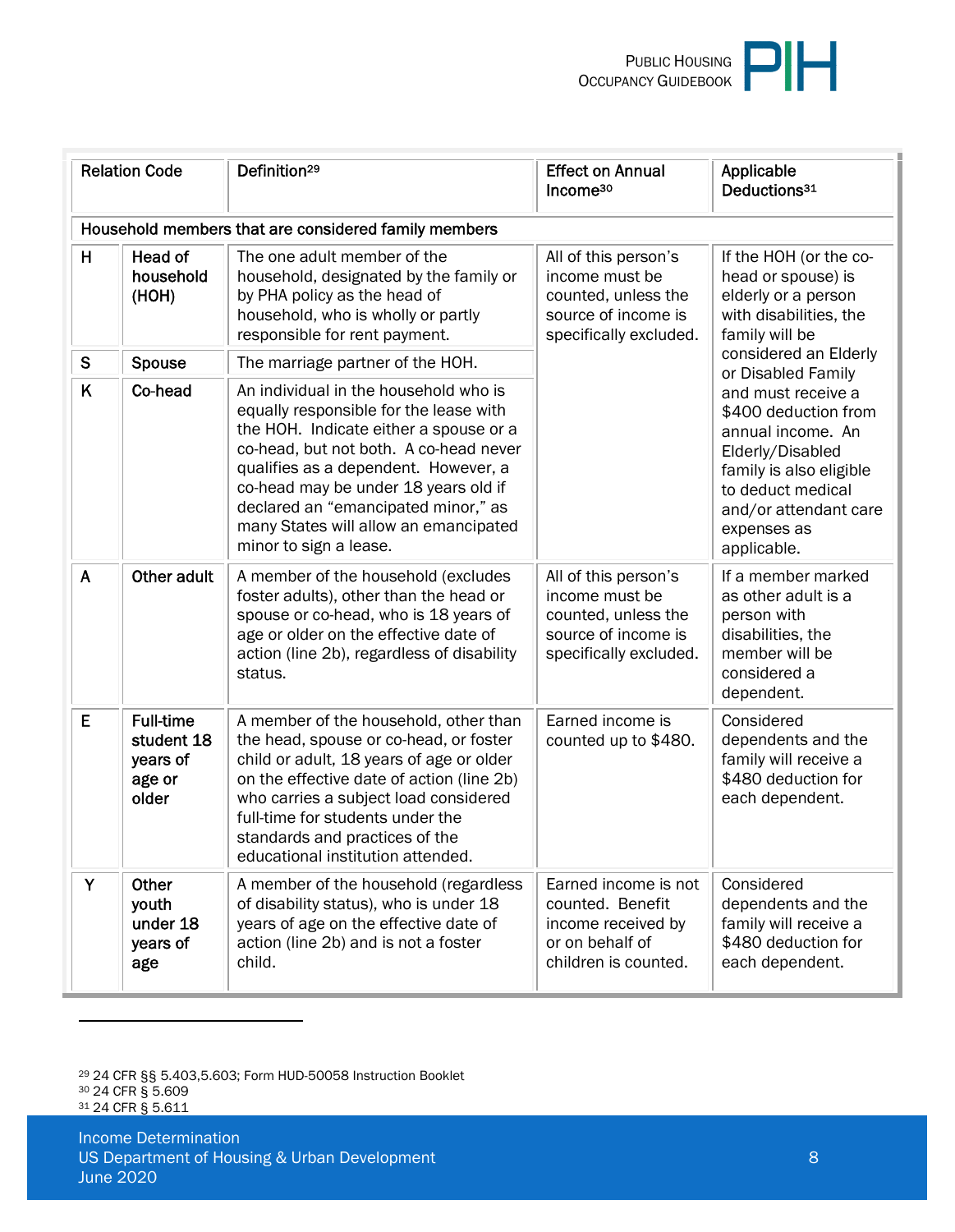| <b>Relation Code</b> |                       | Definition <sup>29</sup>                                                                                                                                                                                                                                                                                                                                                                                                                                                                                                                                                                       | <b>Effect on Annual</b><br>Income <sup>30</sup>                                                                                                                                                                             | Applicable<br>Deductions <sup>31</sup>                                                                                                                    |
|----------------------|-----------------------|------------------------------------------------------------------------------------------------------------------------------------------------------------------------------------------------------------------------------------------------------------------------------------------------------------------------------------------------------------------------------------------------------------------------------------------------------------------------------------------------------------------------------------------------------------------------------------------------|-----------------------------------------------------------------------------------------------------------------------------------------------------------------------------------------------------------------------------|-----------------------------------------------------------------------------------------------------------------------------------------------------------|
|                      |                       | Household members that are not considered family members                                                                                                                                                                                                                                                                                                                                                                                                                                                                                                                                       |                                                                                                                                                                                                                             |                                                                                                                                                           |
| F                    | Foster<br>child/adult | A foster care child is a member of the<br>household who is under 18 years of<br>age or a member who is a full-time<br>student, 18 years or older, and who is<br>under the parental control and<br>responsibility of someone other than<br>his or her mother or father due to<br>placement by a State agency. A foster<br>care adult is a member of the<br>household (usually a person with a<br>disability, unrelated to the tenant<br>family, who is unable to live alone) who<br>is 18 years of age or older and for<br>whom the family provides necessary<br>shelter, care, and protection. | Payments received<br>by the family to care<br>for foster children or<br>foster adults are not<br>counted as income.<br>Income received by<br>or on behalf of foster<br>care children/adults<br>is not counted as<br>income. | Not considered<br>dependents. The<br>household is not<br>eligible for any<br>deductions or<br>expenses on behalf of<br>foster care children or<br>adults. |
| L                    | Live-in aide          | A person who lives with an elderly<br>person or person with disabilities and<br>who: (1) is determined by the PHA to be<br>essential to the care and well-being of<br>the person(s); $(2)$ is not obligated to<br>support the person(s); and (3) would<br>not be living in the unit except to<br>provide necessary supportive services.<br>Children of live-in aides are also<br>marked as "L" on the Form HUD-<br>50058.                                                                                                                                                                      | Income of live-in<br>aides or their<br>families is not<br>counted as income.                                                                                                                                                | The household is not<br>eligible for any<br>deductions or<br>expenses on behalf of<br>live-in aides or their<br>families.                                 |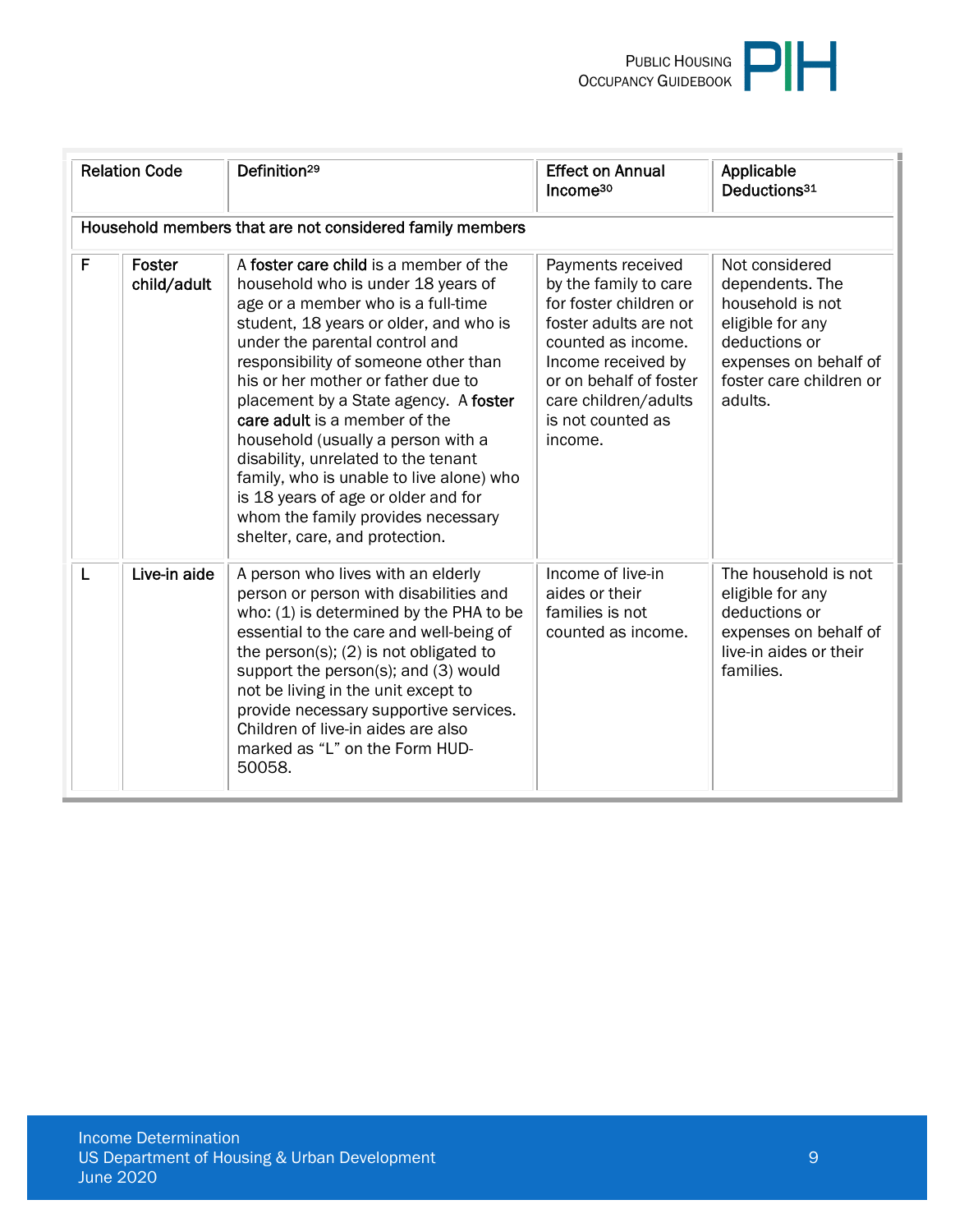

# <span id="page-9-0"></span>3 Annual Income

Annual income refers to all amounts, whether monetary or not, which are:

- made to or on behalf of the family's HOH or spouse (even if temporarily absent) or to any other family member; or
- anticipated to be received from a source outside the family during the 12-month period following admission or annual reexamination effective date and are not specifically excluded by regulation; and
- $\bullet$  derived (during the 12-month period) from assets to which any member of the family has access.<sup>32</sup>

*Exhibit 1: Income Inclusions and Exclusions*, provides a complete listing of annual income inclusions and exclusions as of this Guidebook's publication date. The following chart, *General Rules for Included and Excluded Income,* summarizes the basic types of annual income.

| General Rules for Included and Excluded Income 33                                                                                                                                      |                                                                                                                                  |                                      |                                                                                                                                                                                               |                                                                            |  |  |
|----------------------------------------------------------------------------------------------------------------------------------------------------------------------------------------|----------------------------------------------------------------------------------------------------------------------------------|--------------------------------------|-----------------------------------------------------------------------------------------------------------------------------------------------------------------------------------------------|----------------------------------------------------------------------------|--|--|
|                                                                                                                                                                                        | Head, Co-head,<br>Spouse, and<br><b>Other Adults</b>                                                                             | Children<br>under 18<br>years of age | Other Adults Who<br>Qualify as Full-<br>time Students                                                                                                                                         | Live-in Aide,<br>Family of Live-in<br>Aide, Foster Care<br>Children/Adults |  |  |
| Earned income<br>Full amount, before payroll<br>deductions, of wages and<br>salaries, overtime pay,<br>commissions, fees, tips and<br>bonuses, and other<br>compensation <sup>34</sup> | Included<br>Except<br>participants<br>qualifying for an<br>earned income<br>disallowance<br>$(EID)$ <sup>35</sup> (see<br>below) | Excluded <sup>36</sup>               | Included up to<br>\$480.<br>Include the entire<br>amount if the<br>income is less<br>than \$480<br>annually or if the<br>full-time student<br>is a head, co-<br>head or spouse. <sup>37</sup> | Excluded                                                                   |  |  |
| Asset income<br>Amount earned over a 12-<br>month period on assets to<br>which the family has access <sup>38</sup>                                                                     | Included                                                                                                                         | Included                             | Included                                                                                                                                                                                      | Excluded                                                                   |  |  |

<sup>36</sup> 24 CFR § 5.609(c)(1)

<sup>37</sup> 24 CFR § 5.609(c)(11) 38 24 CFR §§ 5.609(a)(4) and (b)(3)

Income Determination US Department of Housing & Urban Development 10 and 10 and 10 and 10 and 10 and 10 and 10 and 10 and 10 and 10 June 2020

<sup>32</sup> 24 CFR § 5.609(a)

<sup>33</sup> 24 CFR § 5.609

<sup>34</sup> 24 CFR § 5.609(b)(1)

 $35$  Section 102(a)(2) of the Housing Opportunity Through Modernization Act of 2016 (HOTMA) eliminates section 3(d) of the U.S. Housing Act of 1937, which currently allows for a disallowance of earned income (EID) from rent determinations. The elimination of EID will correspond to the effective date of the Final HOTMA Rule. However, participants who are receiving the EID prior to the Final Rule effective date will continue to benefit from EID until the allowed time frame (24 months) expires.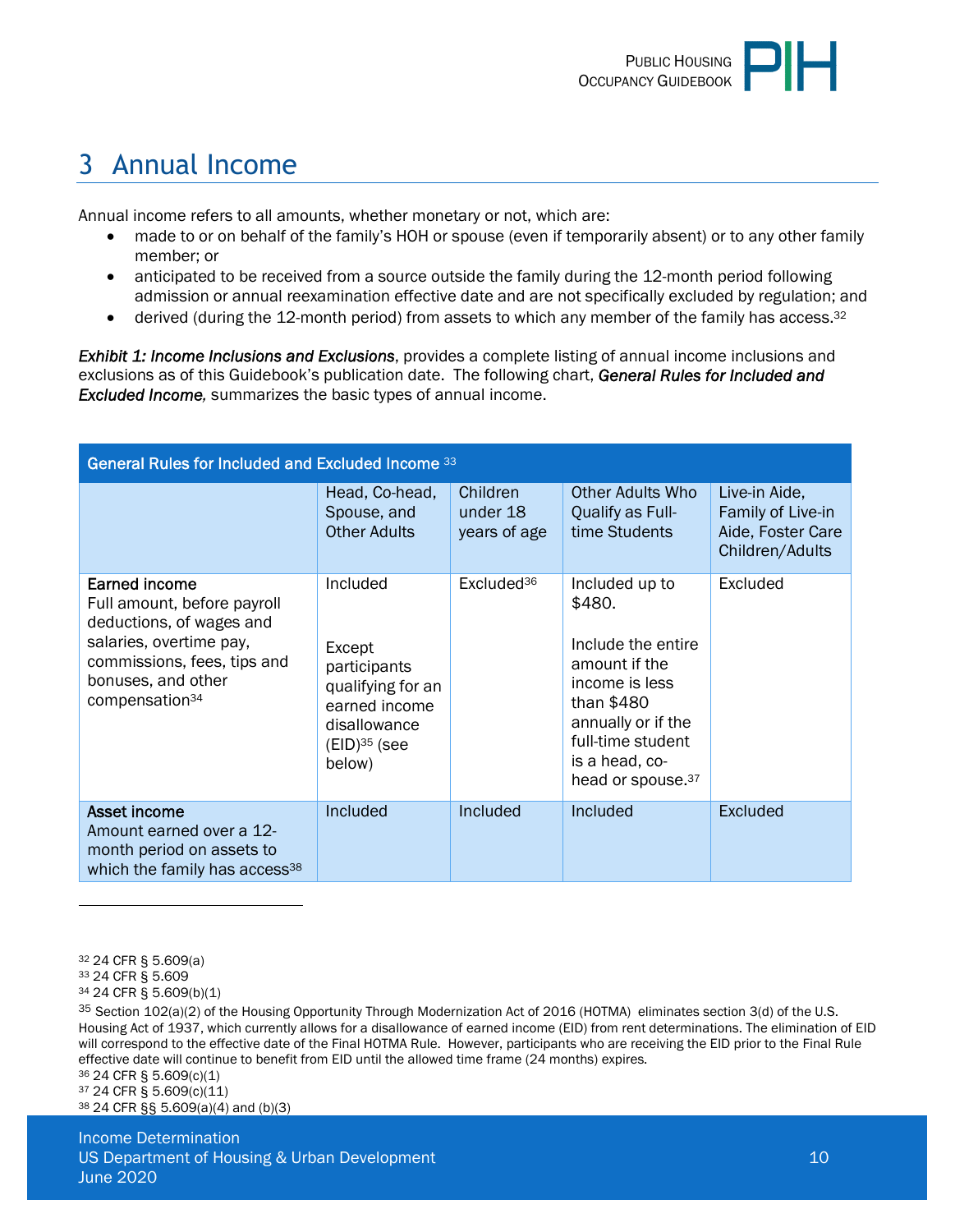

| General rules for included and<br>excluded income continued                                                                                                                                  | Head, Co-head,<br>Spouse, and<br><b>Other Adults</b> | Children<br>under 18<br>years of age | Other Adults Who<br>Qualify as Full-<br>time Students | Live-in Aide,<br>Family of Live-in<br>Aide, Foster Care<br>Children/Adults |
|----------------------------------------------------------------------------------------------------------------------------------------------------------------------------------------------|------------------------------------------------------|--------------------------------------|-------------------------------------------------------|----------------------------------------------------------------------------|
| <b>Benefit income</b><br>For e.g., Social Security,<br><b>Supplemental Security</b><br>Income, disability,<br>unemployment, TANF; see<br>$exceptions$ <sup>39</sup>                          | Included                                             | Included                             | <b>Included</b>                                       | Excluded                                                                   |
| Regular contributions or gifts<br>(cash or non-cash) provided<br>on a regular basis.<br>Contributions may include<br>rent and utility payments paid<br>on behalf of the family <sup>40</sup> | Included                                             | Included                             | Included                                              | Excluded                                                                   |

Public Housing program participants qualifying for an **Earned Income Disallowance or Disregard (EID)** may be eligible to have a portion of their earned income excluded from annual income for a maximum period of 24 consecutive months.<sup>41</sup>

Qualifying individuals are current program participants (applicants are ineligible) who have had an increase in annual income as a result of:

- Employment, and they have been unemployed or experiencing "underemployment" for one or more years prior to employment,
	- o Underemployment is defined as earning less than the amount calculated at 10 hours weekly for 50 weeks at the established minimum wage for the applicable locality;
- An increase in earnings during participation in a self-sufficiency or job training program; or
- Employment or an increase in earnings and the participant has received Temporary Assistance for Needy Families (TANF) benefits or services within the past six months.

For qualifying participants, PHAs are required to:

- Exclude the full amount of the increase in income for the initial 12 consecutive months out of 24 total months based on the date that the qualified individual became employed or experienced an increase in earned income.
- Exclude at least 50% of the increase in income for the remaining 12 consecutive months out of 24 total months after the initial 12-month period. PHAs may exclude more than 50% during the second 12-month period based on the policy in their Admission and Continued Occupancy Policy (ACOP).
- Begin the exclusion on the first of the month after the qualifying change.

<sup>39</sup> 24 CFR § 5.609(b)(4)-(6)

<sup>40</sup> 24 CFR § 5.609(b)(7)

<sup>41</sup> 24 CFR § 960.255; see [Frequently Asked Questions o](https://www.hud.gov/program_offices/public_indian_housing/phr/about/ao_faq_eid)n the Mandatory Earned Income Disregard from Annual Income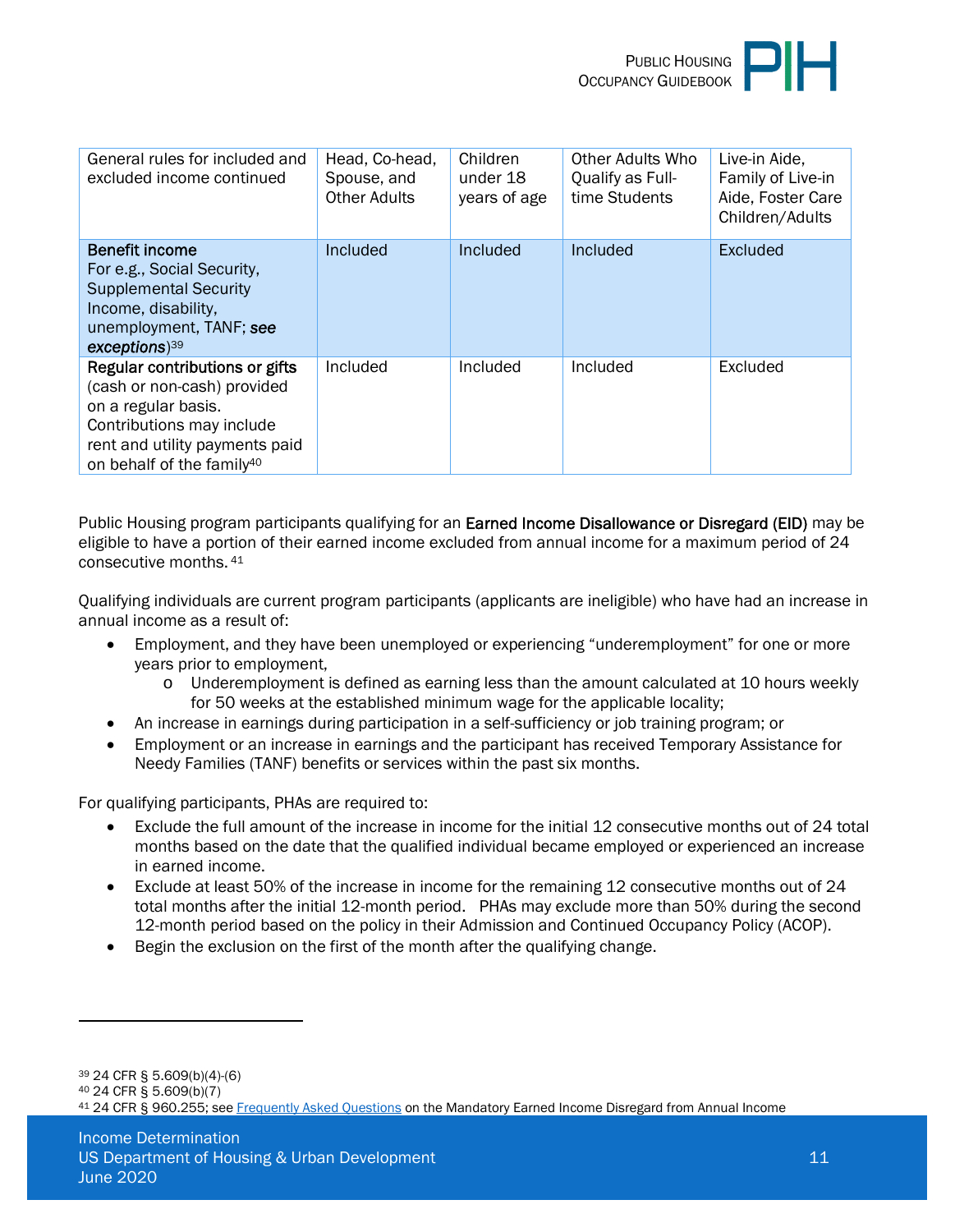

If the PHA has established a policy for Individual Savings Accounts as an alternative to the disallowance, the PHA is required to advise the family that the option for a savings account is available. At the option of the family, they will be required to pay the income-based rent and PHAs will be required to deposit the total amount that would have been disallowed into a savings account. Amounts deposited on behalf of the family may only be withdrawn for the purpose of:

- Buying a home:
- Paying education costs for family members;
- Moving out of public housing; or
- Paying any other expenses authorized by the PHA to promote the economic self-sufficiency of residents of public housing.

# <span id="page-11-0"></span>3.1 Temporarily and Permanently Absent Family Members

PHAs must count all income of family members approved by the PHA to reside in the unit, even if they are temporarily absent.42 It is important for the PHA to make a distinction between permanent and temporary absence and define what constitutes permanent and temporary absence in its policies. For example, an absence of a family member employed at a temporary job on the other side of the State may be considered temporary, while an absence of a family member as a result of a divorce action may be considered permanent.

If a family member is confined to a nursing home or hospital on a permanent basis, PHAs may determine that that person is no longer a member of the assisted household and the income of that person is not counted. Public Housing program regulations do not define "temporarily or permanently absent" or specify a timeframe associated with a temporary versus a permanent absence. PHAs have broad discretion to define this and must include all associated definitions in their ACOP.

# <span id="page-11-1"></span>3.2 Temporary or Sporadic Income

Temporary, non-recurring, or sporadic income (including gifts) is not counted as income.43 Sporadic income generally is defined as income that is neither reliable nor periodic. A common factor in determining if income is truly sporadic or temporary is whether the family expects to receive income from this source again in the coming year.

- If the family does NOT expect to receive income from the source in the coming year, it may be considered temporary or sporadic and may be excluded from income.
- If the family expects to receive additional income from the source in the coming year, even if payments are made on an irregular basis, the anticipated income should be estimated and counted as income.

If the family receives income irregularly, PHAs may estimate based on the best information available, with consideration to earning ability and work history. Some PHAs have success in requiring the resident to report actual income quarterly and adjusting the rent to reflect that actual amount (albeit with a lag in one quarter in order to help annualize income that is not received in a regular pattern.

<sup>42</sup> 24 CFR § 5.609(a)(1) 43 24 CFR § 5.609(c)(9)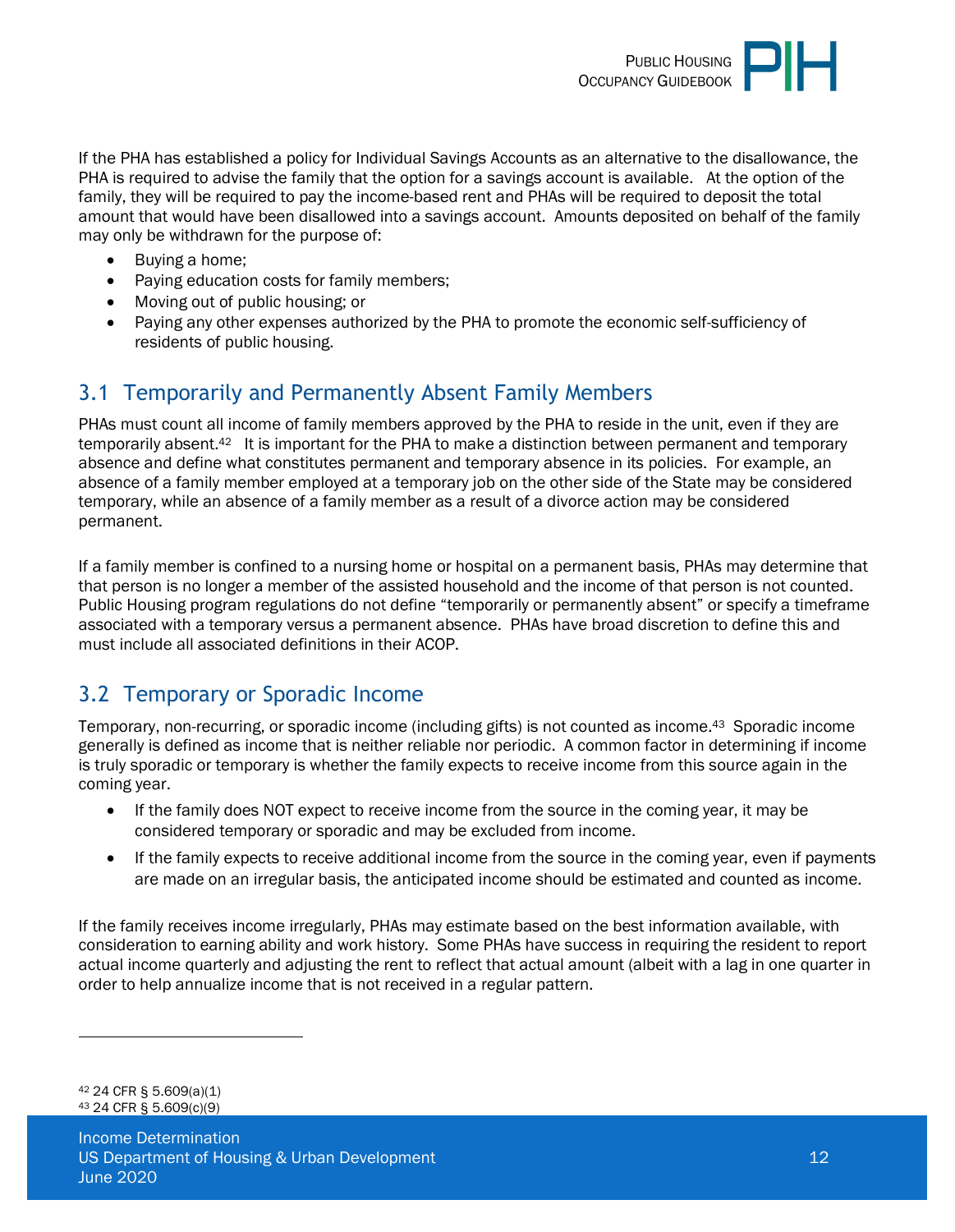

Examples of temporary, sporadic, or non-recurring income include:

- One-time contributions from friends or family
- Income from a one-time odd job
- Gifts for holidays or birthdays
- Lottery or other contest winnings paid in a lump sum

Payments from the U.S. Census Bureau for employment lasting no longer than 180 days and not culminating in permanent employment are considered temporary employment income and excluded from annual income.44 Verification of employment dates and income must be maintained in the participant's file.<sup>45</sup>

# <span id="page-12-0"></span>3.3 Lump Sum Payments

Generally, lump sum amounts received by a family, such as insurance payments and settlements for personal or property losses are considered assets, not income.46 Lump sum payments caused by delays in processing periodic payments, such as unemployment or welfare assistance, are included as income.47 However, any portion of the lump sum that is payment for a period prior to the family's participation in the public housing program would not be counted as annual income.

## <span id="page-12-1"></span>3.4 Withdrawal from Investments as Income

PHAs must include periodic payments from investments as income except to the extent the withdrawal is reimbursement of cash or assets invested by the family. <sup>48</sup> For example, if a tenant invested \$5,000 to purchase an annuity which is now worth \$20,000 and is now receiving monthly installments, income would not be counted until the full \$5,000 amount invested has been reimbursed.

# <span id="page-12-2"></span>3.5 Loans

Loans that must be paid back are not considered income. This includes loan proceeds and loan repayments.

#### <span id="page-12-3"></span>3.6 Income from a Business and Self-employment

The net income from the operation of a business or profession must be counted as income. An allowance for depreciation of assets used in a business or profession may be deducted, based on straight line depreciation, as provided in Internal Revenue Service regulations. However, expenditures for amortization of capital indebtedness are not deducted.<sup>49</sup>

<sup>44</sup> Notice PIH 2017-05, Income Exclusion under Temporary Census Employment and Census Access

<sup>45</sup> Notice PIH 2017-12, Administrative Guidance for Effective and Mandated Use of the Enterprise Income Verification (EIV) System <sup>46</sup> 24 24 CFR § 5.609(c)(3)

<sup>47</sup> 24 24 CFR § 5.609(b)(4)

<sup>48</sup> 24 CFR § 5.609(b)(3)

<sup>49</sup> 24 CFR §§ 5.609(b)(2) and (b)(3); see 26 CFR § 1.167(b)-1 for Internal Revenue Service rules on straight line depreciation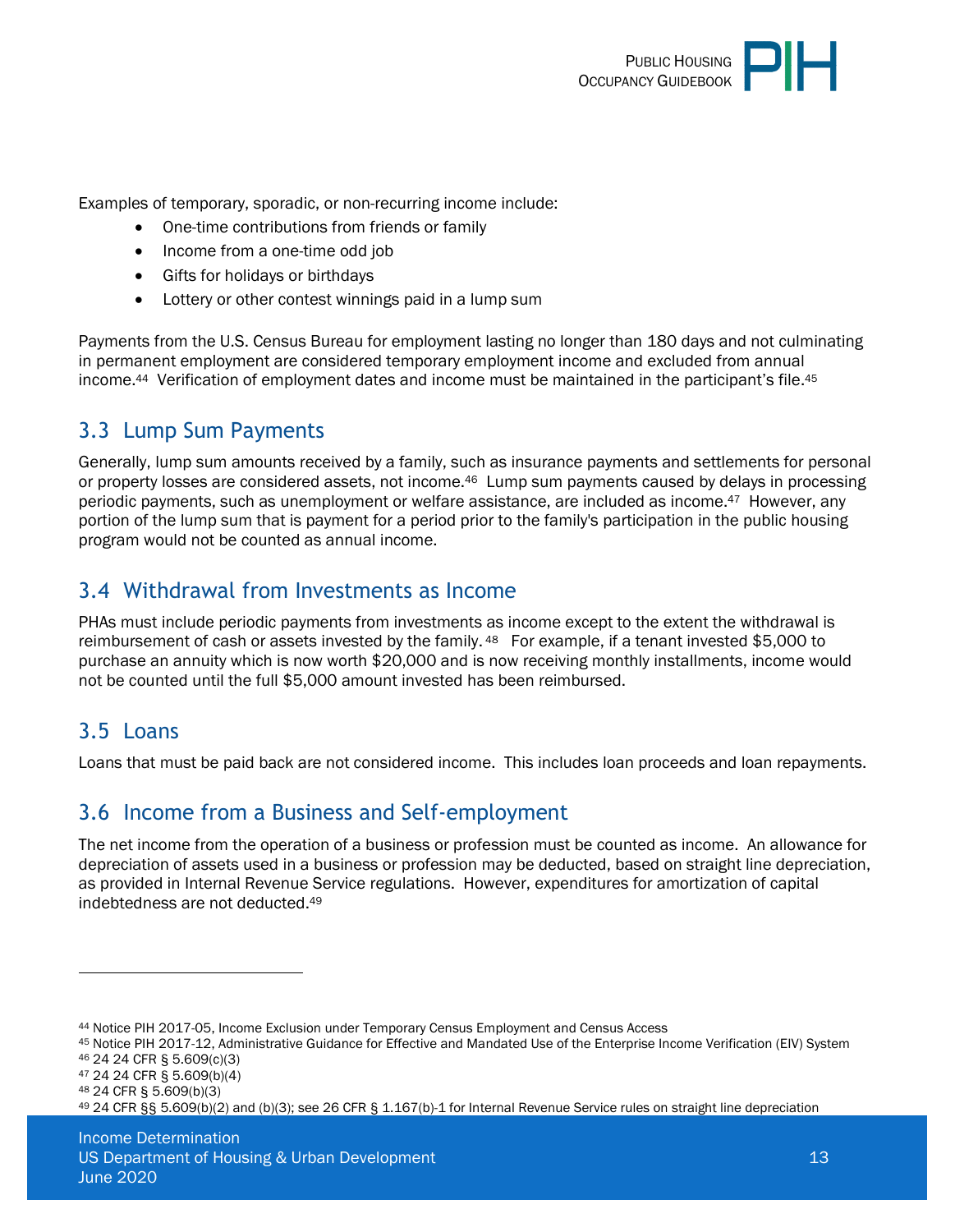

Withdrawal of cash or assets from a business is counted as income except when the withdrawal is for reimbursement of amounts the family has invested in the business.<sup>50</sup> If the business is operating as a loss, the income on the Form HUD-50058 for that source of income is not deducted from other sources of income the family receives, but will be recorded as \$0.<sup>51</sup>

| Counting Income from a Business or Self-Employment |                        |                                   |  |  |
|----------------------------------------------------|------------------------|-----------------------------------|--|--|
| <b>Income Source</b>                               | <b>Verified Income</b> | Income to be Counted on HUD-50058 |  |  |
| Loss from Business                                 | (\$5,000)              | \$0                               |  |  |
| <b>Social Security</b>                             | \$24,000               | \$24,000                          |  |  |
| Wages                                              | \$10,000               | \$10,000                          |  |  |

#### Example: Capital Assets and Business Expenses

A self-employed house painter owns a truck he uses for his business as well as several ladders, buckets and spray paint guns. He also purchases paint rollers and hand brushes each time he is hired to do a job. The painter may deduct as business expenses the depreciation on his truck and ladders (capital equipment) as well as the cost of the paint, paint thinner, disposable rollers and paint brushes he purchases throughout the year (business expenses).

# <span id="page-13-0"></span>3.7 Student Financial Assistance

Student financial assistance refers to any amount paid directly to the educational institution or to the student for an educational program, including but not limited to post-secondary and graduate school.<sup>52</sup> Student financial assistance received for tuition and other required fees is not included in annual income.

All forms of student financial assistance (grants, scholarships, educational entitlements, work study programs, and financial aid packages) are excluded from annual income for students residing with their parents or guardians in public housing, including those who live away at school. This remains true whether the assistance is paid to the student or directly to the educational institution.<sup>53</sup>

 24 CFR § 5.609(b)(2) Form HUD-50058 Instruction Booklet 24 CFR § 5.609(c)(6) 24 CFR § 5.609(c)(6)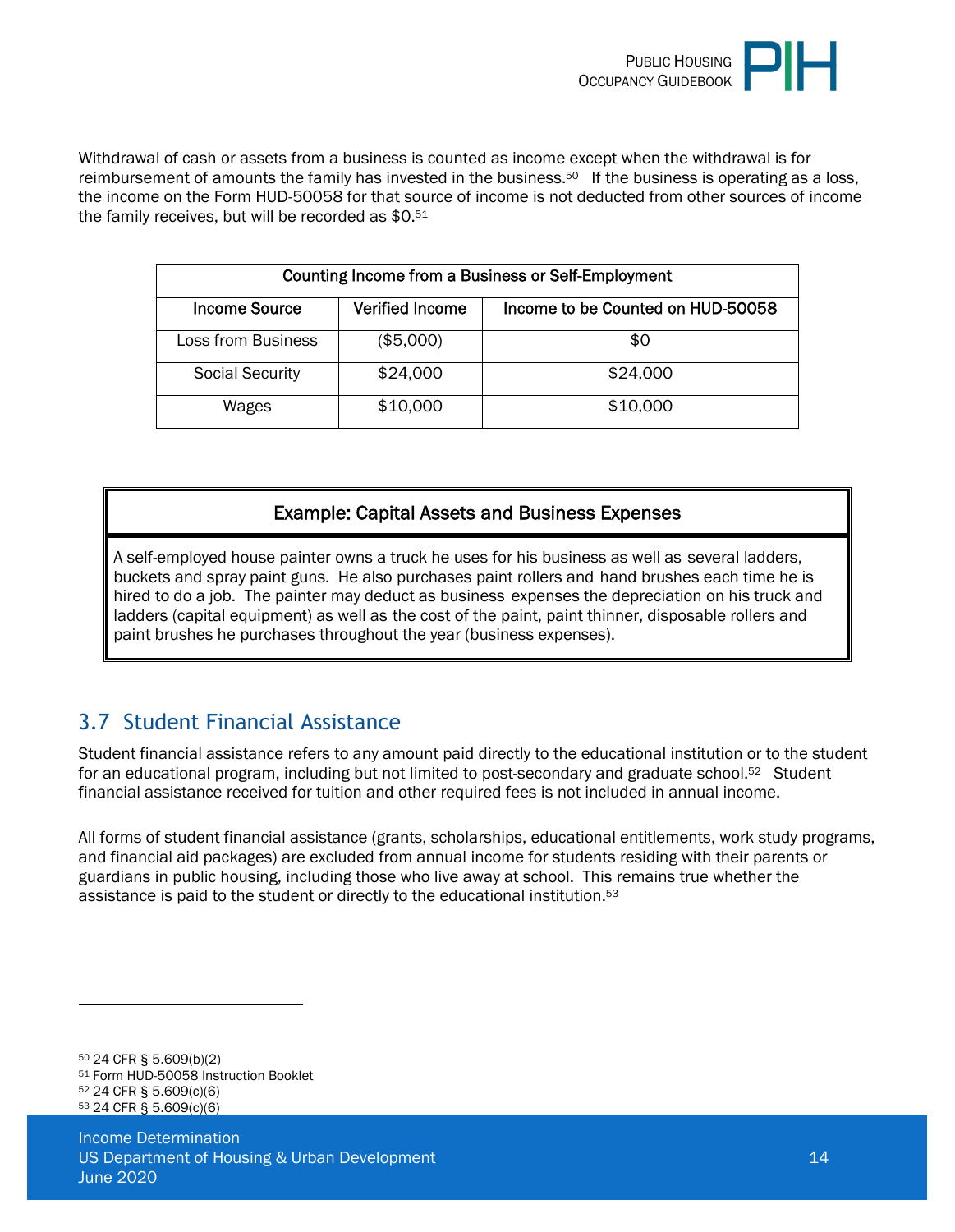#### Example: Full-time Student Income

A 27-year old family member who is not the head, co-head of household or spouse, is a full-time student, and works earning \$12,000 a year and also receives a \$1,000 book stipend per semester.

The student income exclusion applies in this case because the family member is a full-time student, is 18 or older and is not the head, co-head or spouse. Only \$480 of the student's income is included in the family's income; all income in excess of \$480 must be excluded from the family's income. The book stipend is a form of financial assistance and is excluded from annual income. As a full-time student, this family member would also be considered a dependent and would qualify the family for a \$480 deduction. As a result, the income factored into the calculation for this family member would be zero.

Note that the regulations do not provide a maximum age for excluding student income, only a minimum age of 18. (See 24 CFR 5.609 (c)(11))

# <span id="page-14-0"></span>3.8 Training Programs

#### <span id="page-14-1"></span>3.8.1 HUD-Funded Training Programs

All amounts received under any training program funded by HUD are excluded.<sup>54</sup>

#### <span id="page-14-2"></span>3.8.2 State or Local Employment Training Programs

PHAs must exclude incremental earnings and benefits for any family member resulting from participation in qualifying State or local employment training programs and training of resident management staff from the income calculation. Incremental earnings refer to the increase between the total amount of welfare and earnings of a family member prior to enrollment, and their welfare and earnings after enrollment. PHAs must only exclude the increased compensation related to the training for the period during which the family member participates in the employment training program and must make sure that other sources of household income are still included.<sup>55</sup>

A qualified training program is one that is part of a State or local employment training program and has clear goals and objectives.56 This would include programs that have the goal of assisting participants in obtaining employment skills, are authorized or funded by State or local law, or operated by a public agency. Such programs may also be privately funded and operated. The training program may:

- Take place in a series of sessions over a period of time;
- Be designed to lead to a higher level of proficiency;
- Enhance the individual's ability to become employed;
- Have performance standards;
- Provide classroom training;

<sup>54</sup> 24 CFR § 5.609(c)(8)(i) <sup>55</sup> 24 CFR § 5.609(c)(8)(v) <sup>56</sup> 24 CFR § 5.609(c)(8)(v)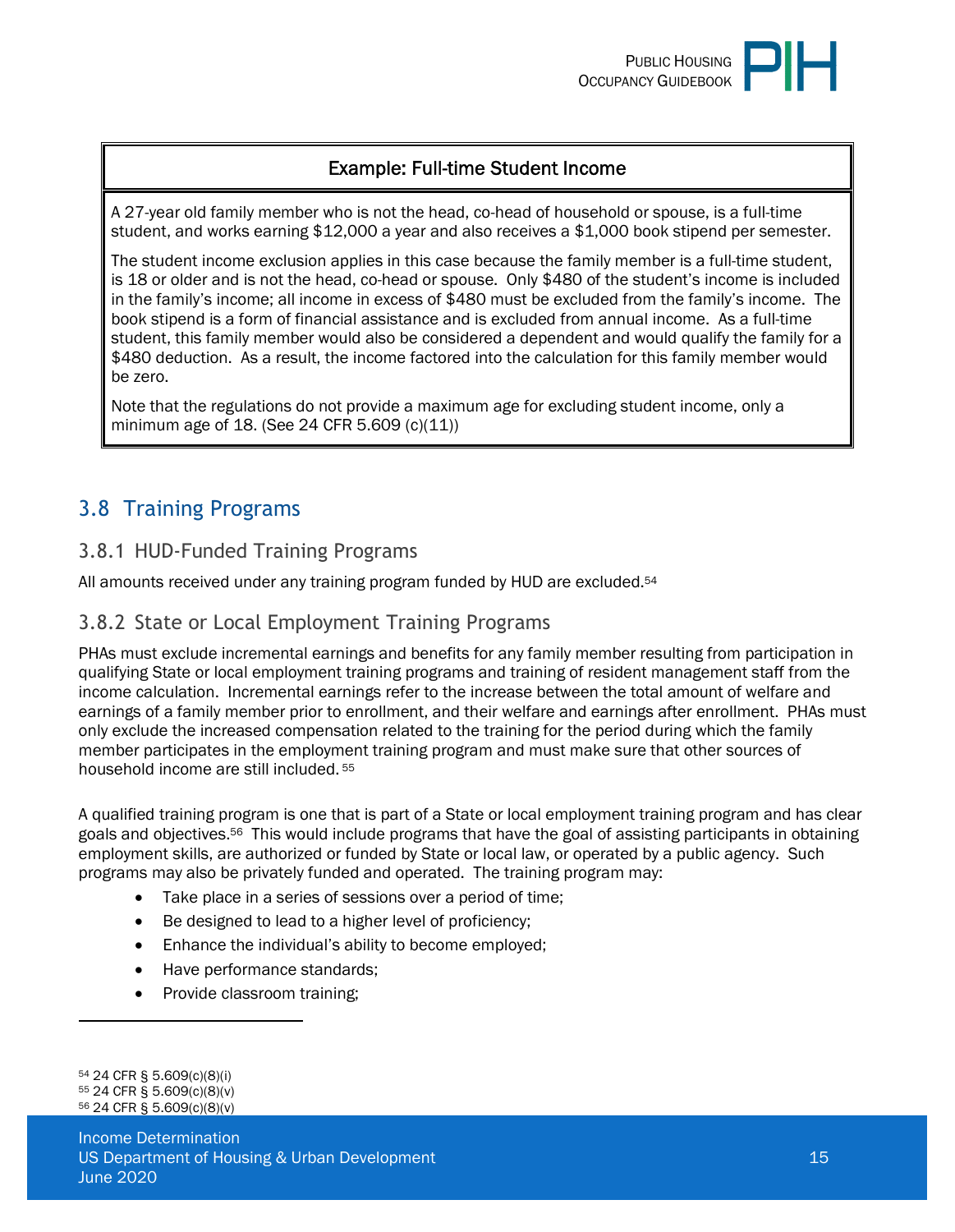

- Provide on-the-job training;
- Provide basic education.

# <span id="page-15-0"></span>3.9 Social Security and Other Benefits Income

The gross amount of social security benefit income, prior to Medicare or other deductions, must be counted as income, except for specific amounts excluded under 24 CFR 5.609(c)(14).<sup>57</sup> If social security benefits are reduced to make up for prior overpayments, HUD's policy dictates that PHAs count the income the Social Security Administration will provide (the amount received)—not the amount that would have been provided if no error had been made. This policy also applies to other similar benefits as well as social security.<sup>58</sup> When Social Security, Supplemental Security Income (SSI), or veterans' disability benefits are paid in a lump sum or in prospective monthly amounts as a result of deferred periodic payments, that amount is excluded from annual income.<sup>59</sup>

# <span id="page-15-1"></span>3.10 Payments for Foster or Guardianship Care

Payments received by the family to care for foster children or foster adults are not counted as income.<sup>60</sup> This guidance applies only to payments made through the official foster care relationships with local social service agencies.

Kinship Guardian Assistance Payments (Kin-GAP), kinship care payments, and other guardianship payments are similar to traditional foster care payments and are also excluded from annual income. These forms of care are alternatives to traditional foster care.<sup>61</sup>

# <span id="page-15-2"></span>3.11 Alimony and Child Support

PHAs must count as income alimony and child support amounts received, such as part of a divorce or separation agreement.<sup>62</sup>

HUD strongly encourages PHAs to determine in their policies what documentation is required to show what the family receives. For example, if the household has filed with the local support enforcement agency, printouts from the agency may indicate the frequency and amount of payments actually received.

<sup>57</sup> 24 CFR § 5.609(b)(4) <sup>58</sup> 24 CFR § 5.609(b)(4) <sup>59</sup> 24 CFR § 5.609(c)(14) <sup>60</sup> 24 CFR § 5.609(c)2) <sup>61</sup> 24 CFR § 5.609(c)(2); Notice PIH-2012-01, Income Exclusion of Kinship, Kin-GAP and Other Guardianship Care Payments 62 24 CFR § 5.609(b)(7)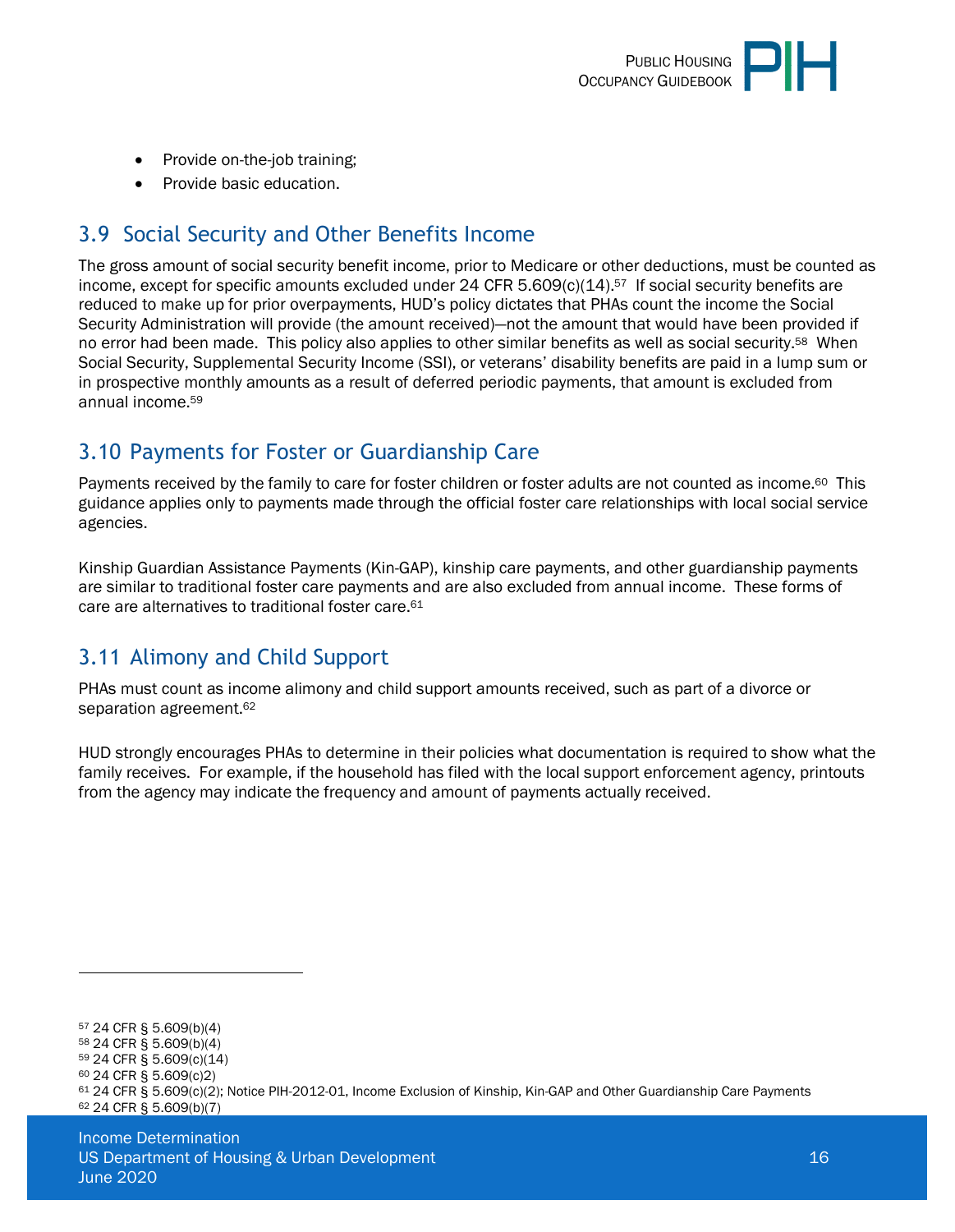

# PHA Options: Calculating Child Support

Child support can be one of the most difficult types of income to calculate. A clear PHA procedure ensures that all tenants are treated fairly. The procedure will depend on the information typically available from the local government office managing child support. Depending on the agency, parents who owe child support arrears may have a large lump sum taken from their annual tax refund. The PHA will need to determine how to handle these lump sums. However, HUD advises PHAs to avoid annualizing these amounts, which can result in grossly over counting the tenant's anticipated income from child support.

#### Sample Child Support Verification Procedures with Annotations

| <b>Sampletown Housing Authority's (SHA's)</b><br>child support verification and calculation<br>procedure                                                                                                                                                                                                                                                            | Annotations to SHA's procedure to explain the<br><b>PHA's options</b>                                                                                                                                                                                             |
|---------------------------------------------------------------------------------------------------------------------------------------------------------------------------------------------------------------------------------------------------------------------------------------------------------------------------------------------------------------------|-------------------------------------------------------------------------------------------------------------------------------------------------------------------------------------------------------------------------------------------------------------------|
| SHA will look up all family members with<br>children in the Sampletown County Social<br>Services online child support payment database.                                                                                                                                                                                                                             | The PHA can choose to look up all family members<br>who are parents in all households or only those<br>family members who report receiving child support.                                                                                                         |
| Sampletown County's system provides the last<br>year of payments. SHA will review the report to<br>determine if payments have been made<br>regularly over the past 3 months.                                                                                                                                                                                        | Available Upfront Income Verification (UIV) data will<br>vary based on the PHA's local social service agency.                                                                                                                                                     |
| If no payments have been made in the past 3<br>months and there are no lump sums (defined as<br>one payment greater than \$1,000), SHA will not<br>include child support in annual income.                                                                                                                                                                          | Most PHAs do not count child support benefits that<br>are not currently being paid. Specify in the PHA's<br>policy the time period considered to be a lapse in<br>payments.                                                                                       |
|                                                                                                                                                                                                                                                                                                                                                                     | The PHA must also determine what it will consider<br>to be a lump sum payment and whether to include<br>that payment in the family's annualized amount.                                                                                                           |
| SHA will determine if payments are being made<br>on a regular basis. If so, SHA will determine the<br>frequency of recent payments and take the<br>average of the last 6 payments to annualize.<br>Any lump sum payments will not be included.                                                                                                                      | PHAs may want to distinguish between regular and<br>irregular payments.                                                                                                                                                                                           |
| If payments were made in the past 3 months but<br>SHA cannot determine a regular pattern of<br>payments, SHA will take the total amount paid in<br>the past 3 months and annualize by multiplying<br>by 4. Any lump sum payments (those over<br>\$1,000) in the past 3 months will be removed<br>prior to annualizing, then added back to the<br>annualized amount. | The PHA's policy will determine how it will handle<br>irregular child support payments. The PHA can<br>specify a time period to add payments and then<br>annualize. The PHA's policy also will determine if<br>lump sum payments will be added after annualizing. |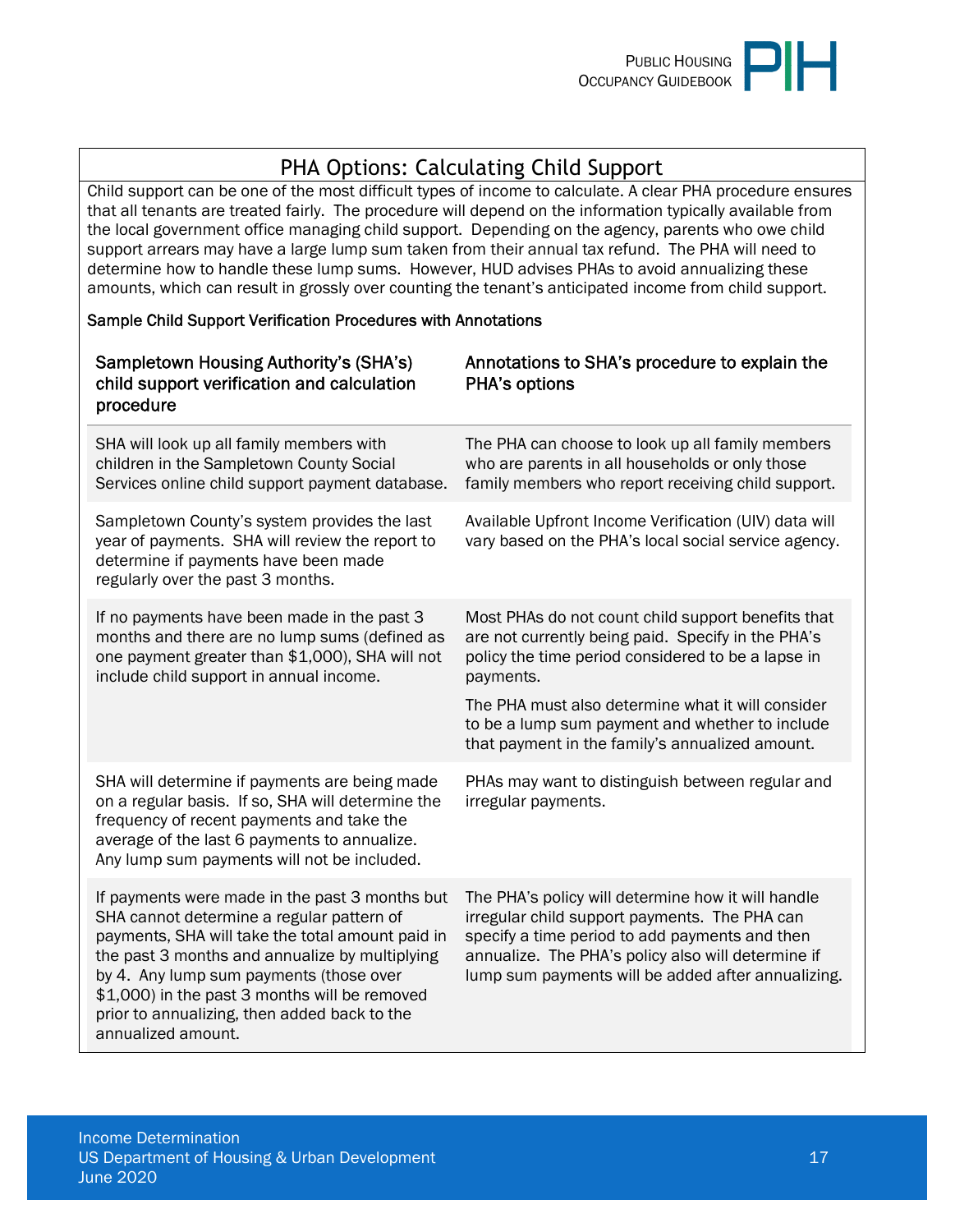

# <span id="page-17-0"></span>3.12 Public Assistance Income as As-Paid Localities

Special calculations of public assistance income are required for "as-paid" state, county, or local public assistance programs. An "as-paid" system is one in which the family:

- Receives an amount from a public agency specifically for shelter and utilities; *and*
- The amount is adjusted based upon the actual amount the family pays for shelter and utilities.

Since there are variations in how as-paid localities calculate shelter and utilities, the PHA may discuss the rules for computing income and rents for welfare recipients with the HUD PIH field office.

The public assistance amount specifically designated for rent and utilities is called the "welfare rent". In general, the welfare rent is treated as a "pass through" from the welfare agency to the PHA. To determine annual income for public assistance recipients in "as-paid" localities, include:

- The amount of the family's grant less the amount included for shelter and utilities; plus
- The maximum amount the welfare department can pay for shelter and utilities for a family of that size (i.e., the welfare rent). This may be different from the amount the family is actually receiving.

In some as-paid systems, the shelter and utilities payment is "ratably reduced," i.e., the grant the family actually receives is reduced from the scheduled amount by a percentage. In these circumstances, the income to be counted is the maximum amount payable for shelter and utilities reduced by the appropriate percentage.<sup>63</sup>

#### Example: Including Public Assistance Income in As -paid Localities

A family receives public assistance totaling \$800, which includes \$350 for basic necessities and \$450 for shelter and utilities. The maximum amount for shelter and utilities for a family of this size is \$500, which has been ratably reduced by 10%.

The following would be counted as income:

- \$350 Basic Necessities
- +\$500 Shelter and Utilities
- <span id="page-17-1"></span>\$850 Public Assistance Income

# 3.13 Treatment of Specified Welfare Benefit Reductions

A specified welfare benefit reduction (also known as a Welfare sanction) occurs when a family's welfare benefits are reduced because of either fraud or noncompliance with a requirement to participate in an economic self-sufficiency program. A public housing participant does not receive a reduction in annual income when the family experiences a specified welfare benefit reduction.64 A specified welfare benefit reduction does not include a reduction or termination of welfare assistance because of an (i) expiration of a lifetime or other time limit on welfare payments; or (ii) inability of a family member to obtain employment

<sup>63</sup> 24 CFR § 5.609(b)(6)(B)(ii) <sup>64</sup> 24 CFR § 5.615(b)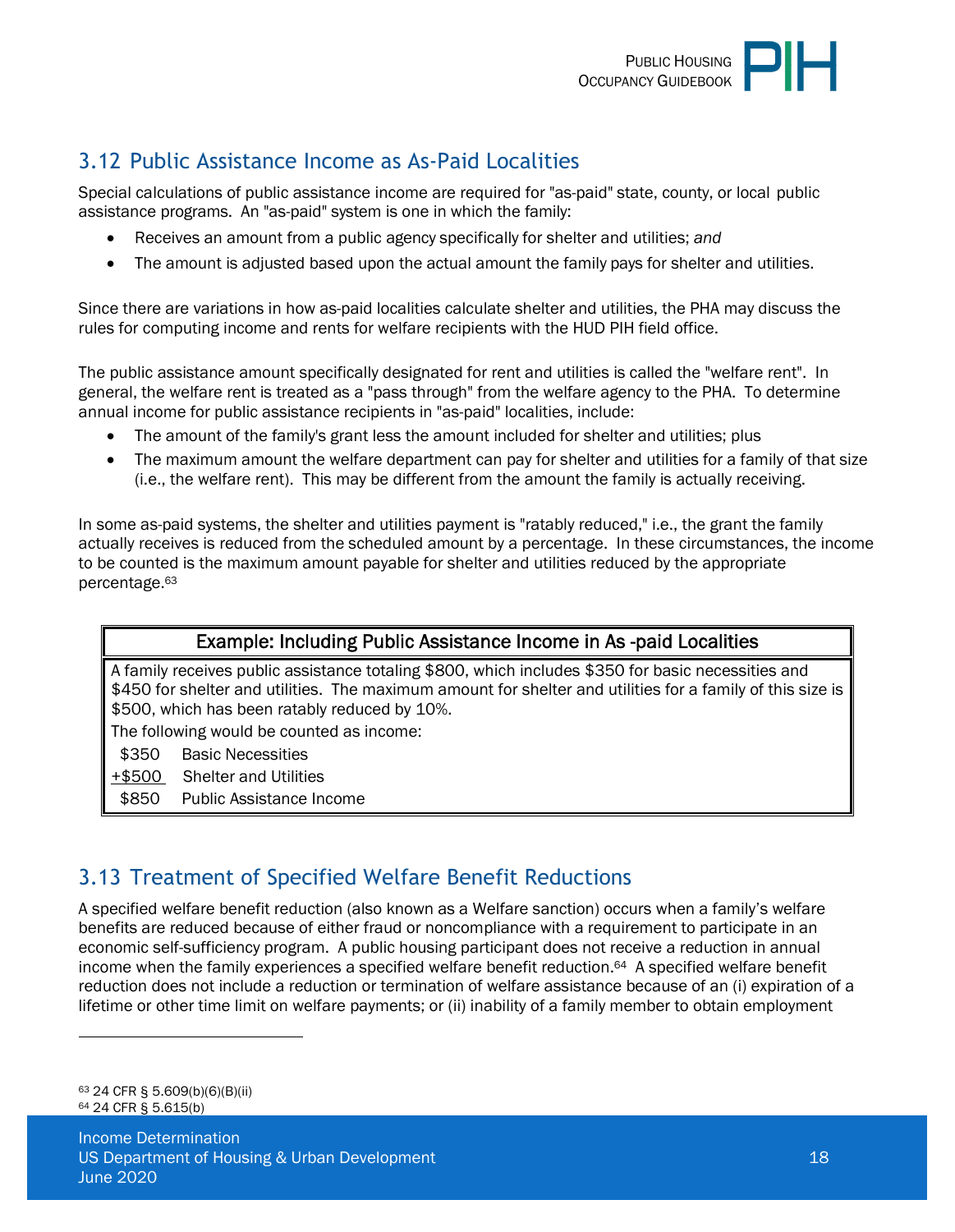

despite that individuals' compliance with an economic self-sufficiency requirement; or (iii) noncompliance with other welfare agency requirements.<sup>65</sup>

#### <span id="page-18-0"></span>3.13.1 Verifying a Specified Welfare Benefit Reduction

The PHA must request written verification from the welfare agency that the benefit reduction was caused by noncompliance with economic self-sufficiency requirements or welfare fraud before determining annual income or denying a family's request for a reduction in annual income in the case of a specified welfare benefit reduction. The PHA also must verify the amount and term of the specified welfare benefit reduction.<sup>66</sup>

HUD strongly encourages PHAs to make good faith efforts to enter into cooperation agreements with local welfare agencies, not only to obtain the necessary information regarding welfare sanctions, but also to target economic self-sufficiency and other services to families. Any family whose assistance is adversely affected because of PHA enforcement of these requirements must be notified of their right to an informal hearing.<sup>67</sup>

#### <span id="page-18-1"></span>3.13.2 Calculating Imputed Welfare Income

The amount of annual income not actually received because of a specified welfare benefit reduction but included in annual income for determining rent is called imputed welfare income. When a specified welfare benefit reduction occurs, the family's annual income includes the amount of the imputed welfare income plus the total amount of other annual income.<sup>68</sup> If the family was not an assisted family at the time of the sanction, the PHA must not include imputed welfare income in annual income.<sup>69</sup>

The below table breaks down the possible reasons for benefit reduction or termination and whether imputed welfare assistance needs to be included in annual income.

| Reasons for welfare benefits reduction or termination                                                                                                       | Is imputed welfare assistance<br>included in annual income?70 |
|-------------------------------------------------------------------------------------------------------------------------------------------------------------|---------------------------------------------------------------|
| Due to a limit of how long benefits may be received.                                                                                                        | No, imputed welfare assistance is<br>not included in income.  |
| The family was not able to obtain required employment<br>however the family complied with welfare program<br>economic self-sufficiency requirements.        | No, imputed welfare assistance is<br>not included in income.  |
| The family has not complied with other welfare agency<br>requirements. For example, the family did not attend their<br>welfare recertification appointment. | No, imputed welfare assistance is<br>not included in income.  |

<sup>65</sup> 24 CFR § 5.615(b)(2) <sup>66</sup> 24 CFR § 5.615(c)(2) <sup>67</sup> 24 CFR § 5.615(d)(1) <sup>68</sup> 24 CFR § 5.615 (c)(1) <sup>69</sup> 24 CFR § 5.615 (c)(5) 70 24 CFR § 5.615(b)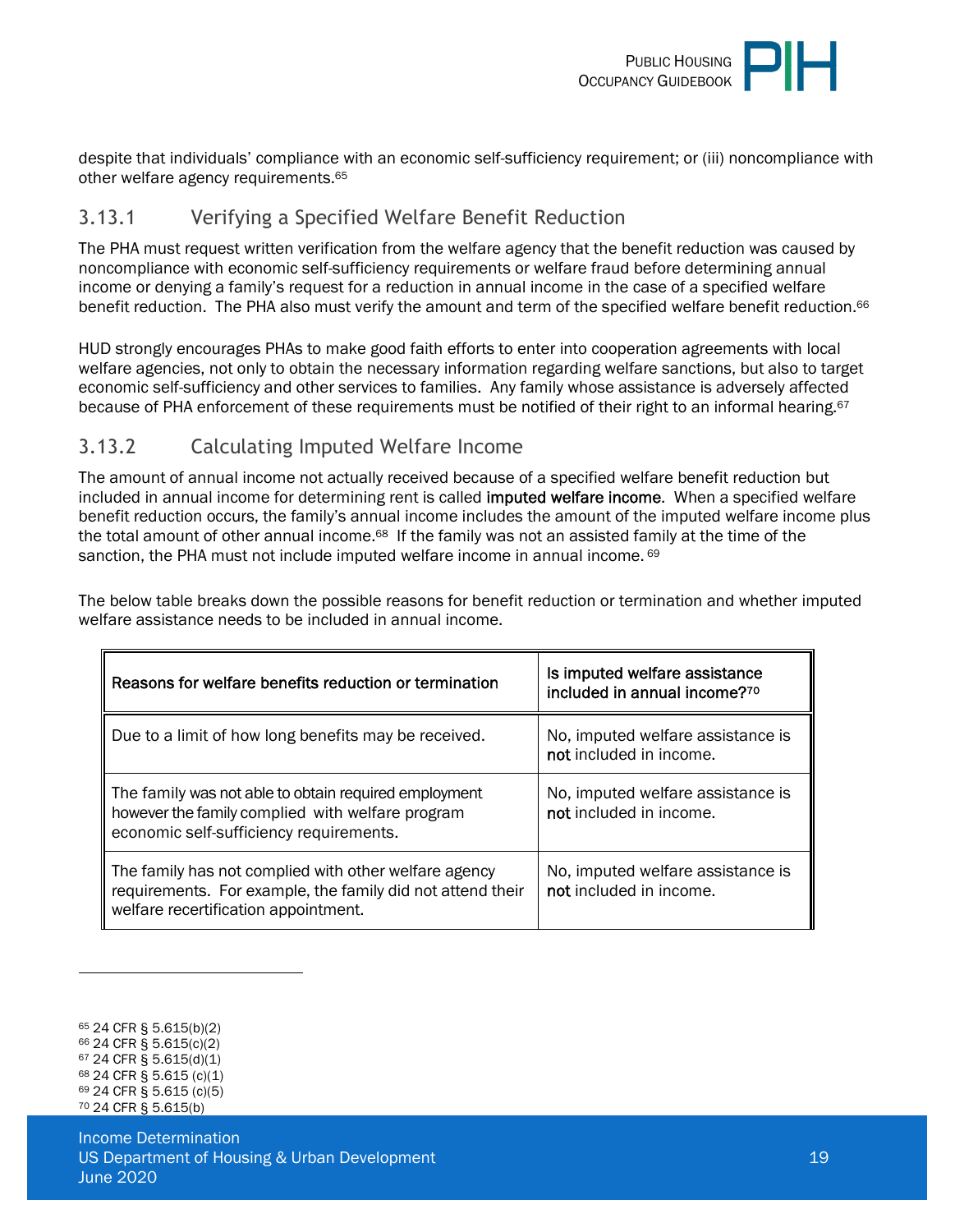| Reasons for welfare benefits reduction or termination                     | Is imputed welfare assistance<br>included in annual income?70  |
|---------------------------------------------------------------------------|----------------------------------------------------------------|
| The family committed welfare fraud.                                       | Yes, imputed welfare assistance<br>must be included in income. |
| The family did not comply with economic self-sufficiency<br>requirements. | Yes, imputed welfare assistance<br>must be included in income. |

Income from other sources received by the family after the sanction is imposed offsets the amount of imputed welfare income. For example, if the family has found employment in the time between the sanction and the income certification, the new employment income would be subtracted from the imputed welfare income. If the new employment income were to be equal to or greater than the imputed welfare income, there would be no need to include the imputed welfare income in the determination of annual income.<sup>71</sup>

<sup>71</sup> 24 CFR § 5.615(c)(4)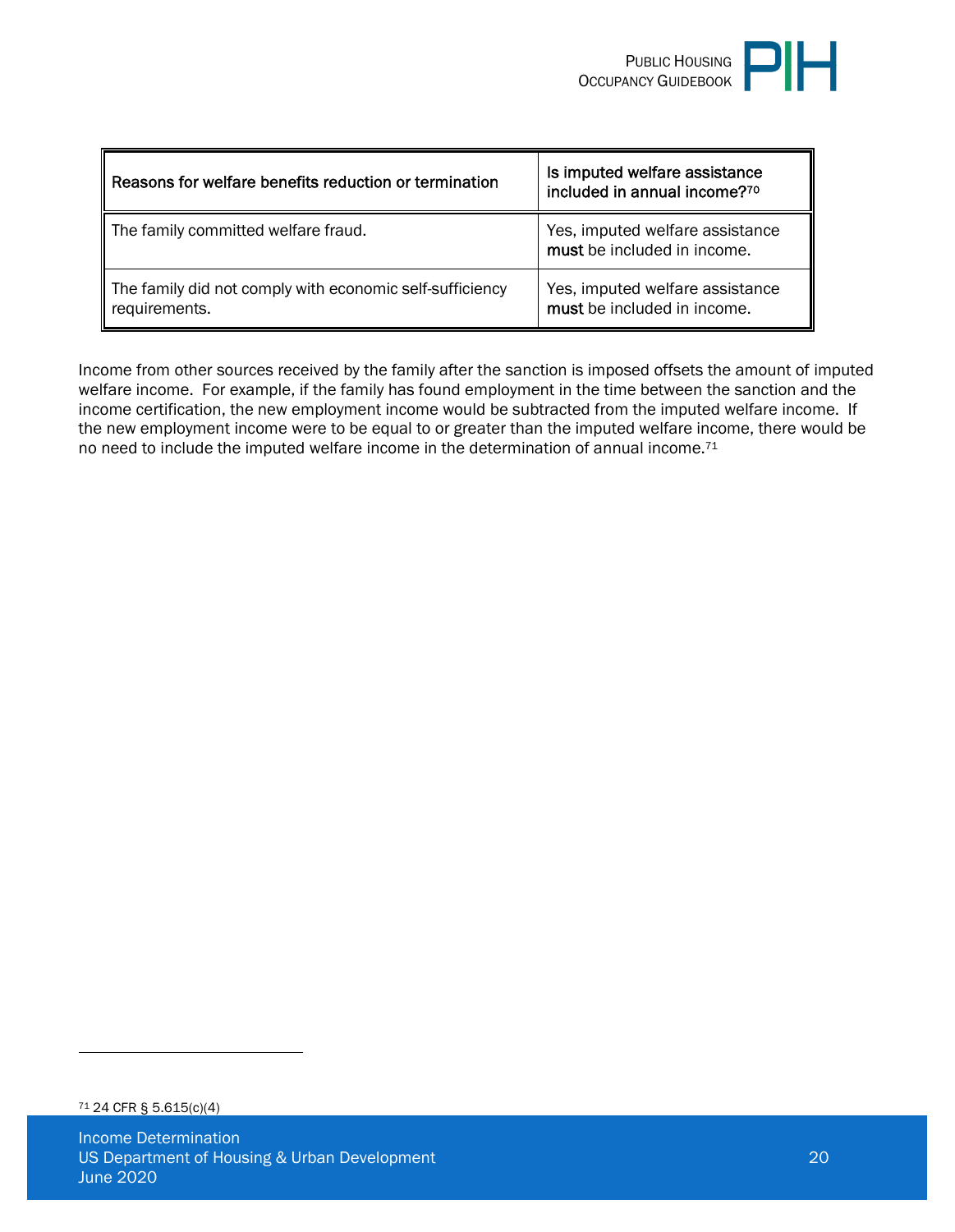|                                                                                           | <b>Imputed Welfare Income Examples</b>                                                                                        |                                                                                                                                                                                        |                                                                                                                                          |
|-------------------------------------------------------------------------------------------|-------------------------------------------------------------------------------------------------------------------------------|----------------------------------------------------------------------------------------------------------------------------------------------------------------------------------------|------------------------------------------------------------------------------------------------------------------------------------------|
|                                                                                           | Scenario #1                                                                                                                   | Scenario #2                                                                                                                                                                            | Scenario#3                                                                                                                               |
|                                                                                           | An assisted family is<br>receiving<br>\$500/month in<br>welfare benefits<br>(TANF). Benefits<br>stop due to welfare<br>fraud. | An assisted family is<br>receiving \$500/month<br>in welfare benefits<br>(TANF). Benefits are<br>reduced to \$200/month<br>due to noncompliance<br>with economic self-<br>sufficiency. | A previously<br>unassisted family<br>was receiving<br>\$500/month in<br>welfare benefits<br>(TANF). Benefits<br>stopped due to<br>fraud. |
| <b>TANF Income before</b><br>specified welfare benefit<br>reduction                       | \$500                                                                                                                         | \$500                                                                                                                                                                                  | \$500                                                                                                                                    |
| <b>Current TANF Income</b>                                                                | \$0                                                                                                                           | \$200                                                                                                                                                                                  | \$0                                                                                                                                      |
| <b>Imputed Welfare Income</b>                                                             | \$500                                                                                                                         | \$300                                                                                                                                                                                  | \$0                                                                                                                                      |
| <b>Total Monthly Income</b>                                                               | \$500                                                                                                                         | \$500                                                                                                                                                                                  | \$0                                                                                                                                      |
|                                                                                           | A family member<br>begins working,<br>earning<br>\$200/month.                                                                 | A family member begins<br>working, earning<br>\$200/month.                                                                                                                             | A family member<br>begins working,<br>earning<br>\$400/month.                                                                            |
| <b>TANF Income</b>                                                                        | \$0                                                                                                                           | \$200                                                                                                                                                                                  | \$0                                                                                                                                      |
| <b>Employment Income</b><br>(offsets imputed welfare<br>income)                           | \$200                                                                                                                         | \$200                                                                                                                                                                                  | \$400                                                                                                                                    |
|                                                                                           |                                                                                                                               |                                                                                                                                                                                        | \$0                                                                                                                                      |
| <b>Imputed Welfare Income</b><br>(prior imputed welfare<br>income - employment<br>income) | \$300<br>$($500 - $200)$                                                                                                      | \$100<br>$($300-$200)$                                                                                                                                                                 | (\$0) no imputed<br>welfare income as<br>sanction imposed<br>prior to the family<br>receiving housing<br>assistance                      |
| <b>Total Monthly Income</b>                                                               | \$500                                                                                                                         | \$500                                                                                                                                                                                  | \$400                                                                                                                                    |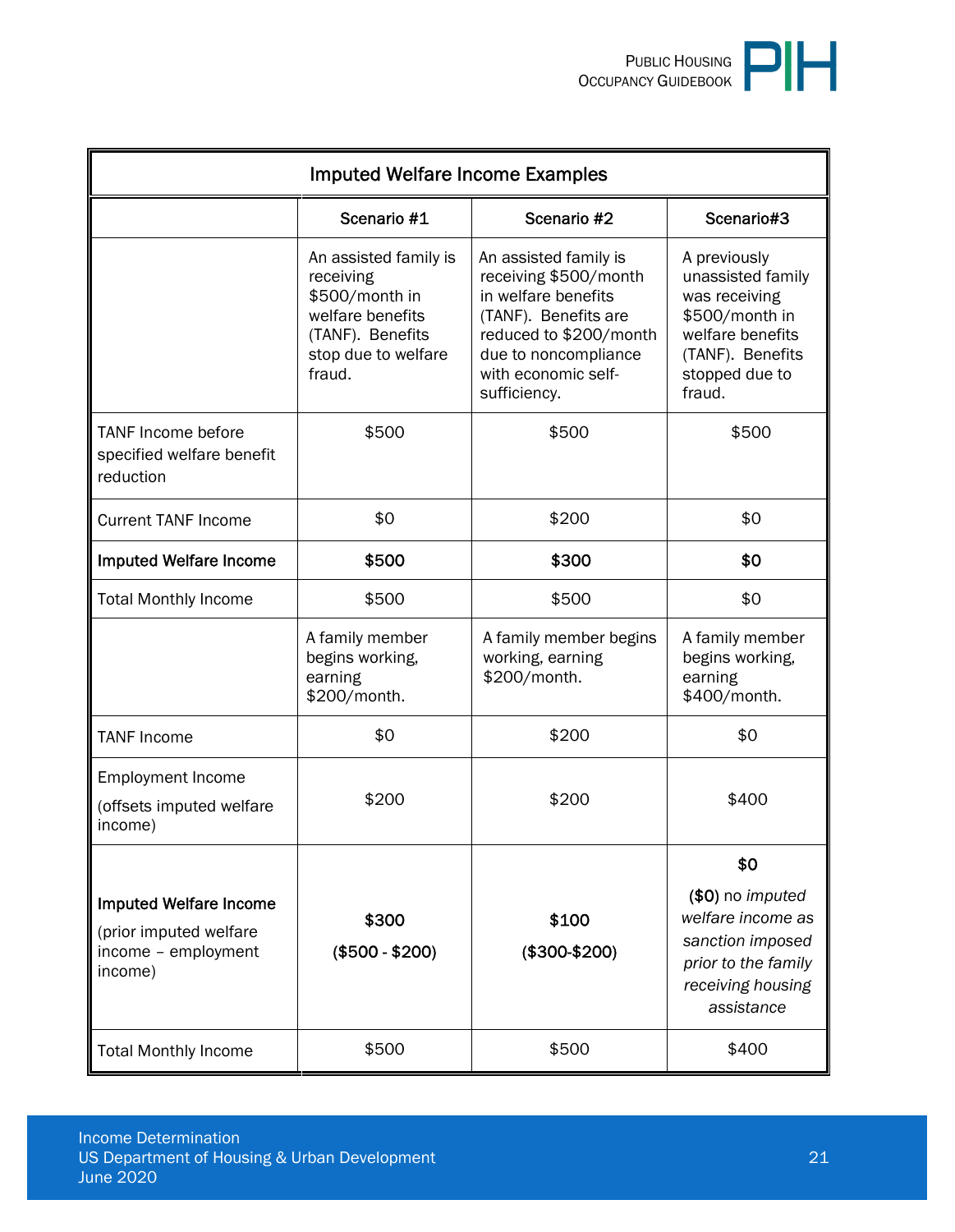# <span id="page-21-0"></span>4 Annualizing Income

Once all household characteristics and sources of income are known and verified, the PHA must anticipate the family's income over the next 12 months.<sup>72</sup> PHAs may choose among several methods of annualizing income to determine the anticipated annual income. Policies for determining annual income are to be included in the agency's ACOP and PHAs must inform the families of the income calculation method that would be applied to them so that the family can plan accordingly.<sup>73</sup>

The following table describes popular acceptable methods of calculating annual income and when they are most appropriate to use.

| <b>Calculation Method</b> | <b>Description</b>                                                                                                                                                                                                                                                                                                                                                                                    | When to Use                                                                                                                                                                                                                                                          |
|---------------------------|-------------------------------------------------------------------------------------------------------------------------------------------------------------------------------------------------------------------------------------------------------------------------------------------------------------------------------------------------------------------------------------------------------|----------------------------------------------------------------------------------------------------------------------------------------------------------------------------------------------------------------------------------------------------------------------|
| Year-to-date              | Divide the total gross YTD income on most<br>recent pay stub by number of pay periods as<br>of date on pay stub then multiply by total<br>number of pay periods in a full year. Check<br>the frequency table to determine the number<br>of pay periods in a year.                                                                                                                                     | Participant has held the same job<br>since before January 1 <sup>st</sup> of the current<br>year, and the most recent paystub is<br>dated after March $1st$ of the current<br>year.<br>There are fluctuations in the<br>participant's income throughout the<br>year. |
| Average gross pay         | Take the average gross pay on the most<br>recent paystubs (at least 2 and up to 6).                                                                                                                                                                                                                                                                                                                   | When participants' pay varies<br>between pay periods, has multiple<br>jobs or schedule includes periodic<br>mandatory overtime and participant<br>has not held the same job since<br>January 1 <sup>st</sup> of the current year.                                    |
| Base times (x) rate       | Take the estimated number of hours from<br>the offer letter, contract or employment<br>verification (if range of hours provided, take<br>the average) and multiply it by the verified<br>hourly rate to determine the amount per pay<br>period. Then multiply by the total number of<br>pay periods in a full year. Check the<br>frequency table to determine the number of<br>pay periods in a year. | When participant has started a new<br>job and does not have enough pay<br>stubs to estimate income.                                                                                                                                                                  |

<sup>72</sup> 24 CFR § 5.609(a)(2) and (d) 73 24 CFR § 960.253(e)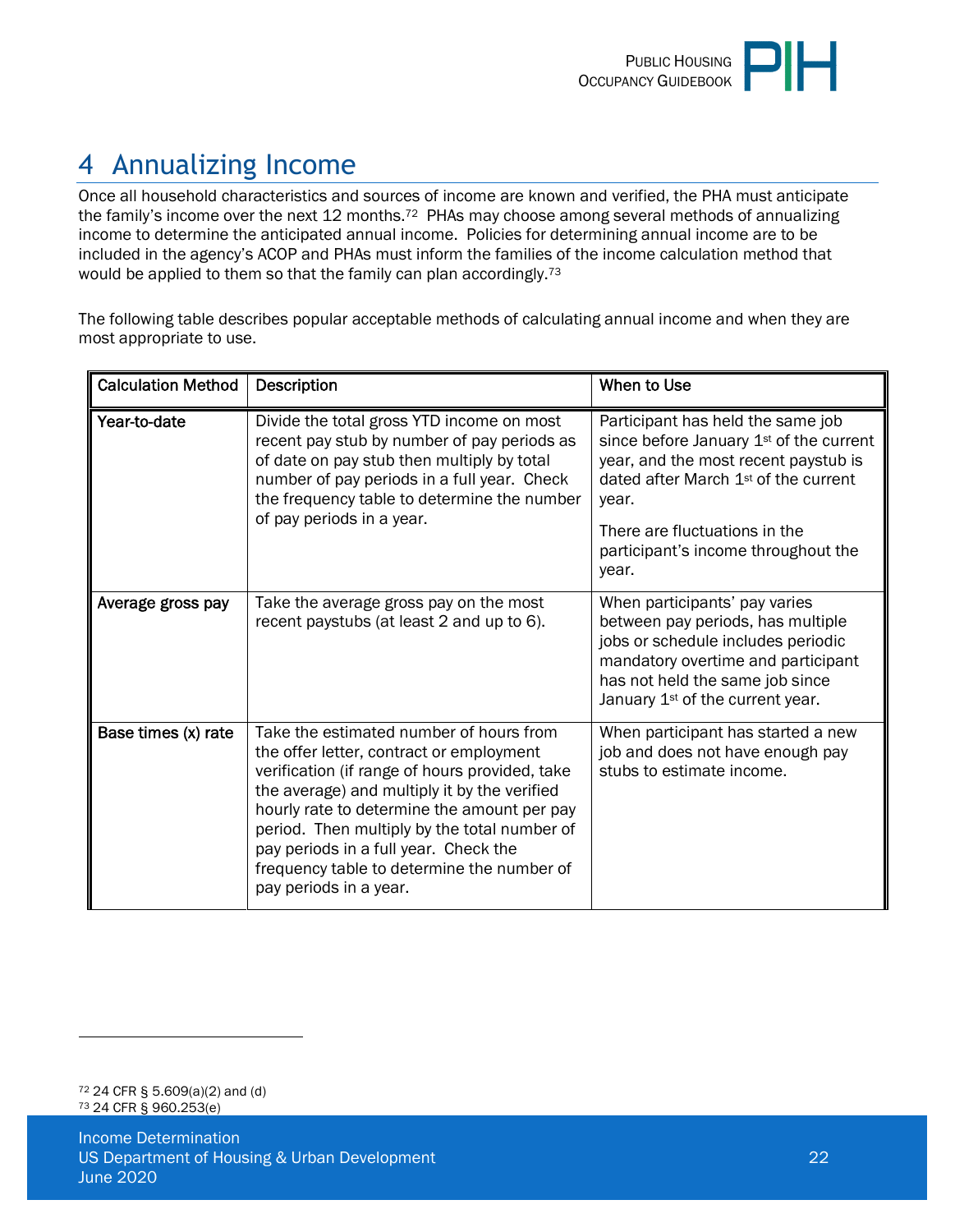

| <b>Calculation Method</b> | <b>Description</b>                                                                                                                                                                                                                                                                                                                | When to Use                                                                                                                                                                                                                                                                                                                |
|---------------------------|-----------------------------------------------------------------------------------------------------------------------------------------------------------------------------------------------------------------------------------------------------------------------------------------------------------------------------------|----------------------------------------------------------------------------------------------------------------------------------------------------------------------------------------------------------------------------------------------------------------------------------------------------------------------------|
| <b>Irregular</b>          | Gather income information from all sources<br>over a specific time frame (all pay from a 1-<br>month or 3-month period depending on<br>frequency). Average the amount over that<br>timeframe and annualize it over a full year<br>(i.e. average pay over 3 months multiplied by<br>4 would provide an average for the full year). | When participant has a temporary,<br>variable or seasonal schedule, has<br>worked sporadically throughout the<br>year, has a combination of any of the<br>above or an on-call or otherwise<br>unpredictable schedule or rate of pay<br>(i.e. day work/construction work<br>based on project need or ride-share<br>driver). |
| Frequency of Pay          | <b>Number of Pay Periods Annually</b>                                                                                                                                                                                                                                                                                             |                                                                                                                                                                                                                                                                                                                            |
| Weekly                    | 52                                                                                                                                                                                                                                                                                                                                |                                                                                                                                                                                                                                                                                                                            |
| Bi-weekly                 | 26                                                                                                                                                                                                                                                                                                                                |                                                                                                                                                                                                                                                                                                                            |
| Bi-monthly                | 24                                                                                                                                                                                                                                                                                                                                |                                                                                                                                                                                                                                                                                                                            |
| Monthly                   | 12                                                                                                                                                                                                                                                                                                                                |                                                                                                                                                                                                                                                                                                                            |

If it is not feasible to anticipate a level of income over a 12-month period (e.g., seasonal or cyclic income) or the PHA believes that past income is the best available indicator of expected future income, the PHA may annualize the income anticipated for a shorter period, subject to redetermination at the end of the shorter period.<sup>74</sup>

# <span id="page-22-0"></span>5 Assets

PHAs must include in the calculation of annual income any interest, dividends, or net income earned on assets, i.e., real or personal property, held by the family.<sup>75</sup> See paragraph (3) of Exhibit 1 for the full HUD definition of asset income to be included in the calculation of annual income and see Exhibit 2: Summary of Asset Inclusions and Exclusions, for a more detailed description.

# <span id="page-22-1"></span>5.1 Determining Income from Assets

The requirements for asset verification and the determination of income from assets depends on the amount of the family's assets. The PHA may accept self-certification that the family's assets are equal to or less than \$5,000.

#### <span id="page-22-2"></span>5.1.1 Family's Assets LESS THAN or EQUAL to \$5,000

PHAs must obtain third party verification of all family assets at the time of admission and again at least every three years thereafter.76 A PHA may accept, for the purposes of recertification of income, a family's

<sup>74</sup> 24 CFR § 5.609(d)

<sup>75</sup> 24 CFR § 5.609(b)(3)

<sup>76</sup> 24 CFR § 960.259; Notice PIH 2016-05, Streamlining Administrative Regulations for Programs Administered by Public Housing Agencies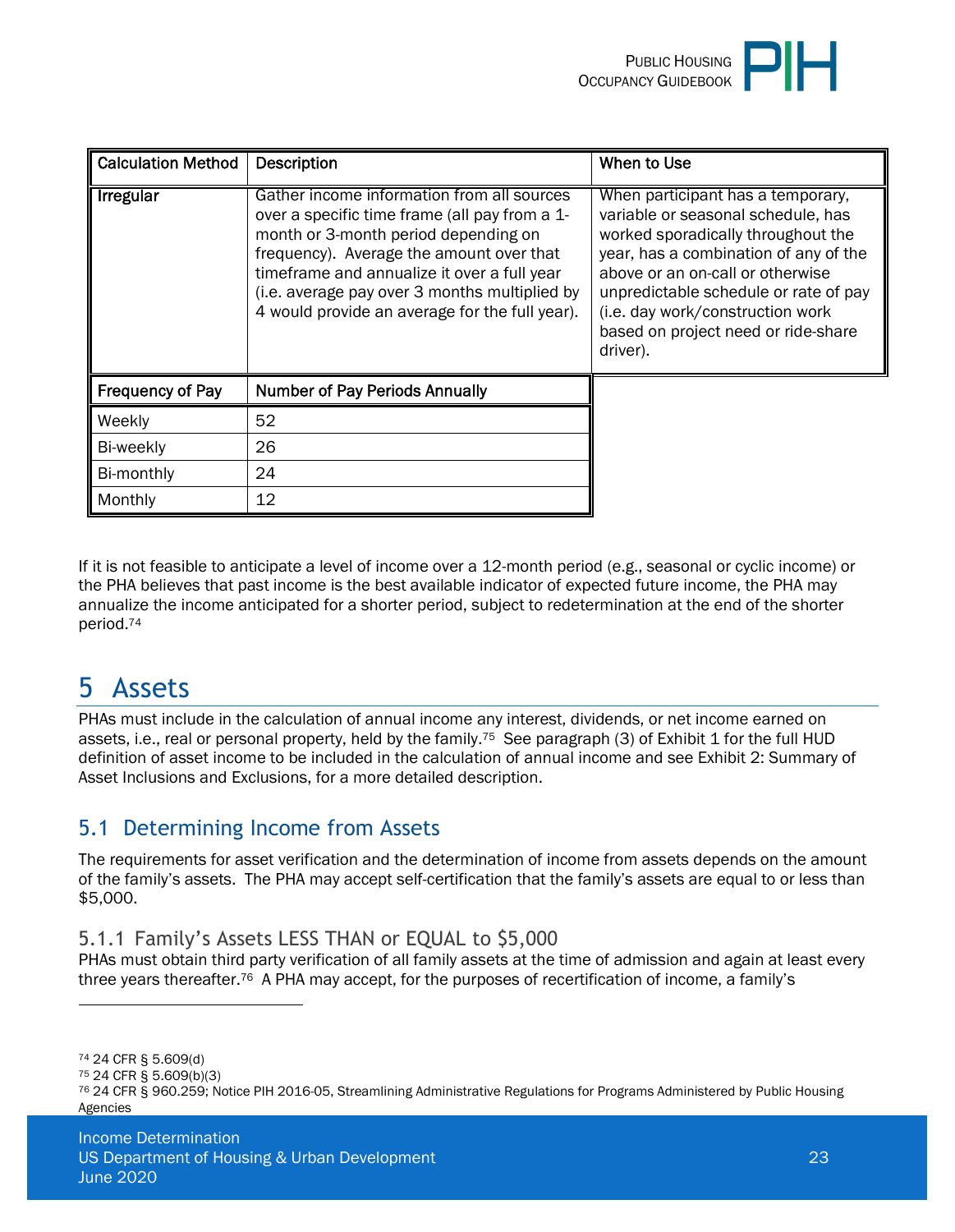

declaration that it has net assets of \$5,000 or less without additional verification. When the cash value of net family assets total \$5,000 or less, actual income from the assets is used to determine assets. The family's declaration must show each asset and the amount of income expected from that asset. This amount must be included in the family income.<sup>77</sup>

#### <span id="page-23-0"></span>5.1.2 Family's Assets GREATER than \$5,000

Where the family has net assets in excess of \$5,000, annual income shall include the greater of the actual income derived from all net family assets or a percentage of the value of such assets based on HUD's current passbook savings rate.78 In calculating net family assets, PHAs must calculate the cash value after deducting reasonable costs that would be incurred in disposing of the assets.79 PHAs are to use the market value to determine the cash value of assets. The market value is simply what the asset is worth, or what a buyer would pay for real property. The cash value is the actual amount that would be received if the asset were converted to cash.

Steps for determining cash value of assets

- Calculate the cash value of an asset by subtracting the estimated expenses required if the family were to convert the asset to cash from the market value of the asset. Expense to convert to cash includes costs such as:
	- $\circ$  Penalties for premature withdrawal (e.g., the 10% penalty paid when a retirement account is closed prior to retirement age, or a certificate of deposit is withdrawn prior to maturity); or
	- o Broker and legal fees (e.g., a percentage of the value of the asset incurred in the sale of stocks, bonds, etc.).
	- o Expenses to convert real estate to cash may include costs such as sales commissions, settlement costs, and transfer taxes. For purposes of calculating expenses to convert real property to cash, the PHA may consider establishing a policy of using 10 percent of the market value of the home as reasonable expenses to convert to cash when there is no actual sales transaction taking place.
- When the cash value of net family assets totals more than \$5,000, use the greater of:
	- o Actual income from assets; or
	- o A percentage of the cash value of all such assets based upon the current passbook savings rate as determined by HUD and established by the PHA.<sup>80</sup> This is called imputed income from assets.

# <span id="page-23-1"></span>5.2 Determining the PHA Passbook Rate

Rather than have the PHA or the HUD Field Office periodically conduct a survey of local banks to determine a reasonable passbook rate, PHAs are to rely upon recent market data as found in the savings national rate,

 24 CFR § 960.259(c)(2); Notice PIH 2016-05 24 CFR § 5.609(b)(3) 24 CFR § 5.603 24 CFR § 5.609(b)(3)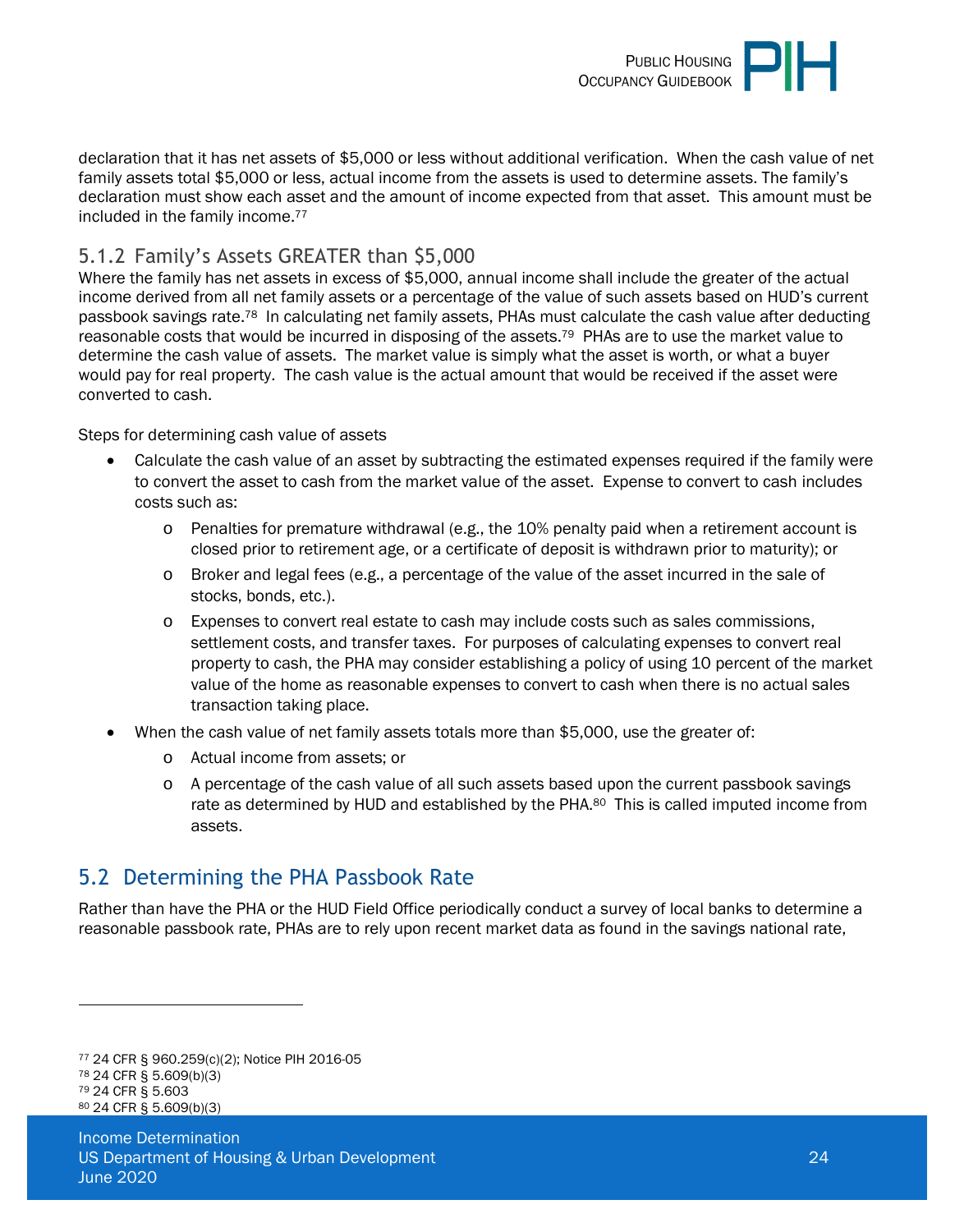

which is published weekly. $81$  The PHA can access the current savings national rate at: [https://www.fdic.gov/regulations/resources/rates/.](https://www.fdic.gov/regulations/resources/rates/)

Safe harbor guidance recommends that the PHA establish a passbook rate within 0.75 percentage points of the savings national rate in effect at the time the PHA is setting its passbook rate. For example, if the savings national rate is 0.12 percent, the PHA passbook rate could be set from zero to 0.87 percent. The passbook rate may not be less than zero. The PHA is to review its passbook rate annually to ensure that it is still within 0.75 percentage points of the current savings national rate.<sup>82</sup> The passbook rate is only used in determining final asset income when the total cash value of all the family's assets is greater than \$5,000.<sup>83</sup>

#### Compare Actual Income from Assets to Imputed Income from Assets

Applicant has \$17,900 in cash value from all assets. Assume passbook rate of 0.75 percent. Applicant's actual anticipated income from all assets is \$89.

| Cash value from all assets:  | \$17,900 |
|------------------------------|----------|
| PHA-determined passbook rate | x.0075   |
| Imputed income from assets   | \$ 134   |

Compare actual anticipated income of \$89 to imputed income of \$134. The imputed income of \$134 (the greater of the two) will be used as the final asset income in the calculation of annual income.

#### <span id="page-24-0"></span>5.3 Contributions to Company Retirement/Pension Funds

While an individual is employed, the PHA must count as an asset only amounts the family could withdraw from a company retirement or pension fund without retiring or terminating employment.<sup>84</sup> After retirement or termination of employment, the PHA must count as an asset any amount the employee elects to receive as a lump sum or prospective monthly income from the company retirement/pension fund, provided the lump sum is retained and verifiable. 85 HUD requires PHAs to include in annual income any retirement benefits received through periodic payments. The PHA would first have to determine whether the money held in retirement/pension funds is accessible before retirement in order to correctly include or exclude any amount as assets for employed persons.

#### If a tenant puts \$10,000 in an Individual Retirement Account (IRA), and 10 years later the IRA is worth \$15,000 and that tenant began withdrawing monthly amounts from the IRA, are the amounts withdrawn considered income?

The withdrawal of cash or assets from an investment that is received as periodic payments must be counted as income, unless the family can document, and the PHA verifies, that amounts withdrawn are

<sup>81</sup> Notice PIH 2012-29, Establishing the Passbook Savings Rate

<sup>82</sup> Notice PIH 2012-29, Establishing the Passbook Savings Rate

<sup>83</sup> 24 CFR § 5.609(b)(3)

<sup>84</sup> 24 CFR § 5.609(a)(4)

<sup>85</sup> 24 CFR § 5.609(b)(4)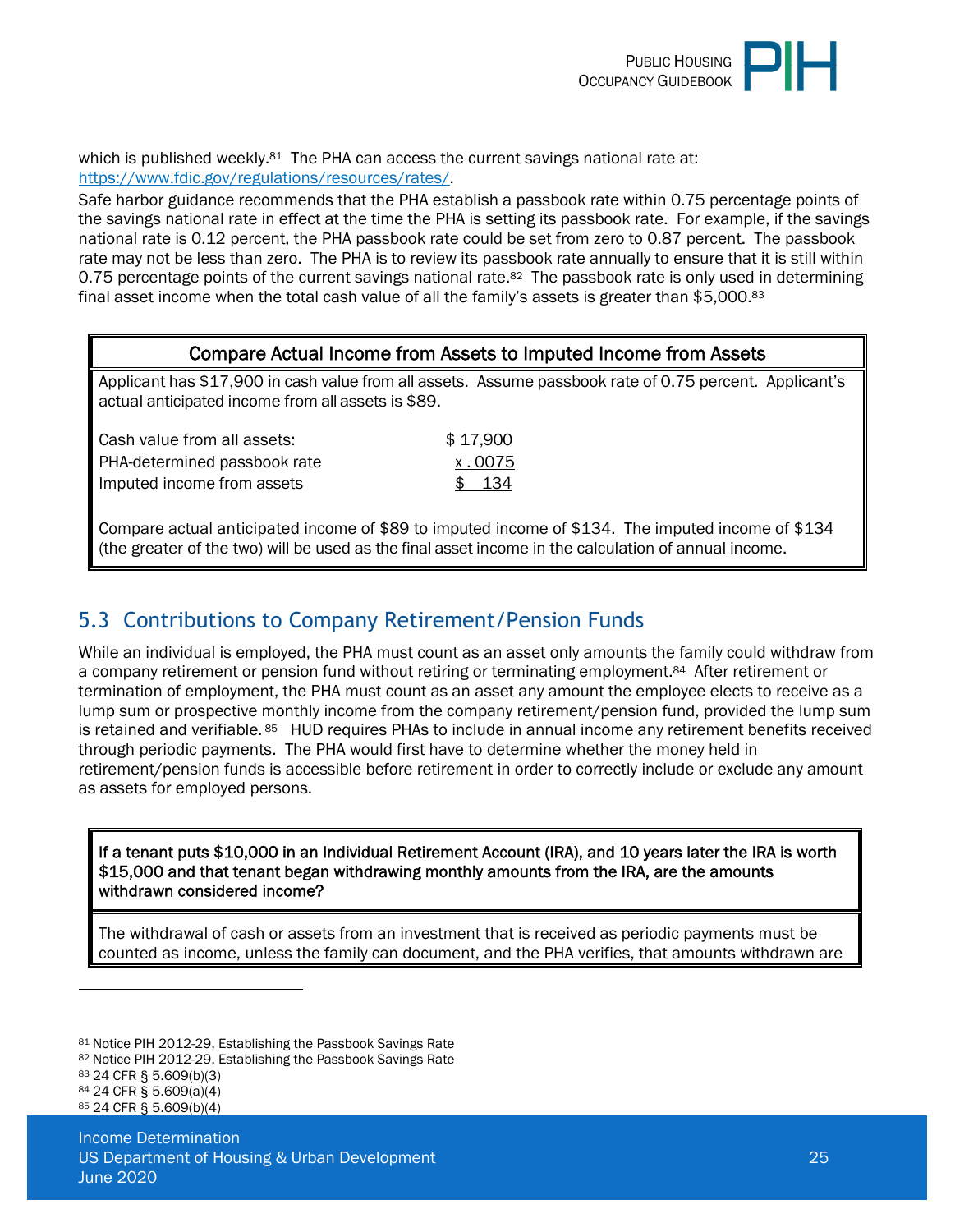

reimbursement of amounts invested. When a family is making a withdrawal from an account in which it has made an investment, the withdrawals will count as income only after the initial investment is totally paid out.

#### <span id="page-25-0"></span>5.4 Trusts

Trusts represent assets to the family. In the case of irrevocable trusts, such as Special Needs Trusts, the value of the trust will not be considered in the calculation of income as long as the funds are held in the trust. However, any distribution from the trust will be considered as income, unless specifically excluded under one of the enumerated exclusions listed in 24 CFR 5.609(c).<sup>86</sup>

# <span id="page-25-1"></span>5.5 ABLE Accounts

An Achieving a Better Life Experience (ABLE) account is a type of tax-advantaged savings account that an eligible individual can use to pay for qualified disability expenses. The eligible individual is the owner and designated beneficiary of the ABLE account. An eligible individual may establish an ABLE account provided that the individual is blind or disabled by a condition that began before the individual's 26th birthday.<sup>87</sup>

Section 103 of the ABLE Act mandates that an individual's ABLE account (specifically, its account balance, contributions to the account, and distributions from the account) is excluded when determining the designated beneficiary's eligibility and continued occupancy under certain federal means-tested programs. In determining a family's income, HUD will exclude amounts in the individual's ABLE account and the entire value of the individual's ABLE account will be excluded from the household's assets. This means actual or imputed interest on the ABLE account balance will not be counted as income. Distributions from the ABLE account also are not considered income. However, all wage income received, regardless of which account the money is paid to, is included as income.<sup>88</sup>

# <span id="page-25-2"></span>5.6 Assets Disposed of for Less than Fair Market Value

PHAs must ask whether a household has disposed of or given away any business or family assets for less than its market value within the past two years. If the family has, the PHA must determine the difference between the cash value of the asset at time of sale or other disposal and the actual payment received for the asset. This amount must be added to the total family assets. 89

Generally, assets disposed of as a result of a divorce, separation, foreclosure, or bankruptcy are not considered assets disposed of for less than fair market value. Types of assets that are to be considered include cash, real property, stocks, bonds, and certificates of deposit.

HUD does not specify a minimum threshold for counting assets disposed of for less than fair market value. A PHA may establish a threshold in its ACOP that will enable the PHA to ignore small amounts such as charitable

<sup>86</sup> 24 CFR § 5.609(c)

<sup>87</sup> To learn more about ABLE accounts, visit<https://secure.ssa.gov/apps10/poms.nsf/lnx/0501130740>

<sup>88</sup> Achieving a Better Life Experience (ABLE) Act (Public Law 113-295); 24 CFR 5.609(c)(17); Notice PIH-2019-09 <sup>89</sup>24 CFR § 5.603(b)(3); Form HUD-50058 Instruction Booklet, Section 6: Assets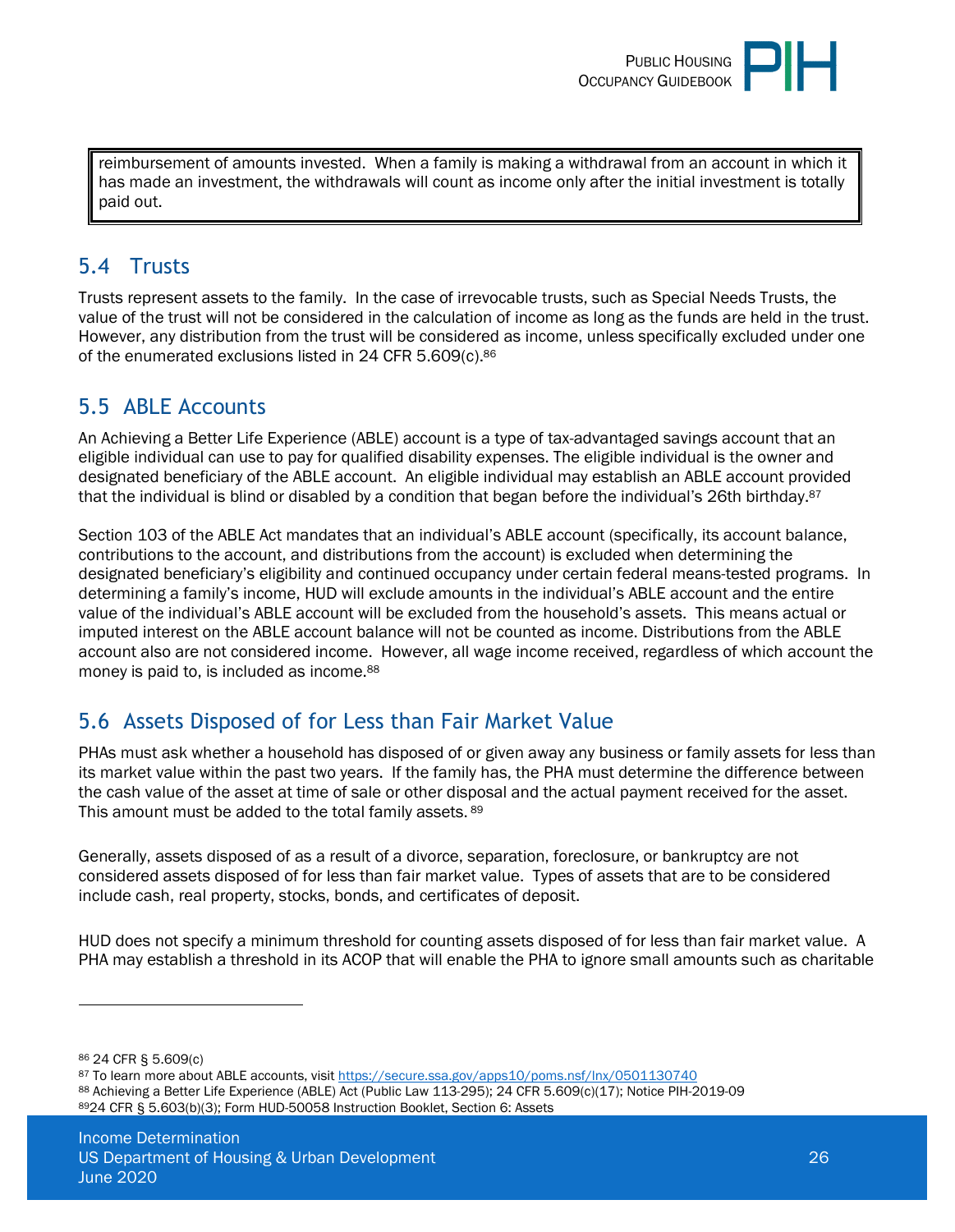

contributions. Verification of assets disposed of for less than fair market value is generally done by applicant self-certification.

| Example: Assets Disposed of for Less than Fair Market Value      |                                                                                                                                                                                                                                                                                                                                                                          |                                                                                                                                                                                                                                                                          |  |  |
|------------------------------------------------------------------|--------------------------------------------------------------------------------------------------------------------------------------------------------------------------------------------------------------------------------------------------------------------------------------------------------------------------------------------------------------------------|--------------------------------------------------------------------------------------------------------------------------------------------------------------------------------------------------------------------------------------------------------------------------|--|--|
|                                                                  | <b>Real Estate</b>                                                                                                                                                                                                                                                                                                                                                       | <b>Stocks</b>                                                                                                                                                                                                                                                            |  |  |
|                                                                  | Mrs. Jones "sold" her home to her<br>daughter for \$5,000. The home<br>was valued at \$19,500 and had<br>no loans secured against it. Mrs.<br>Jones paid broker's fees and<br>settlement costs of \$1,700<br>(approx. $8.7\%$ of the sales price $-$<br>this is a realistic estimate for the<br>locality). The amount to be<br>included in family assets is<br>\$12,800. | Ten months ago, the Daniel<br>family gave their son 300<br>shares of ABC, Inc. stock. The<br>market value was \$3,735<br>$$12.45$ /share). They<br>incurred a broker's fee of<br>\$175 for the transaction. The<br>amount to be included in<br>family assets is \$3,560. |  |  |
| <b>Market Value</b>                                              | \$19,500                                                                                                                                                                                                                                                                                                                                                                 | \$3,735                                                                                                                                                                                                                                                                  |  |  |
| Expense to Convert to Cash                                       | $-$1,700$                                                                                                                                                                                                                                                                                                                                                                | $-$ \$175                                                                                                                                                                                                                                                                |  |  |
| <b>Cash Value</b>                                                | \$17,800                                                                                                                                                                                                                                                                                                                                                                 | \$3,560                                                                                                                                                                                                                                                                  |  |  |
| Amount Received when<br><b>Asset Disposed</b>                    | $-$ \$5,000                                                                                                                                                                                                                                                                                                                                                              | \$0                                                                                                                                                                                                                                                                      |  |  |
| Value of Asset Disposed of<br>for Less than Fair Market<br>Value | \$12,800                                                                                                                                                                                                                                                                                                                                                                 | \$3,560                                                                                                                                                                                                                                                                  |  |  |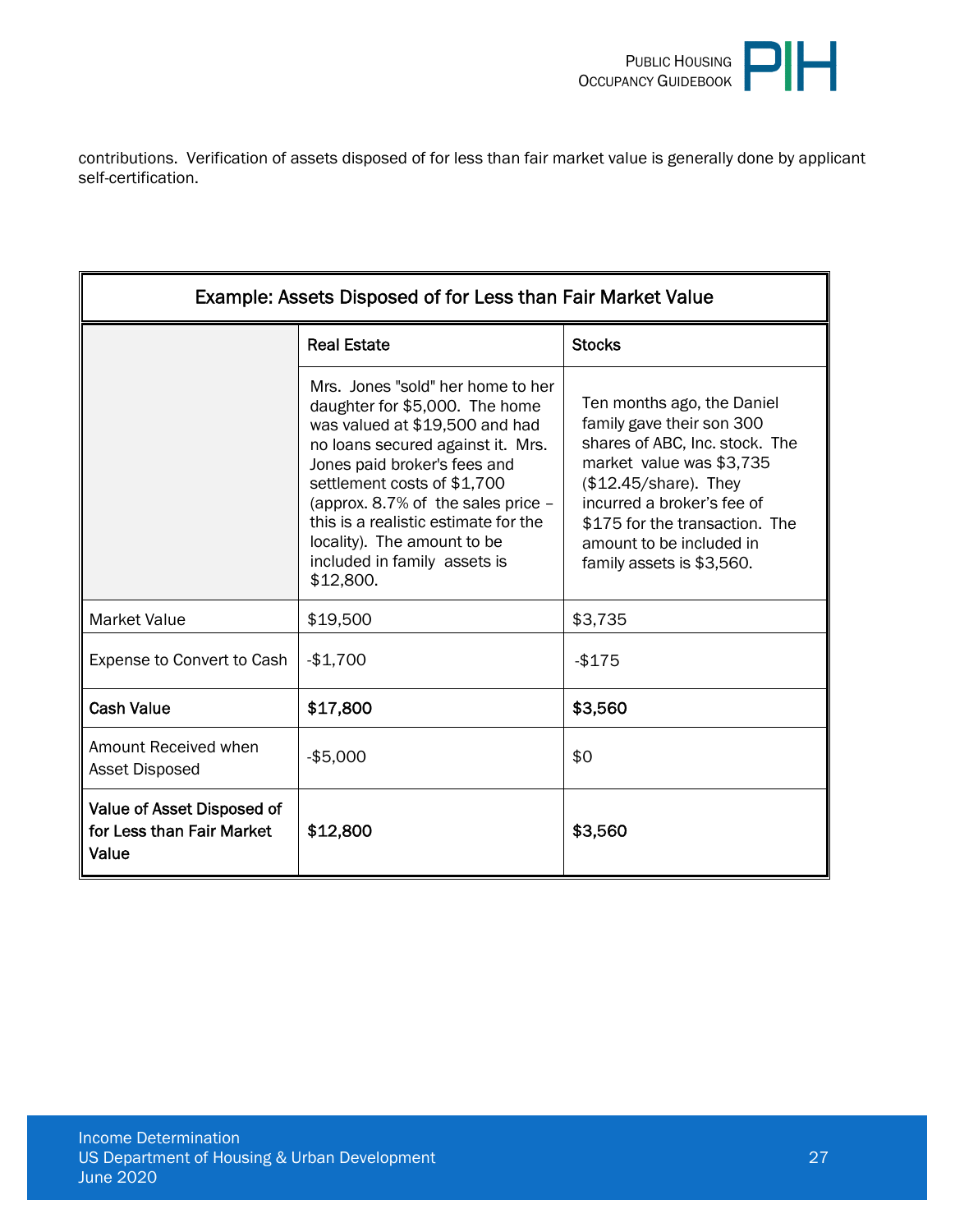

# <span id="page-27-0"></span>6 Deductions

<span id="page-27-1"></span>When determining a family's adjusted income, PHAs must consider certain mandatory deductions and may consider additional deductions if established by a written policy.

#### 6.1 Dependent Allowance

The family receives an allowance of \$480 for each family member who is:

- Under 18 years of age,
- A person with disabilities, or
- A full-time student.<sup>90</sup>

A head of household, co-head, spouse, foster child, foster adult, or live-in aide is never counted as a dependent.<sup>91</sup>

# <span id="page-27-2"></span>6.2 Elderly or Disabled Family Allowance

An elderly or disabled family receives a \$400 allowance. Because this is a "family allowance", the family receives only one allowance, even if both the head and the spouse/co-head are elderly and/or persons with a disability. 92 An elderly or disabled family is any family in which the head, spouse, or co-head (or the sole member) is at least 62 years of age or a person with disabilities.<sup>93</sup>

## <span id="page-27-3"></span>6.3 Allowance for Disability Assistance Expenses

Families are entitled to a deduction for unreimbursed expenses to cover attendant care and auxiliary apparatus expenses for any family member who is a person with disabilities, to the extent these expenses are necessary to enable a family member (including the member who is a person with disabilities) 18 years of age or older to be employed.94 Auxiliary apparatus are items such as for example, wheelchairs, ramps, adaptations to vehicles, guide dogs, assistance animals, or special equipment to enable a person who is blind or has low vision to read or type or special equipment to assist a person who is deaf or hard of hearing.

The allowance for disability assistance expenses equals the portion of the cost of the attendant care or auxiliary apparatus that exceeds three percent (3%) of the family's annual income.95 The allowance may not exceed the earned income received by the family member(s) age 18 years or older and able to work because of such attendant care or auxiliary apparatus. If it can be demonstrated that more than one adult family member is enabled to work, their combined incomes will determine the cap on allowable disability assistance expenses.<sup>96</sup>

 24 CFR §§ 5.611(a)(1), 5.603(b) 24 CFR § 5.603(b) 24 CFR § 5.611(a)(2) 24 CFR § 5.403 24 CFR § 5.611(a)(3)(ii) 24 CFR § 5.611(a)(3)(ii) 24 CFR § 5.611(a)(3)(ii)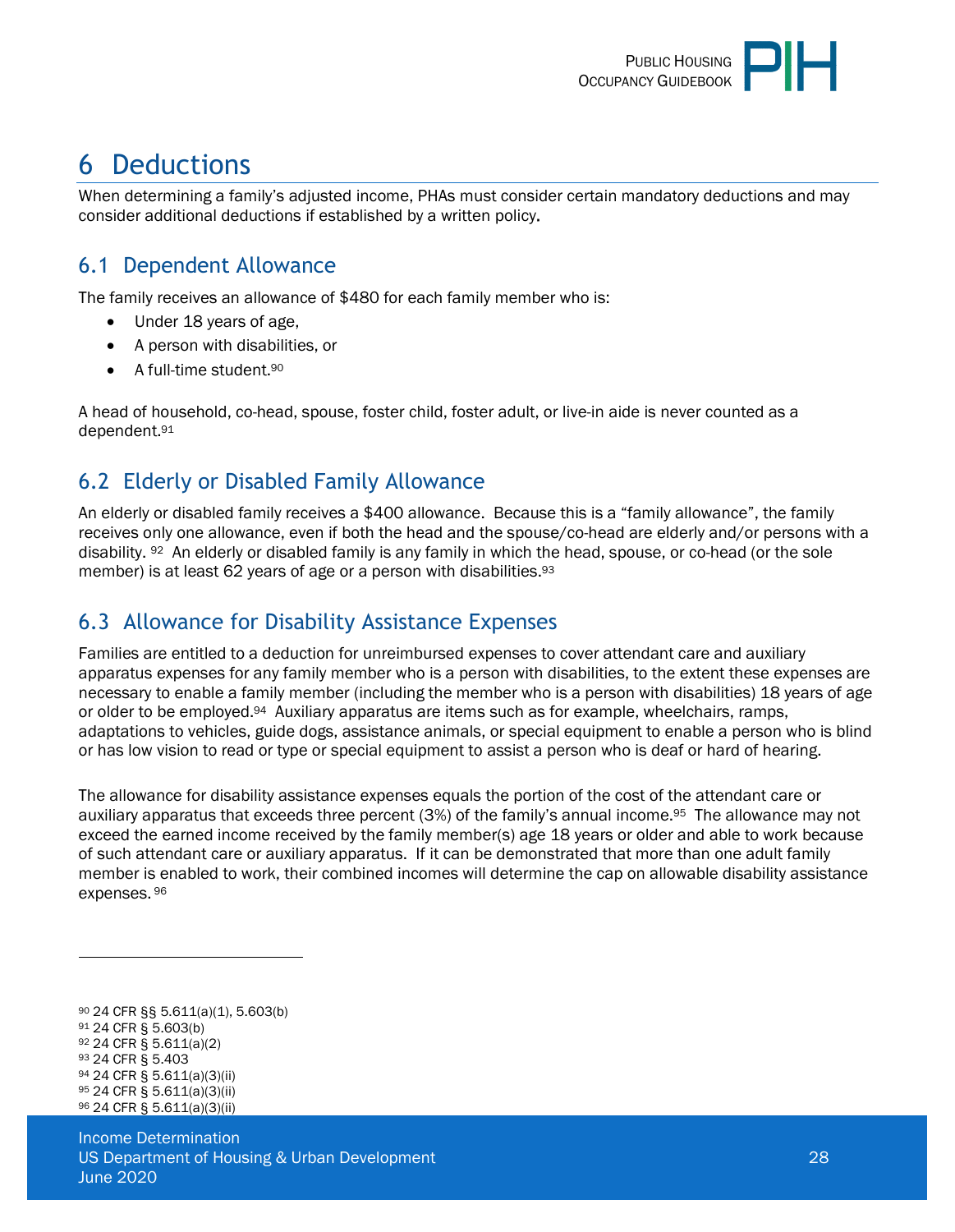

# Example: Calculating a Deduction for Child Care and Disability Assistance Expenses

HOH's earned income  $$15,000$ Spouse's earned income  $+$  \$ 6,200 Total income  $$21,200$ 

The family has two children; a nine-year old daughter and a 16-year old son who has a disability. The care provider cares for both children and charges \$200 per week. The care provider verifies that the cost for caring for the nine-year old daughter is \$125 per week and the cost for caring for the 16-year old son is \$75 per week. The child-care expense enables the spouse to work.

| Child-care expense                                                                            | $$125 \times 52 = $6,500$                                   |
|-----------------------------------------------------------------------------------------------|-------------------------------------------------------------|
| Total disability assistance expense                                                           | $$75 \times 52 = $3,900$                                    |
| Total disability assistance expense (\$3,900) less $3\%$ of annual income (\$636) = \$3264    |                                                             |
| Child-care deduction<br>Disability assistance deduction<br>Total deductions                   | \$6,200 (capped by earned income)<br>$+$ \$3,264<br>\$9,464 |
| Total deductions for child-care when compared to the spouse's earnings cannot exceed employme |                                                             |

Total deductions for child-care when compared to the spouse's earnings cannot exceed employment earnings of \$6,200. Assuming the disability assistance enables the HOH to work, the total deductions must not exceed \$15,000.

When the attendant care enabling an adult to work is for a child under the age of 13 with disabilities, the PHA is to determine whether to deduct the expenses as childcare or disability assistance.

- When more than one family member is enabled to work, the PHA combines those family members' incomes to determine the cap on disability assistance expenses; whereas, with childcare expenses the PHA has to decide which adult was enabled to work to determine the cap (if expenses are associated with attending school or seeking employment, there is no cap. The only stipulation is reasonableness).
- Disability assistance expense calculations apply three (3) percent of total annual income against the unreimbursed expenses; whereas, childcare calculations do not.

If a family has a child age 12 or under plus a child with disabilities over the age of 12 and is paying a care provider for both children in order to enable an adult family member to work, expenses must be applied appropriately since the rules differ for the two allowances. 97

<sup>97</sup> 24 CFR §§ 5.611(a)(3)(ii) and (a)(4)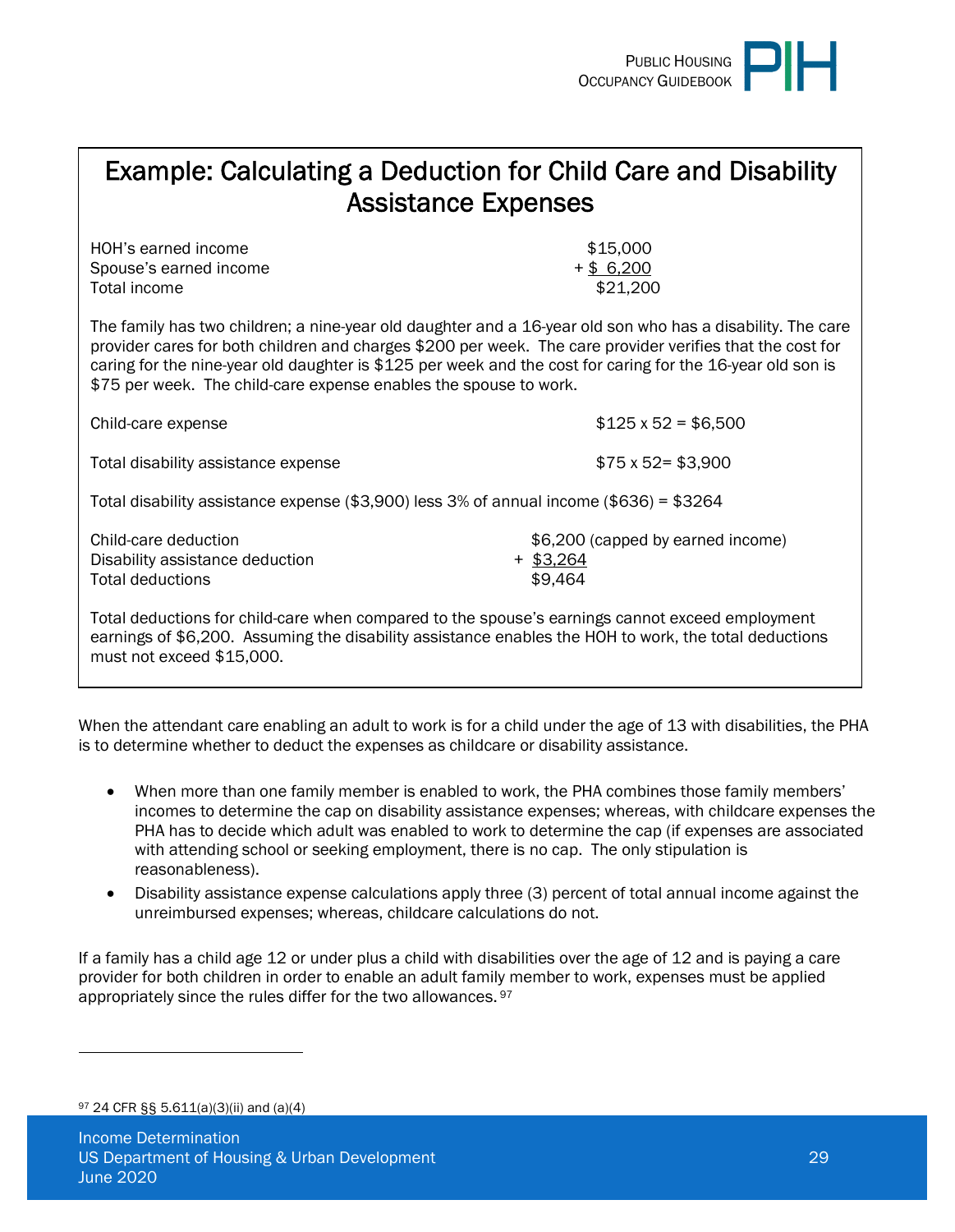# <span id="page-29-0"></span>6.4 Allowance for Medical Expenses

The medical expense deduction is permitted only for families in which the head, spouse, co-head, or sole member is at least 62 or a person with disabilities (elderly or disabled families) and who otherwise qualify as described in this section.98 If the family is eligible for a medical expense deduction, the medical expenses of all family members may be counted (e.g., the orthodontist expenses for a child's braces may be deducted if the family is an elderly or disabled family).

Medical expenses are expenses anticipated to be incurred during the 12 months following certification or reexamination which are not covered by an outside source, such as insurance.99 The medical allowance is not intended to give a family an allowance equal to last year's expenses, but to anticipate regular ongoing and anticipated expenses during the coming year. For example, the large cost to be incurred by a family member for a surgery is an anticipated expense.

Not all elderly or disabled families are aware that their expenses for medical care are included in the calculation of adjusted income. For that reason, it is important for the PHA's staff to fully inform all families about how adjusted income is calculated and what information is needed, including allowable medical expenses. PHA staff also may need to probe for information on allowable medical expenses, for example:

- Services of doctors and health care professionals;
- Services of health care facilities:
- Medical insurance premiums;
- Prescription/non-prescription medicines (prescribed by a physician);
- Transportation to treatment (cab fare, bus fare, mileage);
- Dental expenses, eyeglasses, hearing aids, batteries;
- Live-in or periodic medical assistance (e.g., Braille or recorded books, home modifications to accommodate a person with a disability, additional expenses to assist individuals who are blind or have low vision, or are deaf or hard of hearing); and
- Monthly payment on accumulated medical bills (regular monthly payments on a bill that was previously incurred). The allowance may include only the amount expected to be paid in the coming 12 months.

What happens if a PHA calculated a medical expense deduction based on projected medical expenses, but the family then does not incur the medical expenses? Can the PHA calculate an underpayment by the family?

All components of annual and adjusted income, including medical expenses are, by definition, based on what is anticipated for the 12-month period following admission or reexamination. Therefore, it is likely that actual expenses will not match what was anticipated. Typically, this would not be considered an underpayment as long as at the time of the annual re-examination, the expenses were calculated based on the appropriate verification.

<sup>98</sup> 24 CFR § 5.611(a)(3)(i) <sup>99</sup> 24 CFR § 5.603(b)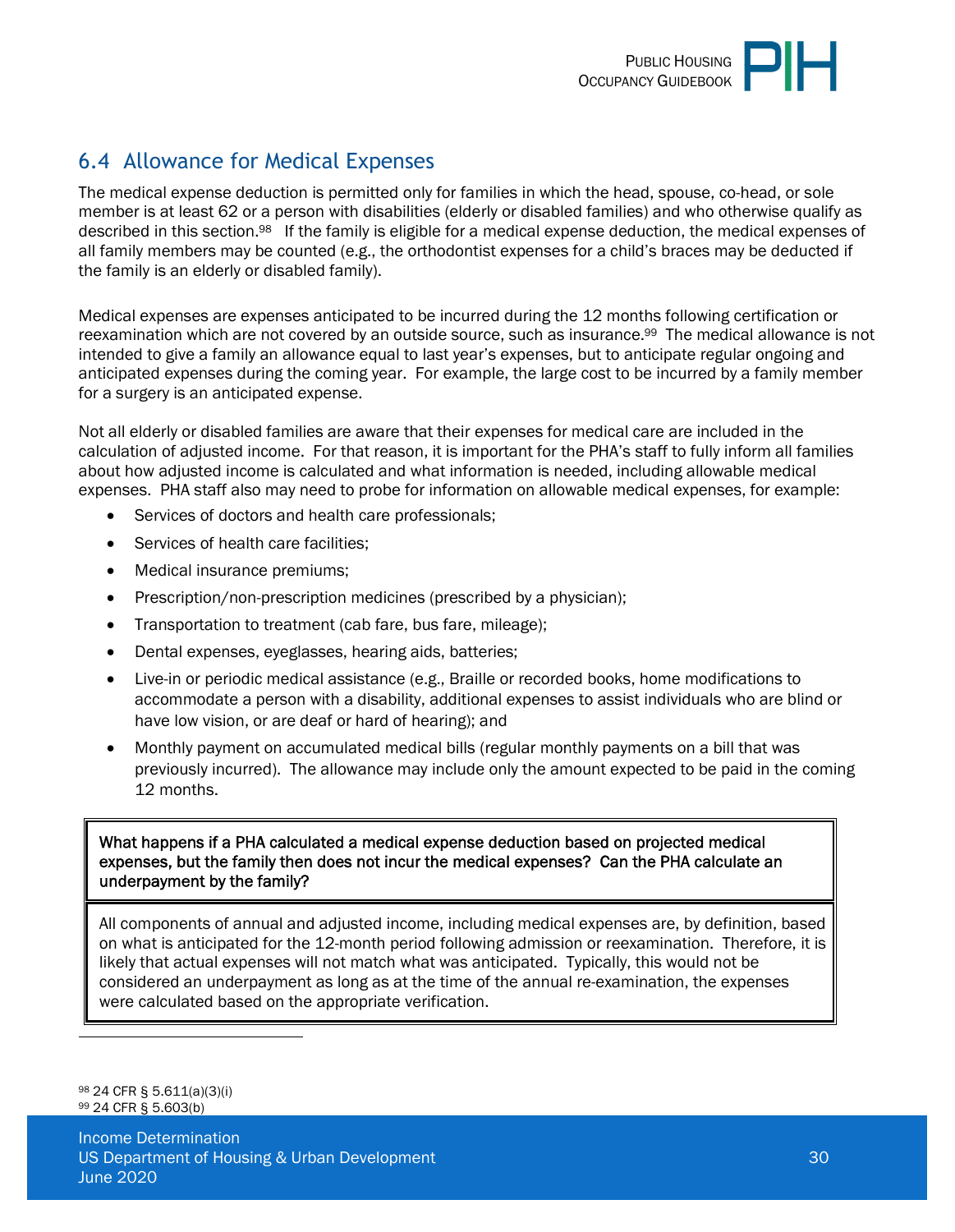

Some other items may not be considered for medical expense deductions, unless these items are recommended as treatment by a specific medical practitioner licensed in the locality where he/she is practicing, for example:

- Cosmetic surgery;
- Health club dues:
- Household help;
- Medical savings account (MSA); and
- Nutritional supplements (such as vitamins, herbal supplements, etc.) and nonprescription medicines.

PHAs may consult IRS Publication 502 for guidance on medical expenses.<sup>100</sup> PHAs are to have policies in their ACOP explaining what will be accepted as allowable medical expenses. PHAs must make exceptions to their policies on allowable medical expenses as a reasonable accommodation for a client with disabilities. Regarding a reasonable accommodation to modify a PHA's policy, the PHA must grant the reasonable accommodation request if there is a nexus between what is being requested and the person's disability unless the request poses an undue financial and administrative burden or a fundamental alteration to the program.<sup>101</sup>

If a qualifying family has medical expenses and no disability assistance expenses, the allowable medical expense is that portion of the total medical expenses that exceeds three percent (3%) of annual income.<sup>102</sup>

#### Can the upkeep and care of an assistance animal count as unreimbursed medical expense costs?

Yes. PHAs must determine on a case-by-case basis whether an animal is an assistance animal. An assistance animal's costs for upkeep and care would count as medical expenses in calculating a family's income. The IRS has stated that medical expenses include the costs for a "guide dog or other service animal to assist a visually-impaired or hearing-impaired person, or a person with other physical disabilities" as medical expenses. In addition, an Information Letter from the IRS states, "The costs of buying, training, and maintaining a service animal to assist an individual with mental disabilities may qualify as medical care if the taxpayer can establish that the taxpayer is using the service animal primarily for medical care to alleviate a mental defect or illness and that the taxpayer would not have paid the expenses but for the disease or illness."<sup>103</sup> PHAs may rely on both or either of these documents as reference in including the costs of an assistance animal for a household member with disabilities as medical expense costs if the family otherwise qualifies to deduct unreimbursed medical expenses. In addition, PHAs must provide reasonable accommodations to their policies, including policies regarding unreimbursed medical expenses, when they may be necessary for a person with a disability.

<sup>100</sup> U.S. Department of Treasury. IRS (2018) *Medical and Dental Expenses.*

<sup>102</sup> 24 CFR § 5.611(a)(3)

<sup>101</sup> 24 CFR §§ 8.24; 8.33; 28 C.F.R. § 35.130. HUD/DOJ Joint Statement on Reasonable Accommodations Under The Fair Housing Act, May 17, 2004

<sup>103</sup> IRS Information Letter Number: INFO 2010-0129, released June 25, 2010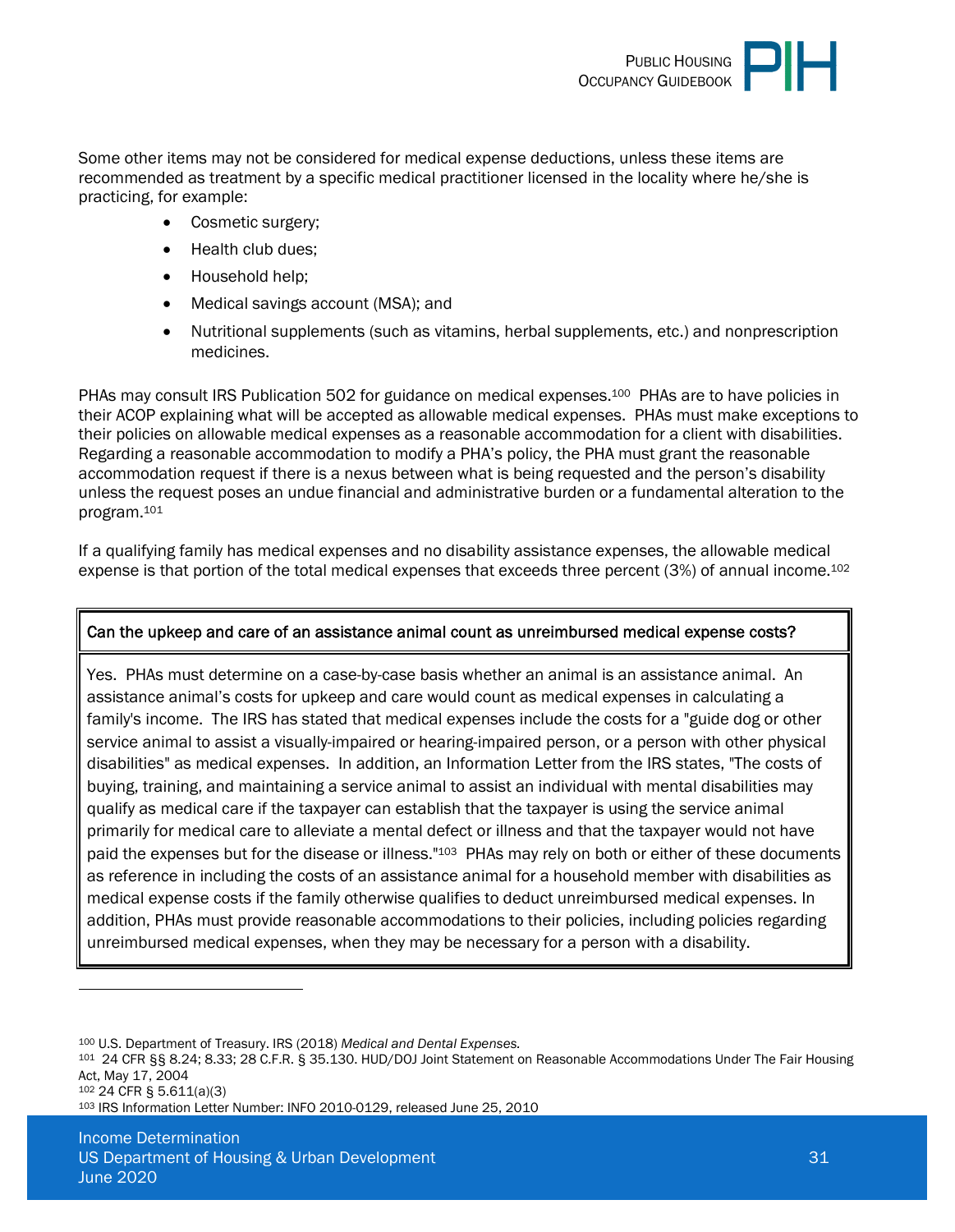

# <span id="page-31-0"></span>6.5 Allowance for Childcare Expenses

Reasonable childcare expenses for the care of children including foster children, age 12 and younger, must be deducted from the family's annual income if all the following are true:

- The care is necessary to enable a family member to work, look for work, or further his/her education (academic or vocational);
- The expense is not reimbursed by an agency or individual outside the household; and
- The expenses incurred to enable a family member to work do not exceed the amount of employment income.<sup>104</sup>

PHAs determine whether childcare costs are reasonable and clearly identify what costs are reasonable in their ACOP. 105 Reasonable costs for in-home care may be very different from reasonable day-care center costs. Families choose the type of care to be provided. PHAs do not have the discretion to limit deductions to certain types of care, *i.e.*, in-home care instead of at a childcare center. However, PHAs have the discretion to establish a guideline for how to determine if the childcare costs are reasonable. When inquiring about childcare expenses, PHAs are encouraged to clarify that the person and/or childcare facility does not need to be licensed to provide care and may also include relatives outside of the home; however, all expenses should be verifiable by third-party request.

## Example: Allowable Child Care Deduction

Mrs. Williams pays \$500 per month for full-time childcare for her 3-year old son. In response to the PHA's inquiry, Mrs. Williams explains that she works 20 hours per week on weekday mornings and attends school 20 hours per week on weekday afternoons. She earns \$8.00 per hour at her job.

In order to calculate the allowable childcare cost, the PHA must calculate Mrs. Williams' childcare costs for work and compare this amount to the amount earned.

- Annual childcare costs:  $$500/m$ onth x  $12 = $6,000$ 
	- o Cost attributed to work: \$3,000
	- o Cost attributed to school: \$3,000
- Annual earned income: \$8.00 x 20 hours x 52 weeks = \$8,320 *(exceeds childcare costs attributed to work)*
- Allowable childcare costs:
	- o Work \$3,000
	- o School \$3,000
- Total allowable childcare deduction: \$6,000

Childcare expenses necessary to permit a family member to work must not exceed the amount of employment income that is included in annual income. PHAs must deduct all reasonable childcare expenses necessary to permit a family member to seek employment or to further their education.106 An unemployed adult family

<sup>104</sup> 24 CFR § 5.603(b) <sup>105</sup> 24 CFR § 5.611(a)(4) 106 24 CFR § 5.603(b)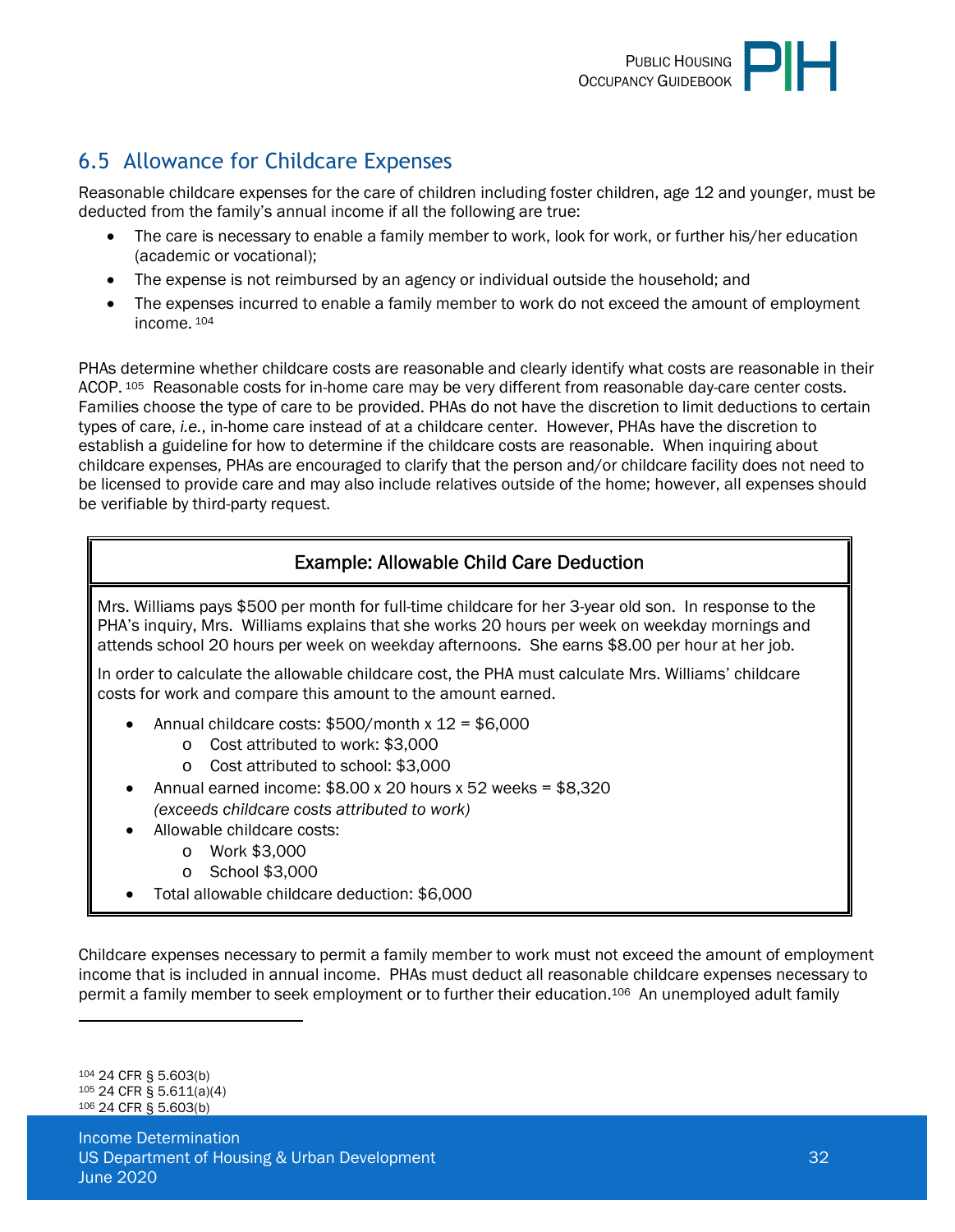

member who may appear to be available to provide care would not be cause to prohibit a family from receiving a deduction for childcare expenses. Families decide who will provide childcare for their children.

Child support payments made on behalf of a minor who is not living with the individual making the payments may not be deducted as childcare expenses since the minor is not a member of the assisted family. Expenses for the care of family members with disabilities over the age of 12 cannot be deducted as a childcare expense but can be deducted as disability assistance as described in section 5.3.<sup>107</sup>

## <span id="page-32-0"></span>6.6 Permissive Deductions

For the Public Housing Program, PHAs may adopt additional, or "permissive," deductions from annual income only if the PHA establishes a written policy for such deductions.108 Permissive deductions may be used to incentivize or encourage self-sufficiency and economic mobility. A permissive deduction might include, for example, an amount of any family earned income, established at the discretion of the PHA, which may be based on—

- the amount earned by particular members of the family;
- the amount earned by families having certain characteristics; or
- the amount earned by families or members during certain periods or from certain sources.

# <span id="page-32-1"></span>7 Adjusted Income

After determining the family's annual income, the PHA can calculate the family's adjusted income. Adjusted income is the annual income of all family members residing in or intending to reside in the unit after all mandatory deductions are applied:

- $\bullet$  \$480 for each dependent:109
- \$400 for any elderly family or disabled family;
- Reasonable childcare expenses necessary to enable a family member to be employed to further their education;
- Unreimbursed medical expenses for each family member of an elderly or a disabled family to the extent the expenses total more than 3% of the family's annual income;
- Unreimbursed reasonable attendant care and auxiliary apparatus expenses for each family member with a disability when necessary to enable any family member to be employed to the extent the expenses total more than 3% of the family's income. This deduction cannot be more than the earned income received by family members who are 18 or older and working because of the attendant care or auxiliary apparatus; and
- Unreimbursed medical expenses or reasonable childcare expenses for families who have medical or childcare expense that do not meet the requirements above, but who demonstrate an inability to pay calculated rents because of financial hardship.<sup>110</sup>

 24 CFR § 5.603(b) 24 CFR § 5.611(b) The term "dependent" is defined under 24 CFR § 5.603. [24 C](https://hudgov-my.sharepoint.com/personal/kymian_d_ray_hud_gov/Documents/24)FR § 5.611(a)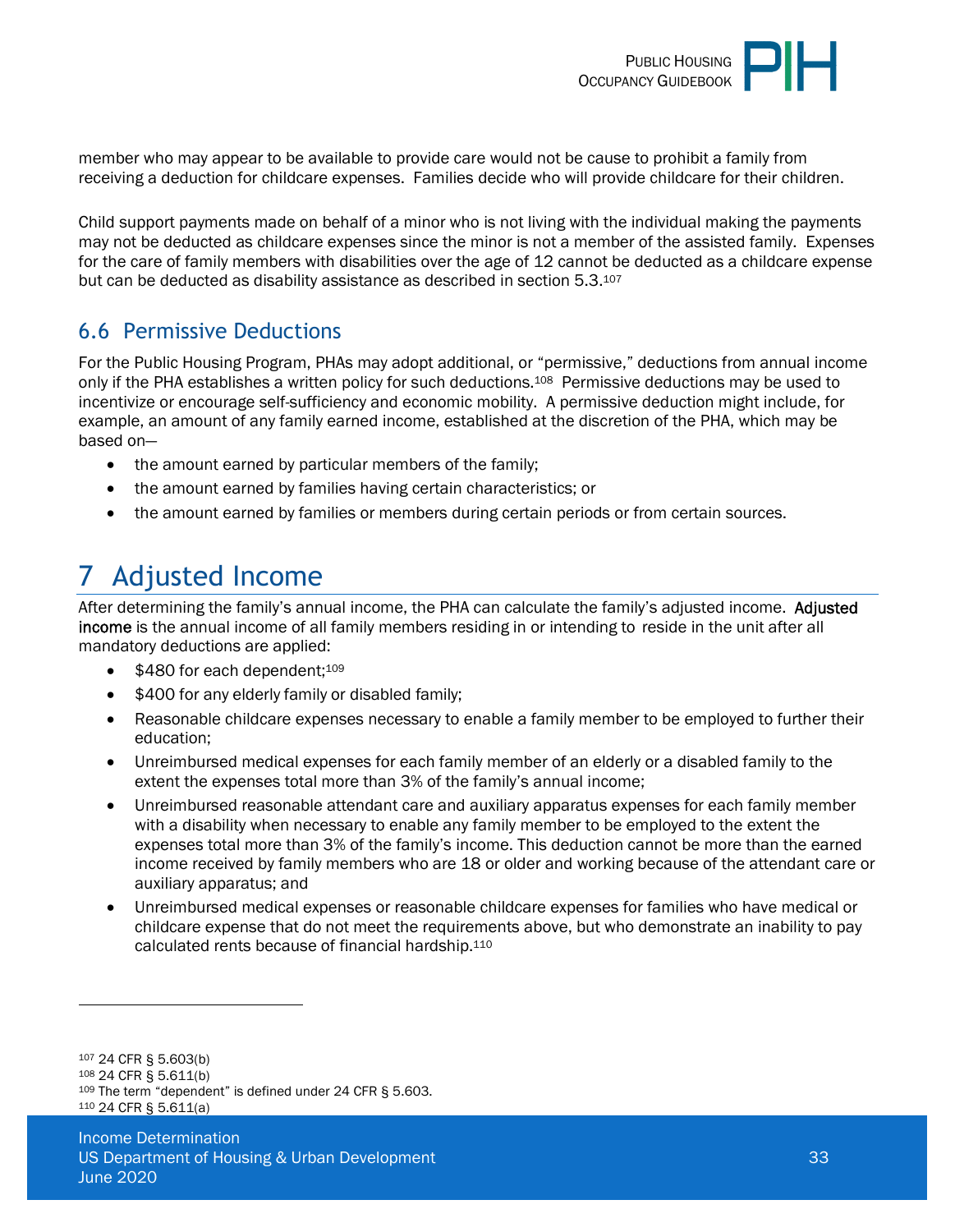

A PHA may establish additional deductions from annual income for its public housing program if the PHA has established a written policy for the additional deductions.<sup>111</sup>



# <span id="page-33-0"></span>8 Verification Process Overview

In order to accurately calculate the family's adjusted income, the PHA must obtain and document verifications in the tenant file related to the tenant's annual income including:

- Reported family annual income;
- The cash value of assets and income derived from assets;
- Expenses related to deductions from annual income; and
- Any other factors that affect the calculation of adjusted income. 112

HUD does not explicitly require PHAs to have verification procedures under certain circumstances such as verifying assets, however, having written procedures is in the PHA's best interest for a variety of reasons as they:

- Ensure that tenants receive fair and consistent treatment;
- May protect the PHA in the case of an audit or legal inquiry; and
- Serve as a training tool for new staff.

The following graph demonstrates the general guideline for completing the income verification process and calculating annual income.

<sup>111</sup> 24 CFR § 5.611(b)(1) <sup>112</sup> 24 CFR § 960.259(c)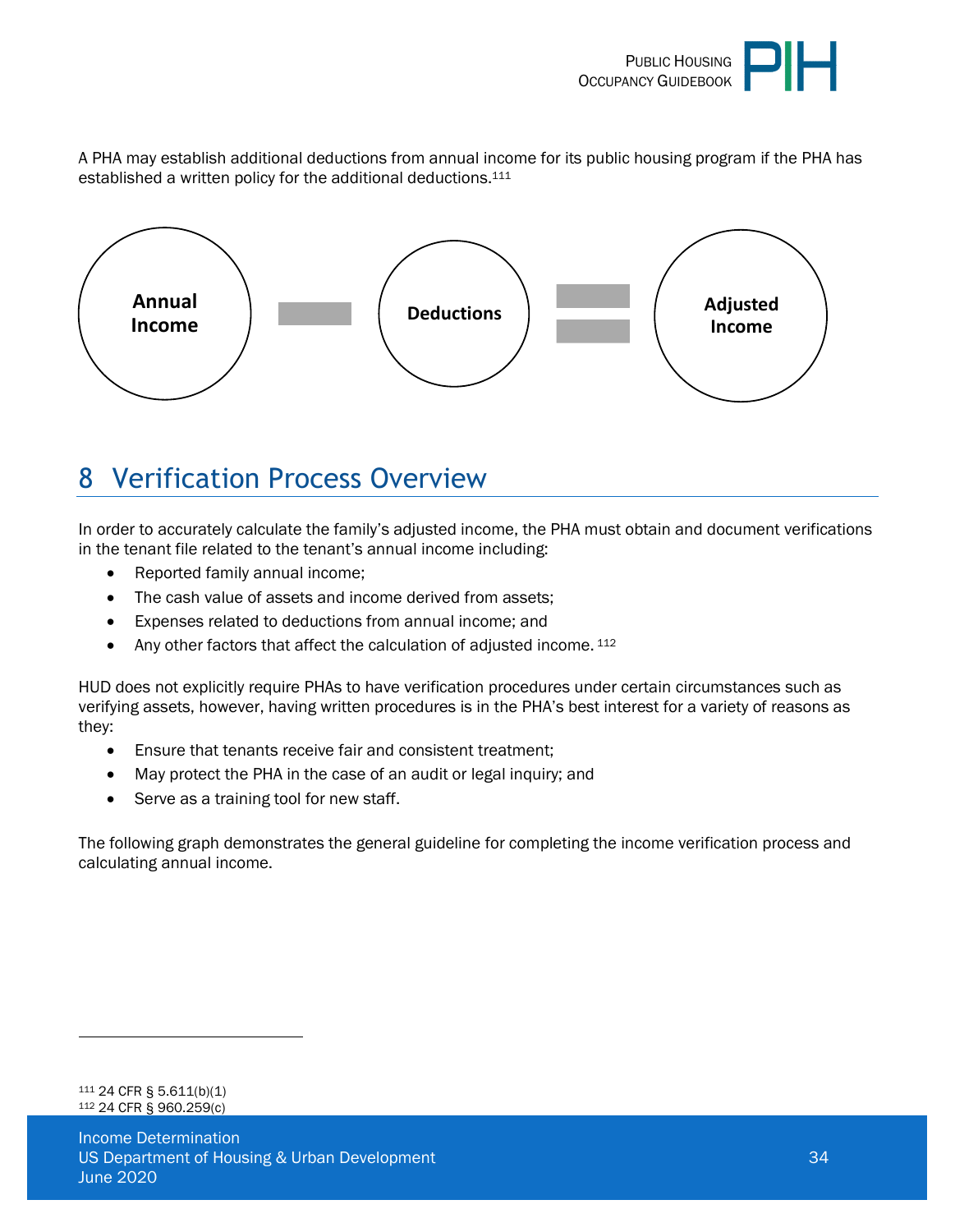



# <span id="page-34-0"></span>8.1 HUD-9886 Authorization to Release Information

PHAs must maintain a valid HUD-9886 Authorization to Release Information on file signed by all adult household members (age 18 and over, as well as heads, co-heads, and spouses, regardless of age). <sup>113</sup> The form shall remain effective for 15 months.

# <span id="page-34-1"></span>8.2 Verification

<span id="page-34-2"></span>8.2.1 Verification of Income Sources to be Included in Annual Income

After identifying the tenant's sources of income, the PHA must determine if the sources of income will be counted as a part of annual income. If a family reports a source of income on their application or questionnaire that is not obviously excluded, it is always a best practice to make a note in the file to explain why the income was not included.

#### <span id="page-34-3"></span>8.2.2 Verification Hierarchy

PHAs must use HUD's verification hierarchy when verifying the family's income, assets, deductions, and expenses.<sup>114</sup>

<sup>113</sup> Form HUD-9886 <sup>114</sup> 24 CFR § 5.233; Notice PIH 2017-12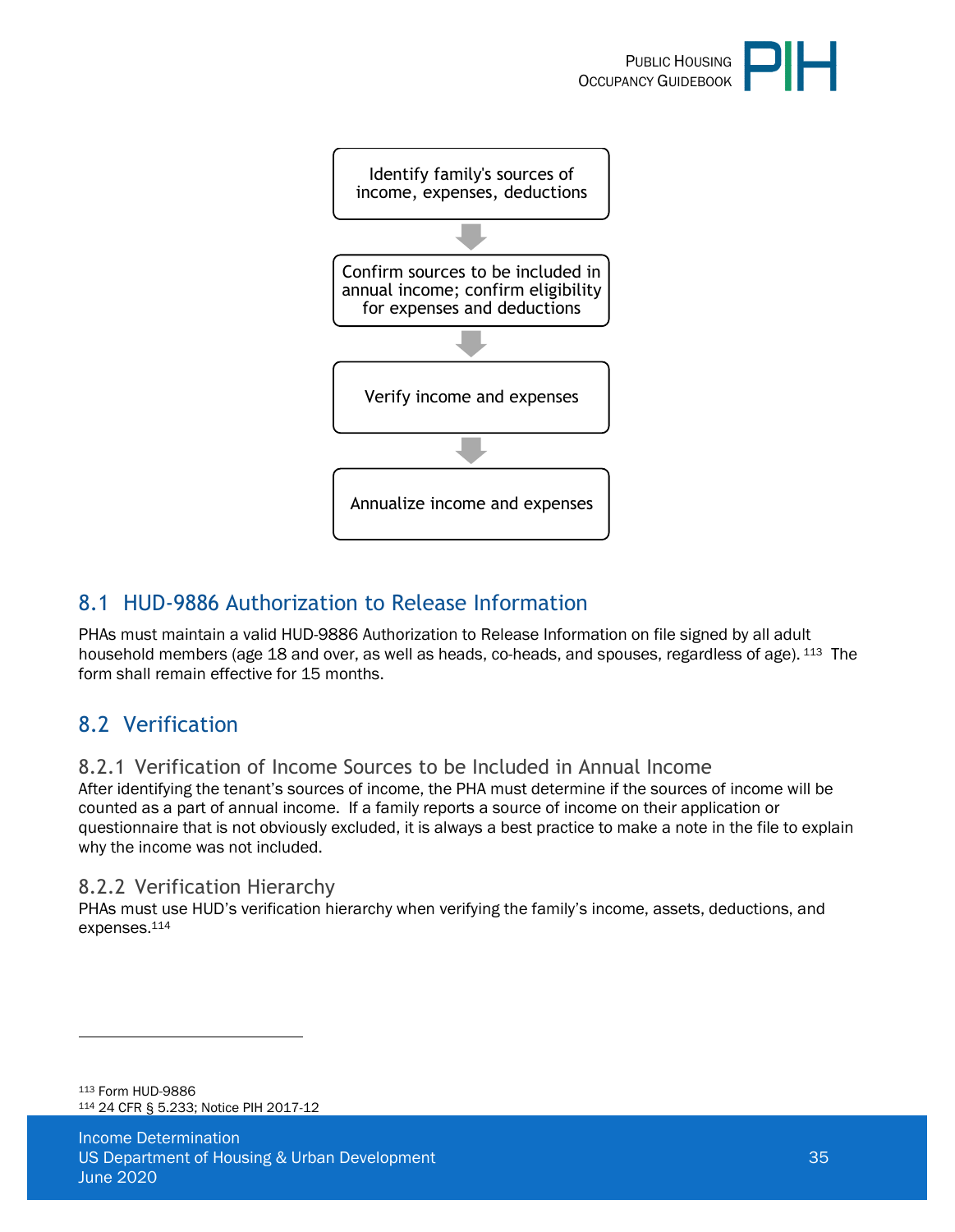

| Level              | <b>Verification Technique</b>                   | <b>Mandatory or Optional</b>                                                                        | <b>Description</b>                                                                                                                                                                                                                                                                                |
|--------------------|-------------------------------------------------|-----------------------------------------------------------------------------------------------------|---------------------------------------------------------------------------------------------------------------------------------------------------------------------------------------------------------------------------------------------------------------------------------------------------|
| Level 6            | Enterprise Income<br>Verification (EIV)         | Mandatory (i.e. must<br>review EIV Income<br>Report for all families<br>when verifying income).     | Includes wages, Social Security/SSI,<br>unemployment<br>Cannot be used to calculate earned<br>income.                                                                                                                                                                                             |
| Level <sub>5</sub> | <b>Upfront Income</b><br>Verification (UIV)     | Optional.                                                                                           | UIV sources are those that can be<br>accessed directly by the PHA either<br>online or via automated telephone<br>system.<br>• There are paid services that provide<br>wage information, like The Work<br>Number.<br>• PHAs may also be able to access<br>local and state government<br>databases. |
| Level 4            | <b>Written Third Party</b><br>Verification      | Mandatory to<br>supplement EIV-<br>reported income<br>sources and for income<br>sources not in EIV. | Third-party generated documents, i.e.<br>paystubs, bank statement, print outs<br>from online system, benefit letter.<br>Must collect at least two consecutive<br>paystubs for employment income.                                                                                                  |
| Level <sub>3</sub> | Written Third Party<br><b>Verification Form</b> | Mandatory if higher<br>levels not available or<br>unacceptable.                                     | PHA sends form via e-mail, fax, or mail<br>directly to third-party (i.e. employer,<br>bank) requesting information required<br>to accurately calculate annual income.                                                                                                                             |
| Level <sub>2</sub> | <b>Oral Third-Party</b><br>Verification         | Mandatory if higher<br>levels not available or<br>unacceptable.                                     | PHA calls third-party (i.e. employer,<br>bank) requesting information required<br>to accurately calculate annual income.                                                                                                                                                                          |
| Level 1            | <b>Tenant Declaration</b>                       | Only use as a last<br>resort if higher levels<br>are not available.                                 | • A signed statement from the tenant.<br>• PHA must document why higher<br>levels were not available.                                                                                                                                                                                             |

# <span id="page-35-0"></span>8.3 Enterprise Income Verification (EIV) System

The EIV System is a web-based application with employment, wage, unemployment compensation and social security benefit information for tenants in assisted housing programs. This information is used to validate, not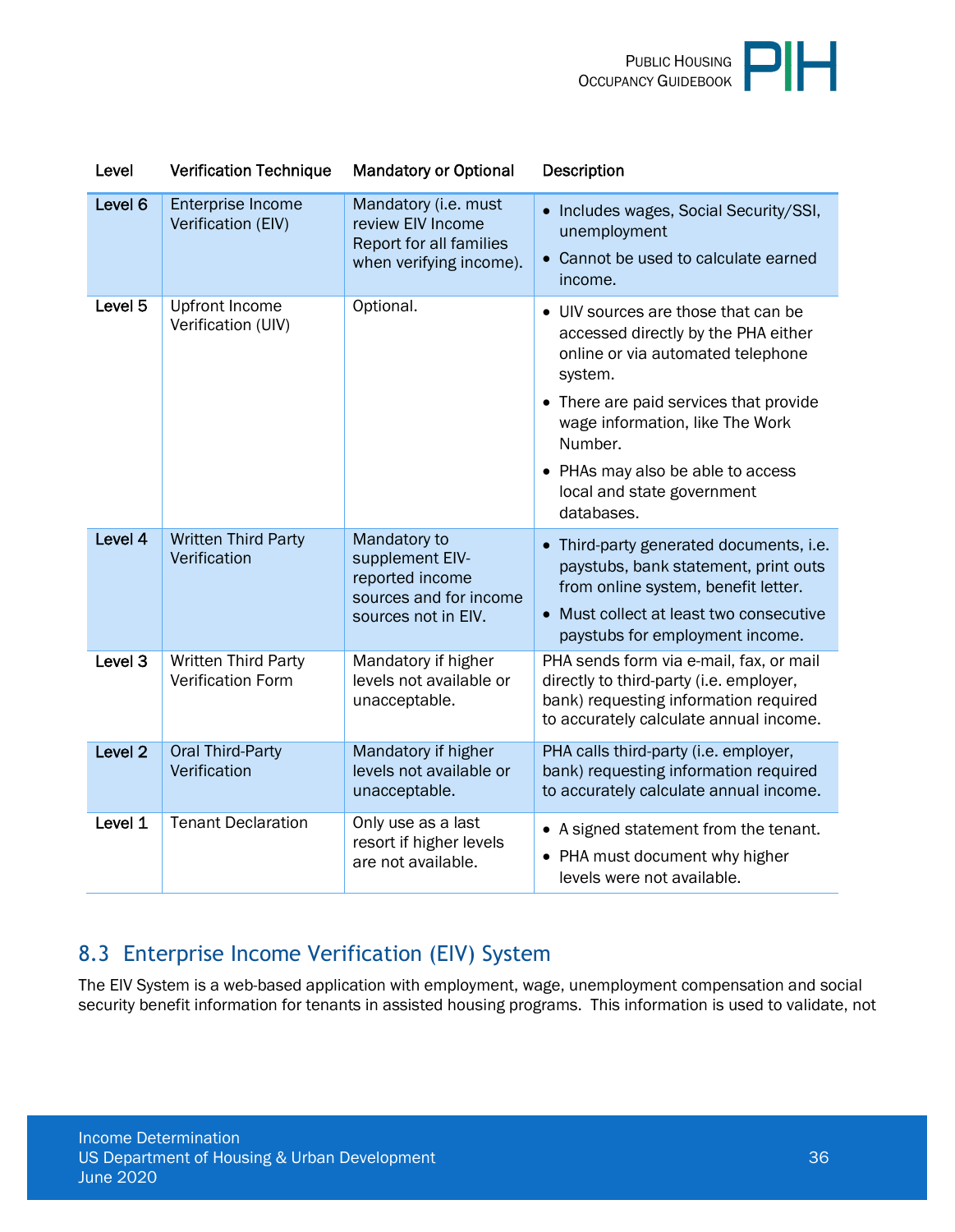

calculate, tenant-reported income information for all household members whose identities have been verified.<sup>115</sup>

PHAs are required to view the EIV Income Report and confirm with the tenant that the current listed benefit amounts for certain benefits (SSI, social security, etc.) are correct. If the tenant agrees with the current EIV reported amounts, the PHA is required to use the EIV-reported gross benefit amount to calculate annual income from social security and SSI benefits. The PHA is only required to obtain third-party written verification of SS or SSI benefits if the family disputes the information or the information is not available in EIV.<sup>116</sup>

## <span id="page-36-0"></span>8.4 Identifying the Family's Sources of Income

Identifying the family's sources of income is one of the first steps in determining the family's total annual income. HUD requires that PHAs: 1) ask the family to report their sources of income; and 2) check the family's EIV Income Report for potentially unreported or underreported income sources.117 PHAs may choose to establish additional procedures to prevent fraud and underreporting of income.

#### <span id="page-36-1"></span>8.4.1 Income Reported by Family

PHAs must ask the family to report all their income and declare their assets at admission and at every full reexamination.118 The PHA decides how to collect this information, usually by asking the family to complete an electronic or paper form. The tenant's reported income must be kept in the tenant file.<sup>119</sup>

#### <span id="page-36-2"></span>8.4.2 Income Reported in EIV

PHAs must also pull the family's Income Report from the EIV system within 120 days prior to the reexamination effective date to identify unreported or underreported income sources. 120 The PHA also must consult the EIV Income Report when verifying income at an interim reexamination of family income. For newly admitted families, the PHA has 120 days after the effective date of the New Admission (HUD- 50058 action code 1) to pull the family's Income Report from EIV and compare income sources and amounts. A copy of the EIV Income Report must be kept in the tenant file.<sup>121</sup>

#### <span id="page-36-3"></span>8.4.3 PHA Discretionary Income Checks

PHAs may add additional procedures for determining current income and reducing potential fraud. For example, a PHA may choose to review previously reported income from the most recent HUD-50058 to identify and inquire about sources that were not reported during the last reexamination. Some PHAs review checking account statement deposits for additional sources of income or implement additional upfront income verification (UIV) checks. For example, the PHA may set a procedure to check with local government agencies for TANF assistance or child support. PHAs may also choose to use paid UIV services like The Work Number [\(https://www.theworknumber.com/\)](https://www.theworknumber.com/) to identify and verify sources of earned income.

<sup>115</sup> Notice PIH 2017-12 <sup>116</sup> Notice PIH 2017-12 <sup>117</sup> Notice PIH 2017-12 <sup>118</sup> 24 CFR § 960.259(a)(2) <sup>119</sup> 24 CFR § 960.259(c)(1) <sup>120</sup> 24 CFR § 5.233 (a); Notice PIH 2017-12 121 Notice PIH 2017-12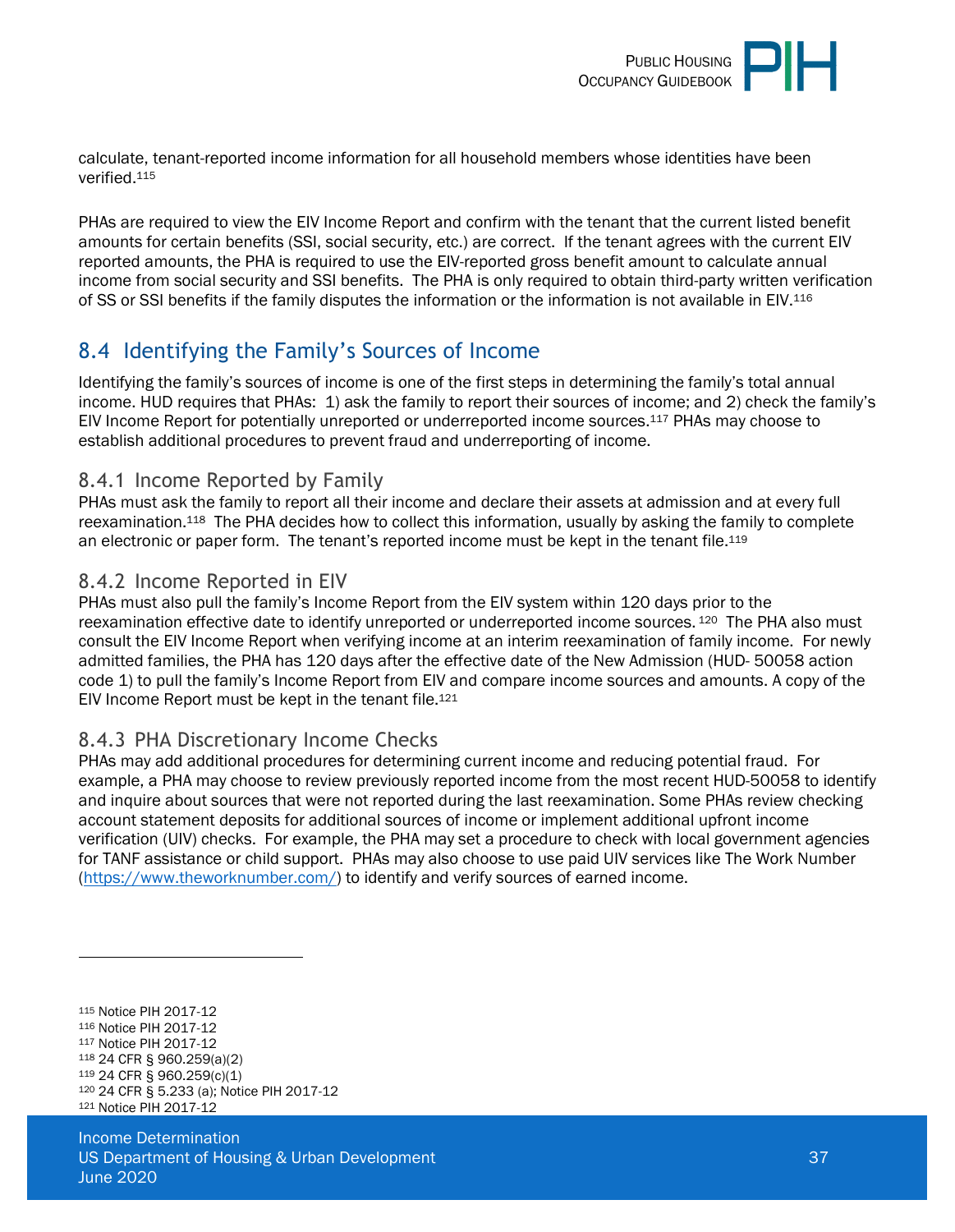

If a PHA chooses to implement additional checks, HUD highly recommends that the PHA establish a written procedure to identify which additional steps staff will take and under which circumstances. For example, will staff contact a specific social service agency to check for child support income for all tenants with children, or only those who report receiving child support income? While these procedures are at the discretion of the PHA, they are to be applied consistently. Some of the benefits of additional income verification procedures may include:

- Enhanced program integrity as more accurate information may reduce income errors; and
- Increased program savings as more accurate information may reduce subsidy overpayments.

When deciding to implement additional income verification procedures, also consider the additional time required for staff to complete other income verification. While additional steps may take more time, some easily attainable UIV sources may save time as the UIV printouts can be used in lieu of tenant-provided documentation.

<span id="page-37-0"></span>8.4.4 Identifying Underreported Income: Earned income sources that were reported by the family and appear in EIV

When the family reports a source of earned income that also appears in EIV, the PHA must annualize the income based on the Level 4 tenant-provided third-party documents and the income information displayed in EIV. If the difference between the annualized income based on written third party verification (Level 4) and the annualized income based on EIV (Level 6) is an amount equal to or greater than \$2,400, then the PHA must investigate the discrepancy.<sup>122</sup>

Before contacting the tenant or collecting more verification, the PHA may review the existing Level 4 tenantprovided third-party documents to determine if a different method of calculation would result in a more accurate annualized amount. For example, if the tenant provided two consecutive paystubs and the PHA used the Average Gross Pay method of calculation, those two pay periods may have represented lower than average number of hours worked. The PHA may instead use the Year-to-Date calculation to better annualize income, including pay fluctuations throughout the year.

<span id="page-37-1"></span>8.4.5 Identifying Underreported Income: Income sources that appear in EIV that were not reported by the family

When a source of income appears in EIV that the family did not report, the PHA must investigate to determine if the family is currently receiving income from that source. Follow-up includes asking the tenant about the potentially unreported income source and following the levels of verification. If the tenant claims to not have the income, the PHA must request proof from the third-party source, for example the employer.<sup>123</sup>

#### <span id="page-37-2"></span>8.4.6 Using EIV to Verify Income from Social Security and SSI

PHAs may use the EIV Income Report as the only source of verification for Social Security and SSI as long as the family does not dispute the amount listed in EIV. The gross amount of social security benefit income, prior

<sup>122</sup> Notice PIH 2017-12 123 Notice PIH 2017-12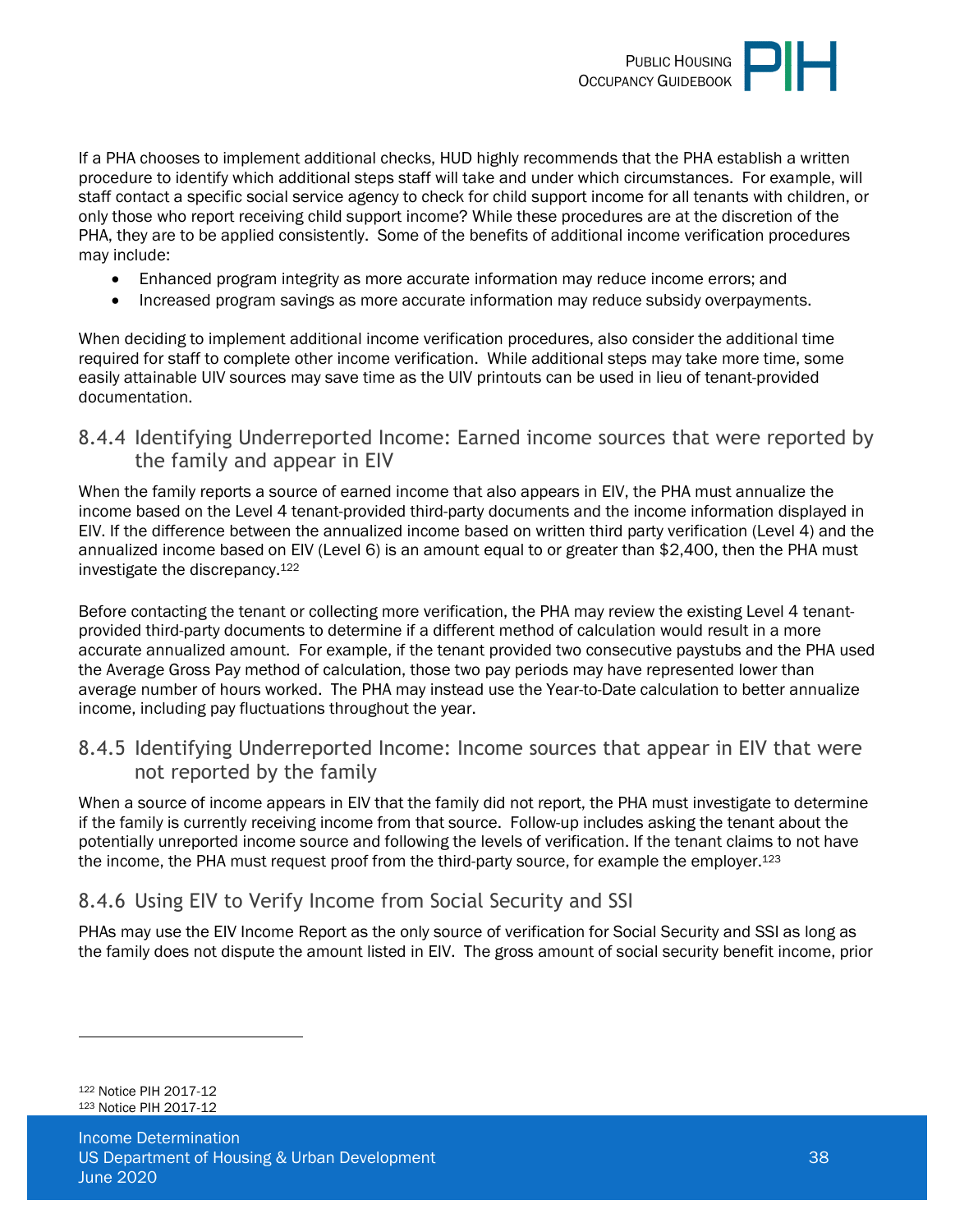

to Medicare or other deductions, must be counted as income, except for specific amounts excluded under 24 CFR 5.609(c)(14).<sup>124</sup>

#### <span id="page-38-0"></span>8.4.7 Zero-income Households

When families report zero income, and have no income excluded for rent computation, a common practice is for PHAs to pursue verification of income that reflects the family's lifestyle. One method is to examine the family's circumstances every 90 days until they have a stable income. PHAs can request zero income families to complete a zero-income form. The form asks tenants to estimate how much they spend for: telephone, cable TV, food, clothing, transportation, health care, childcare, debts, household items, etc., and whether any of these costs are being paid by an individual outside the family. If any such payments are received, they are to be verified accordingly and considered income.

PHAs may also choose to take a more risk-based approach to zero income. There are a few options:

- o Use the EIV No Income Report to cross-reference their list of zero-income households. The PHA can then follow up with those zero-income families who do not appear on the No Income Report. While this option may save time, it requires at least one staff member who has the time and skillset to pull and compare reports from EIV and the system of record.
- o Check another Upfront Income Verification source to determine if zero-income families have any newly reported income. Complete additional verification for those families only.

<sup>124</sup> 24 CFR § 5.609(b)(4); Notice PIH 2017-12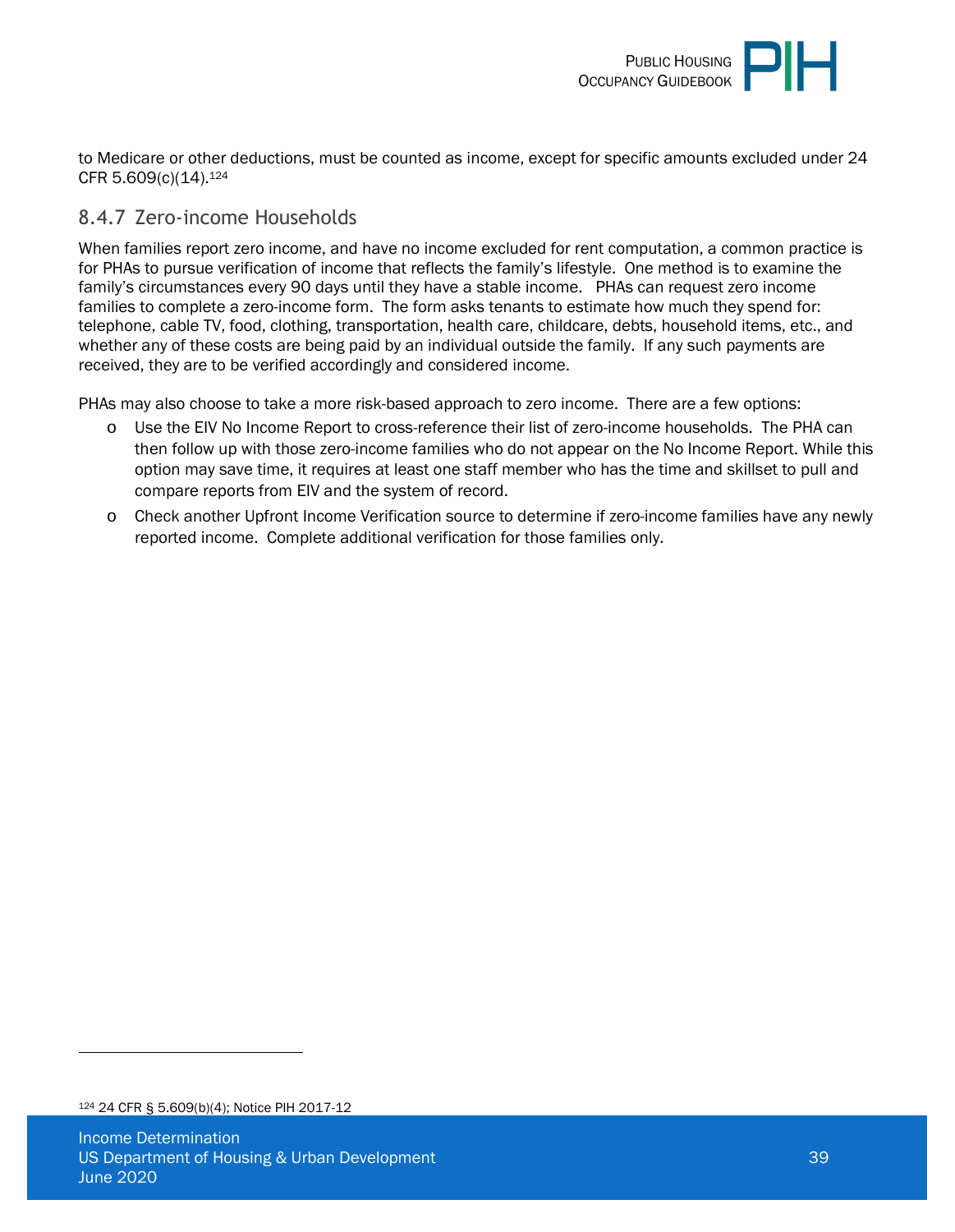

# <span id="page-39-0"></span>Exhibit 1: Income Inclusions and Exclusions

#### INCOME INCLUSIONS

- 1. The full amount—before any payroll deductions—of wages and salaries, overtime pay, commissions, fees, tips and bonuses, and other compensation for personal services;
- 2. The net income from operation of a business or profession. Expenditures for business expansion or amortization of capital indebtedness shall not be used as deductions in determining net income. An allowance for depreciation of assets used in a business or profession may be deducted, based on straight line depreciation, as provided in Internal Revenue Service regulations. Any withdrawal of cash or assets from the operation of a business or profession will be included in income, except to the extent the withdrawal is reimbursement of cash or assets invested in the operation by the family;
- 3. Interest, dividends, and other net income of any kind from real or personal property. Expenditures for amortization of capital indebtedness shall not be used as a deduction in determining net income. An allowance for depreciation is permitted only as authorized in paragraph (2) of this section. Any withdrawal of cash or assets from an investment will be included in income, except to the extent the withdrawal is reimbursement of cash or assets invested by the family. Where the family has net family assets in excess of \$5,000, annual income shall include the greater of the actual income derived from all net family assets or a percentage of the value of such assets based on the current passbook savings rate, as determined by the PHA;
- 4. The full amount of periodic payments received from social security, annuities, insurance policies, retirement funds, pensions, lotteries, disability or death benefits, and other similar types of periodic receipts, including a lump-sum amount or prospective monthly amounts for the delayed start of a periodic payment (but see No. 13 under Income Exclusions);
- 5. Payments in lieu of earnings, such as unemployment and disability compensation, worker's compensation, and severance pay (but see No. 3 under Income Exclusions);
- 6. Welfare Assistance.
	- a. Welfare payments made under the Temporary Assistance to Needy Families (TANF) program are included in annual income only to the extent such payments:
		- i. Qualify as assistance under the TANF program definition at 45 CFR 260.31; and
		- ii. Are not otherwise excluded.
	- b. The amount of reduced welfare income that is disregarded specifically because the family engaged in fraud or failed to comply with an economic self-sufficiency or work activities requirement.
	- c. If the welfare assistance payment includes an amount specifically designated for shelter and utilities that is subject to adjustments by the welfare assistance agency in accordance with the actual cost of shelter and utilities, the amount of welfare income to be included as income shall consist of:
		- i. The amount of the allowance or grant exclusive of the amount specifically designated for shelter or utilities; plus
		- ii. The maximum amount that the welfare assistance agency could in fact allow the family for shelter and utilities. If the family's welfare assistance is ratably reduced from the standard of need by applying a percentage, the amount calculated under this paragraph shall be the amount resulting from one application of the percentage;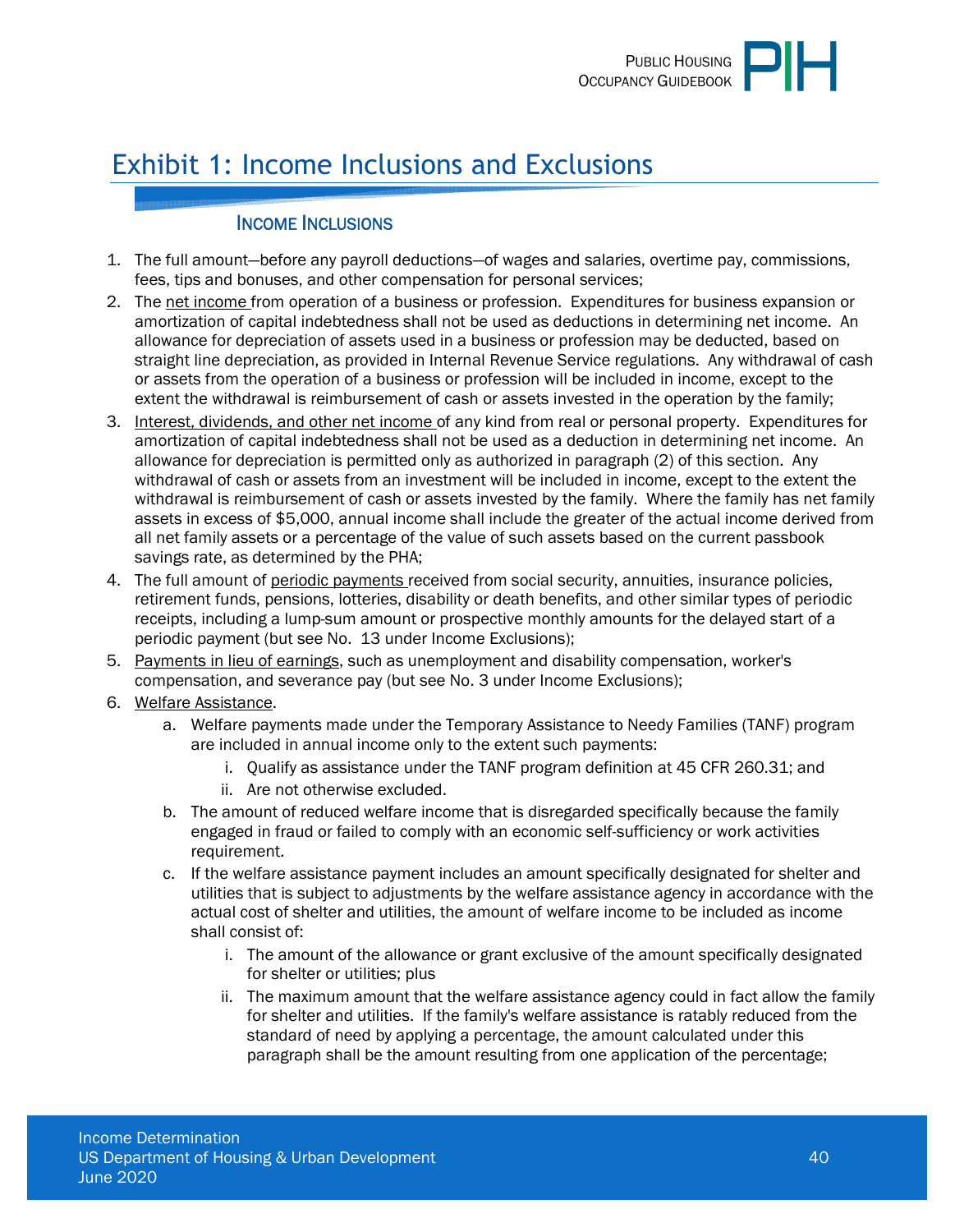

- 7. Periodic and determinable allowances, such as alimony and child support payments, and regular contributions or gifts received from organizations or from persons not residing in the dwelling; and
- 8. All regular pay, special pay, and allowances of a member of the Armed Forces (whether or not temporarily absent) (but see paragraph (7) under Income Exclusions).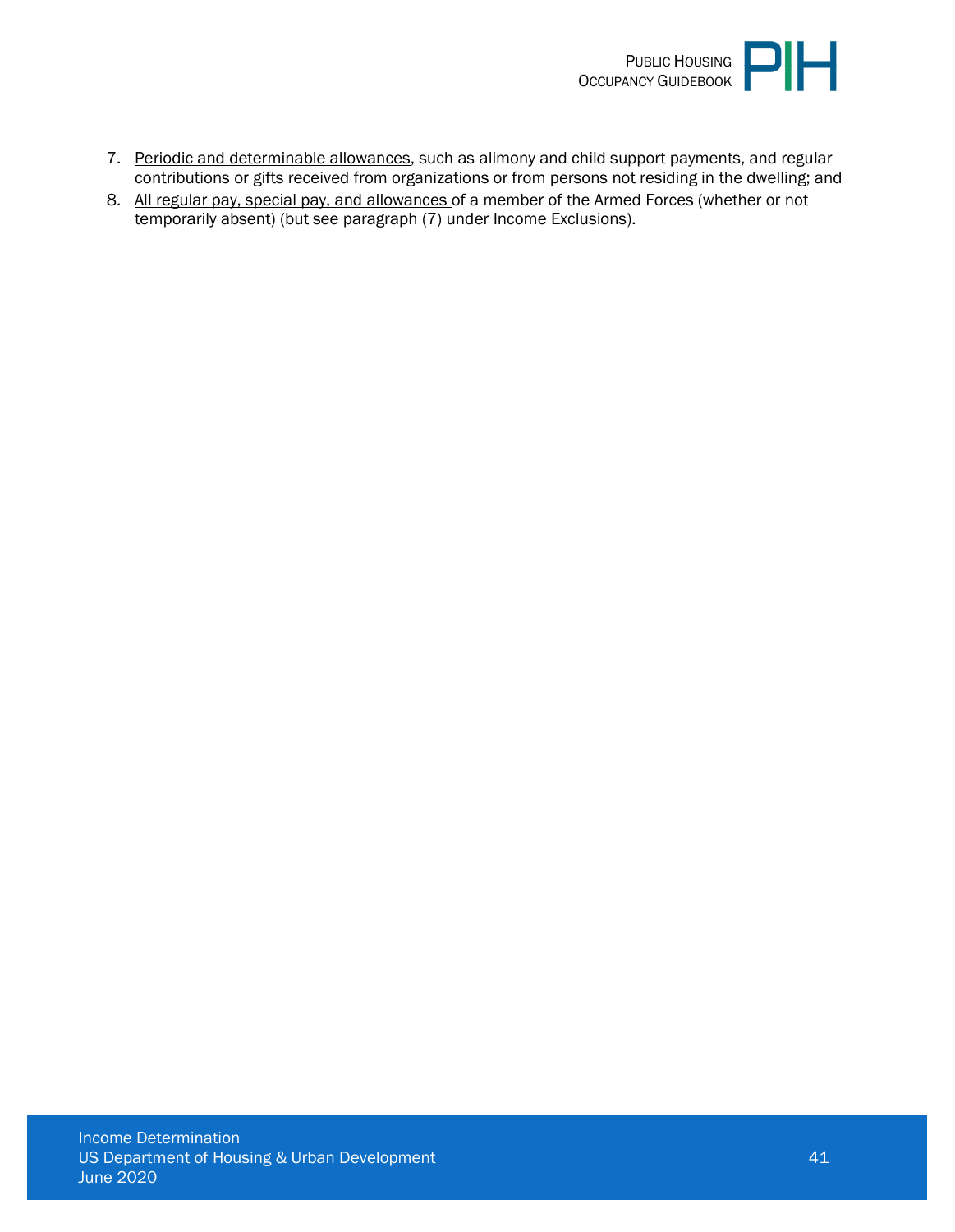#### INCOME EXCLUSIONS

- 1.
- Income from employment of children (including foster children) under the age of 18 years;
- 2. Payments received for the care of foster children or foster adults (usually individuals with disabilities unrelated to the tenant family who are unable to live alone);
- 3. Insurance payments and settlement for personal or property losses (but see No. 5 under Income Inclusions);
- 4. Amounts received by the family that are specifically for, or in reimbursement of, the cost of medical expenses for any family member;
- 5. Any amount recovered in any civil action or settlement based on a claim of malpractice, negligence, or other breach of duty owed to the family member arising out of law, that resulted in a member of the family being disabled;
- 6. Income of a live-in aide (as defined by regulation);
- 7. The special pay to a family member serving in the Armed Forces who is exposed to hostile fire;
- 8. Amounts received:
	- a. Under training programs funded by HUD;
	- b. By a person with disabilities that are disregarded for a limited time for purposes of Supplemental Security Income eligibility and benefits because they are set aside for use under a Plan to Attain Self-Sufficiency (PASS);
	- c. By a participant in other publicly assisted programs which are specifically for or in reimbursement of out-of-pocket expenses incurred (special equipment, clothing, transportation, childcare, etc.) and which are made solely to allow participation in a specific program;
	- d. A resident service stipend. This is a modest amount (not to exceed \$200 per month) received by a resident for performing a service for the PHA or owner, on a part-time basis, that enhances the quality of life in the development;
	- e. Incremental earnings and benefits resulting to any family member from participation in training programs funded by HUD or in a qualifying State or local employment training programs (including training programs not affiliated with a local government) and training of a family member as resident management staff. Amounts excluded by this provision must be received under employment training programs with clearly defined goals and objectives and are excluded only for the period during which the family member participates in the employment training program.
- 9. Reparation payments paid by a foreign government pursuant to claims filed under the laws of that government by persons who were persecuted during the Nazi era;
- 10. Earned income for each dependent who is a full-time student up to the deduction provided for dependents;
- 11. Adoption assistance payments in excess of \$480 per adopted child;
- 12. Deferred periodic payments of supplemental security income and social security benefits that are received in a lump-sum payment or in prospective monthly amounts;
- 13. Payments related to the aid and attendance under 38 U.S.C. 1521 to veterans in need of regular aid and attendance;
- 14. Amounts received by the family in the form of refunds or rebates under State or local law for property taxes paid on the dwelling unit;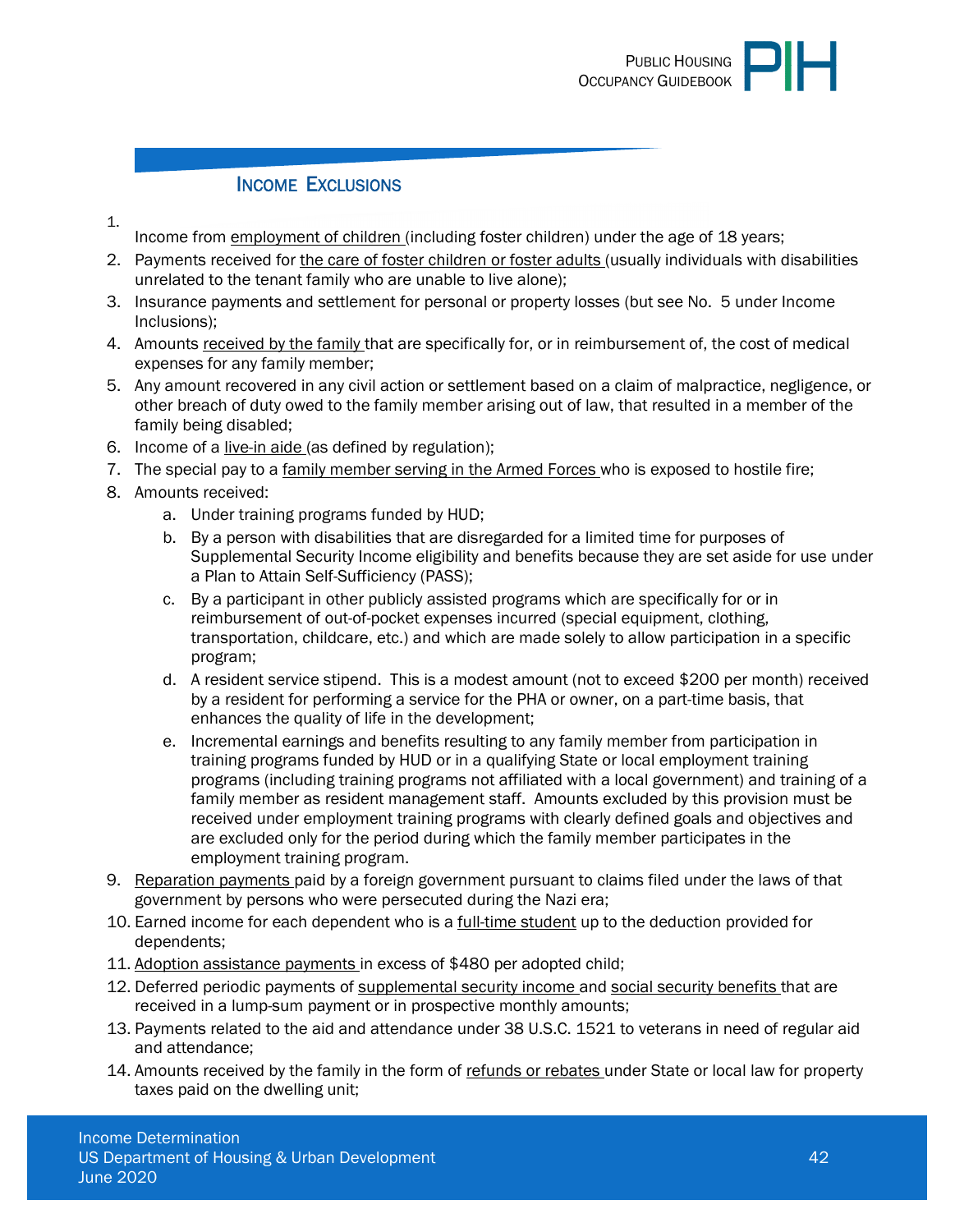

- 15. Payments provided by a State agency to a family with a member who has a developmental disability and is living at home to offset the cost of services and equipment needed to keep the member who has a developmental disability living at home; and
- 16. Amounts that HUD is required by Federal statute to exclude from consideration as income for the purposes of determining eligibility or benefits under a category of assistance under any program to which the exclusions set forth in 24 CFR 5.609(b) apply. An updated notice will be published in the Federal Register and distributed to PHAs and housing owners identifying the benefits that qualify for this exclusion when necessary. As of May 20, 2014 (79 Fed. Reg. 97), such amounts include, but may not be limited to:
	- a. The value of the allotment provided to an eligible household under the Food Stamp Act of 1977 (7 U.S.C. 2017(b));
	- b. Payments to volunteers under the Domestic Volunteer Service Act of 1973 (42 U.S.C. 5044(f)(1), 5058);
	- c. Certain payments received under the Alaska Native Claims Settlement Act (43 U.S.C. 1626(c));
	- d. Income derived from certain sub marginal land of the United States that is held in trust for certain Indian tribes (25 U.S.C. 459e);
	- e. Payments or allowances made under the Department of Health and Human Services' Low-Income Home Energy Assistance Program (42 U.S.C. 8624(f));
	- f. Income derived from the disposition of funds to the Grand River Band of Ottawa Indians (Pub. L. 94-540, section 6);
	- g. The first \$2000 of per capita shares received from judgment funds awarded by the National Indian Gaming Commission or the U.S. Claims Court, the interests of individual Indians in trust or restricted lands, and the first \$2000 per year of income received by individual Indians from funds derived from interests held in such trust or restricted lands (25 U.S.C. 1407-1408). This exclusion does not include proceeds of gaming operations regulated by the Commission;
	- h. Payments received from programs funded under title V of the Older Americans Act of 1965 (42 U.S.C. 3056g);
	- i. Payments received on or after January 1, 1989, from the Agent Orange Settlement Fund (Pub. L. 101-201) or any other fund established pursuant to the settlement in In Re Agent Orange Liability Litigation, M.D.L. No. 381 (E.D.N.Y.);
	- j. Payments received under the Maine Indian Claims Settlement Act of 1980 (Pub. L. 96-420, 25 U.S.C. 1728);
	- k. The value of any child-care provided or arranged (or any amount received as payment for such care or reimbursement for costs incurred for such care) under the Child Care and Development Block Grant Act of 1990 (42 U.S.C. 9858q);
	- l. Earned income tax credit (EITC) refund payments received on or after January 1, 1991, for programs administered under the United States Housing Act of 1937, title V of the Housing Act of 1949, section 101 of the Housing and Urban Development Act of 1965, and sections 221(d)(3), 235, and 236 of the National Housing Act (26 U.S.C. 32(l));
	- m. Payments by the Indian Claims Commission to the Confederated Tribes and Bands of Yakima Indian Nation or the Apache Tribe of Mescalero Reservation (Pub. L. 95-433);
	- n. Allowances, earnings and payments to AmeriCorps participants under the National and Community Service Act of 1990 (42 U.S.C. 12637(d));
	- o. Any allowance paid under the provisions of 38 U.S.C. 1833(c) to children of Vietnam veterans born with spina bifida (38 U.S.C. 1802-05), children of women Vietnam veterans born with certain birth defects (38 U.S.C. 1811-16), and children of certain Korean service veterans born with spina bifida (38 U.S.C. 1821).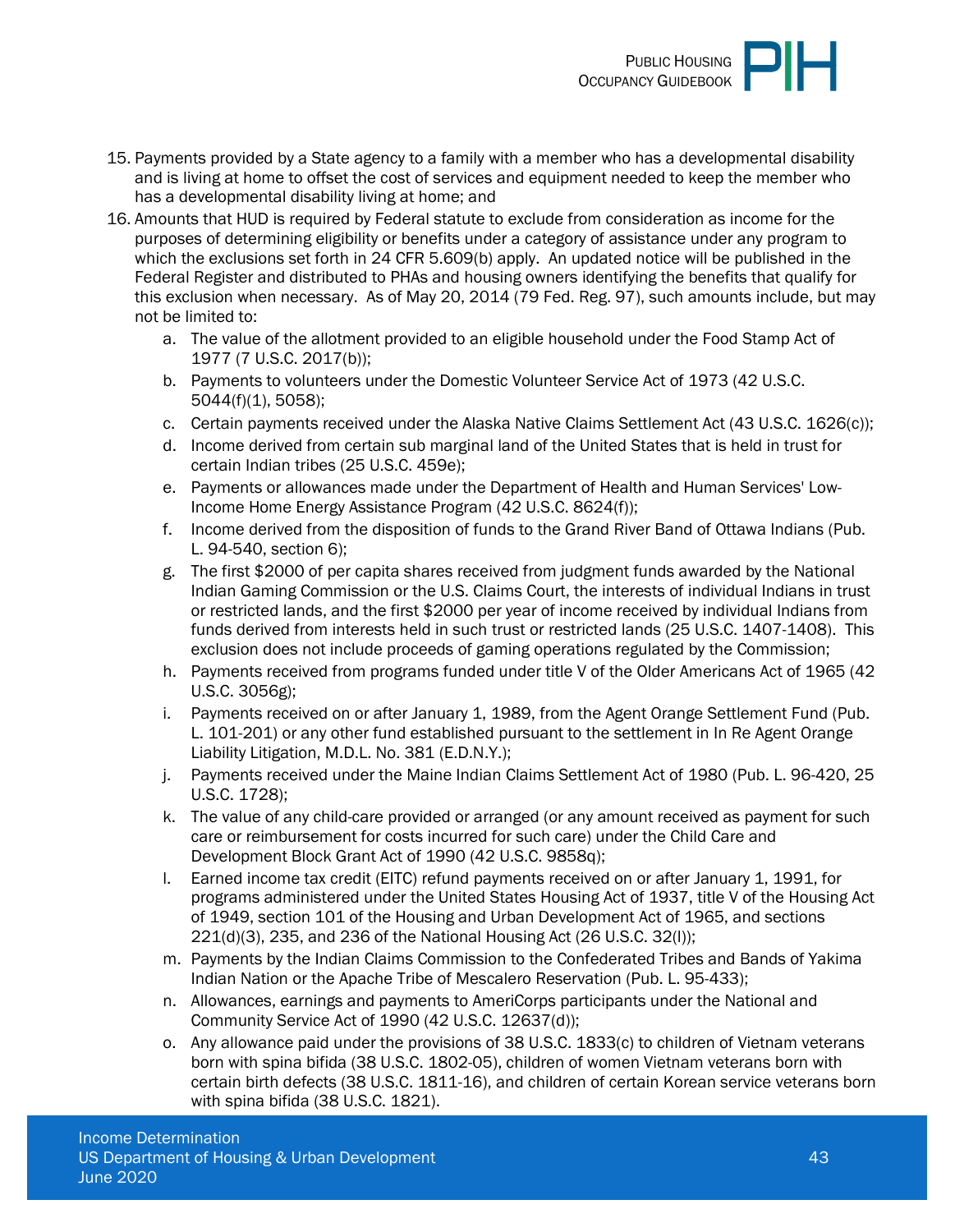- p. Any amount of crime victim compensation (under the Victims of Crime Act) received through crime victim assistance (or payment or reimbursement of the cost of such assistance) as determined under the Victims of Crime Act because of the commission of a crime against the applicant under the Victims of Crime Act (42 U.S.C. 10602(c));
- q. Any amount received under the Richard B. Russell School Lunch Act (42 U.S.C. 1760(e)) and the Child Nutrition Act of 1966 (42 U.S.C. 1780(b)), including reduced-price lunches and food under the Special Supplemental Food Program for Women, Infants, and Children (WIC);
- r. Payments, funds, or distributions authorized, established, or directed by the Seneca Nation Settlement Act of 1990 (25 U.S.C. 1774f(b));
- s. Payments from any deferred U.S. Department of Veterans Affairs disability benefits that are received in a lump sum amount or in prospective monthly amounts (42 U.S.C. § 1437a(b)(4));
- t. A lump sum or a periodic payment received by an individual Indian pursuant to the Class Action Settlement Agreement in the case entitled Elouise Cobell et al. v. Ken Salazar et al., 816 F.Supp.2d 10 (Oct. 5, 2011 D.D.C.), for a period of one year from the time of receipt of that payment as provided in the Claims Resolution Act of 2010 (Pub. L. 111-291); and
- u. Per capita payments made from the proceeds of Indian Tribal Trust Cases as described in PIH Notice 2013-30 "Exclusion from Income of Payments under Recent Tribal Trust Settlements" (25 U.S.C. 117b(a));
- v. The entire value of an individual's account established under the Achieving Better Life Experience (ABLE) Act (P.L. 113-295);
- w. Amounts of scholarships funded under title IV of the Higher Education Act of 1965 (20 U.S.C. 1070), including awards under federal work-study programs or under the Bureau of Indian Affairs student assistance programs (20 U.S.C. 1087uu);
- x. Allowances, earnings, and payments to individuals participating in programs under the Workforce Investment Act of 1998 (29 U.S.C. 2931(a)(2));
- y. Compensation received by or on behalf of a veteran for service-connected disability, death, dependency, or indemnity compensation as provided by an amendment by the Indian Veterans Housing Opportunity Act of 2010 (Pub. L. 111–269; 25 U.S.C. 4103(9)) to the definition of income applicable to programs authorized under the Native American Housing Assistance and Self Determination Act (NAHASDA) (25 U.S.C. 4101 et seq.) and administered by the Office of Native American Programs;
- z. Any amounts in an ''individual development account'' as provided by the Assets for Independence Act, as amended in 2002 (Pub. L. 107–110, 42 U.S.C. 604(h)(4)); and
- aa. Major disaster and emergency assistance received by individuals and families under the Robert T. Stafford Disaster Relief and Emergency Assistance Act (Pub. L. 93–288, as amended) and comparable disaster assistance provided by States, local governments, and disaster assistance organizations (42 U.S.C. 5155(d)).